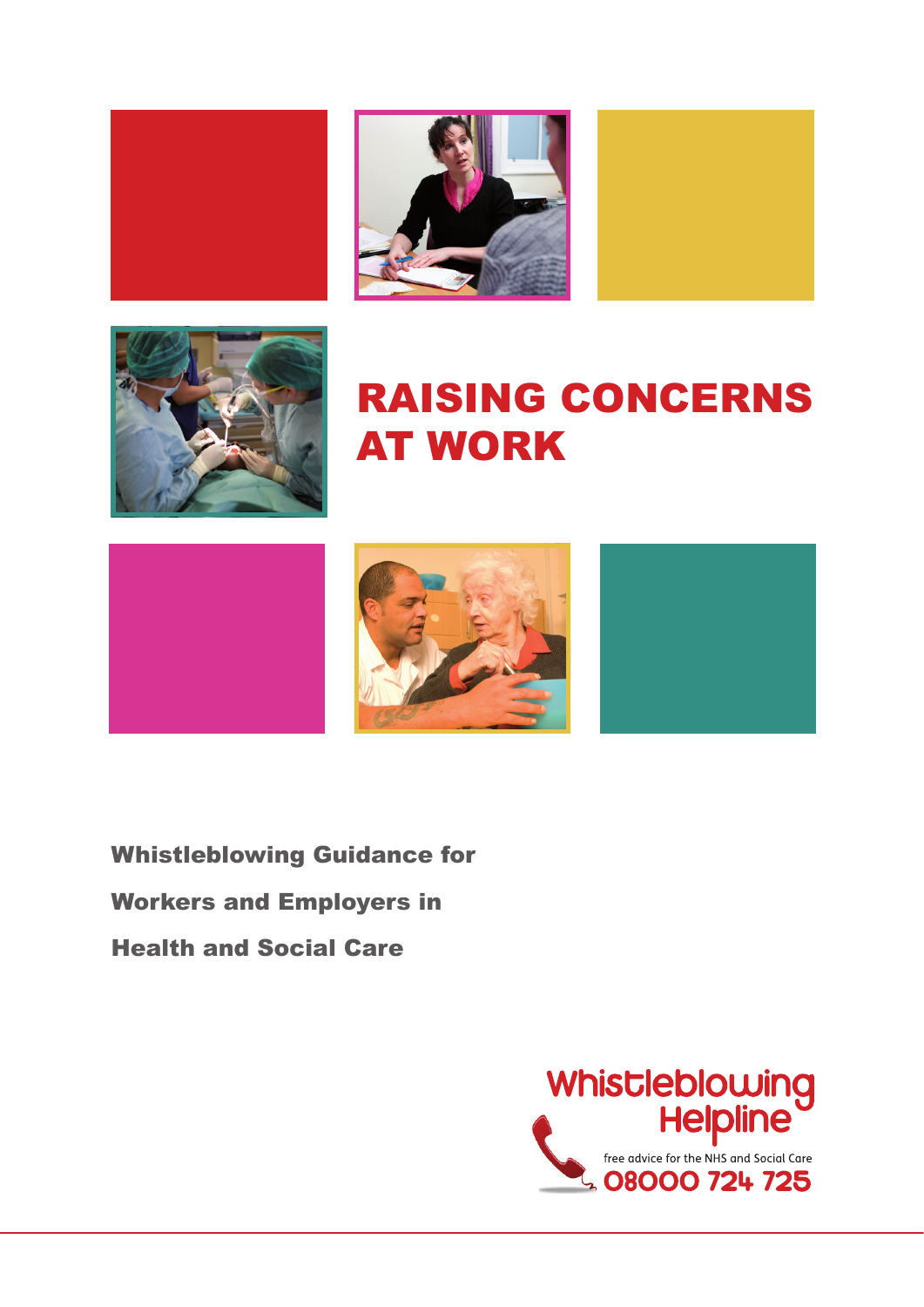*Raising Concerns at Work: Whistleblowing Guidance for Workers and Employers in Health and Social Care*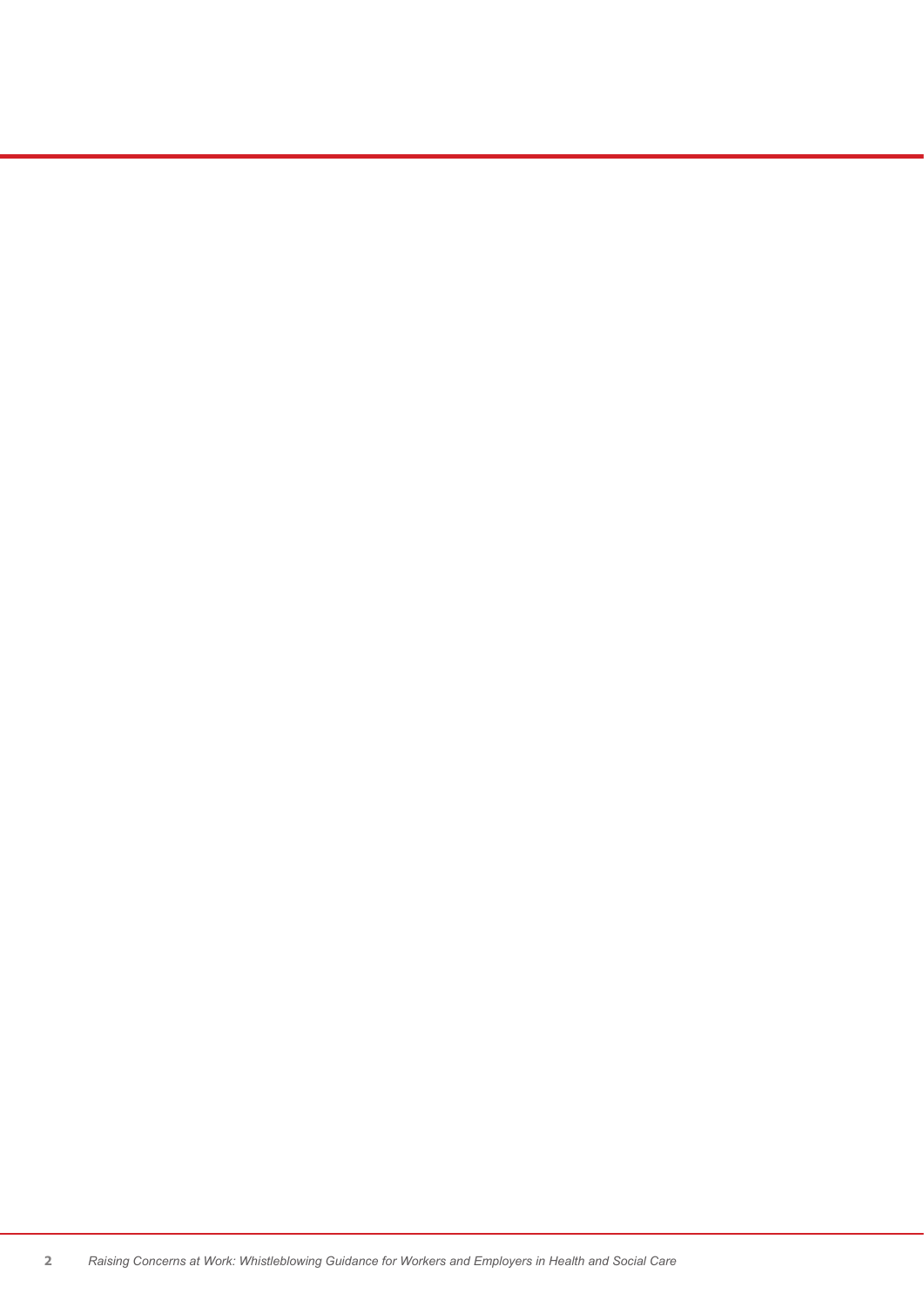# **CONTENTS**

| <b>Foreword by Secretary of State for Health</b>         | 4         |
|----------------------------------------------------------|-----------|
| <b>Introduction</b>                                      | 5         |
| Why is it important to raise concerns?                   | 6         |
| • What the research says                                 | 6         |
| <b>• Expectations within our sector</b>                  | 7         |
| • The relationship to the safeguarding framework         | 8         |
| What the law says - summary                              | 8         |
| <b>Top tips</b>                                          | 9         |
| • Top tips for workers                                   | 9         |
| • Advice and support                                     | 12        |
| • Flowchart of whistleblowing process                    | 14        |
| <b>• Guidance for Managers</b>                           | 15        |
| • What to do when a worker reports a concern             | <b>16</b> |
| <b>• Top tips for managers</b>                           | 16        |
| • Employer guidance                                      | 19        |
| <b>• Responsibilities of employer</b>                    | 19        |
| <b>• Standards for policies</b>                          | 21        |
| • Model policy for small organisations                   | 23        |
| • Settlement agreements                                  | 25        |
| • What does good practice look like? - Some case studies | 27        |
| What the law says - detail of PIDA                       | 29        |
| The role of prescribed persons                           | 31        |
| <b>Frequently asked questions (FAQs)</b>                 | 32        |
| <b>Further information and links</b>                     | 35        |
| <b>Appendices</b>                                        | 39        |
| • List of prescribed persons                             | 39        |
| • Model letter for staff to raise concerns internally    | 41        |
| <b>Notes</b>                                             | 43        |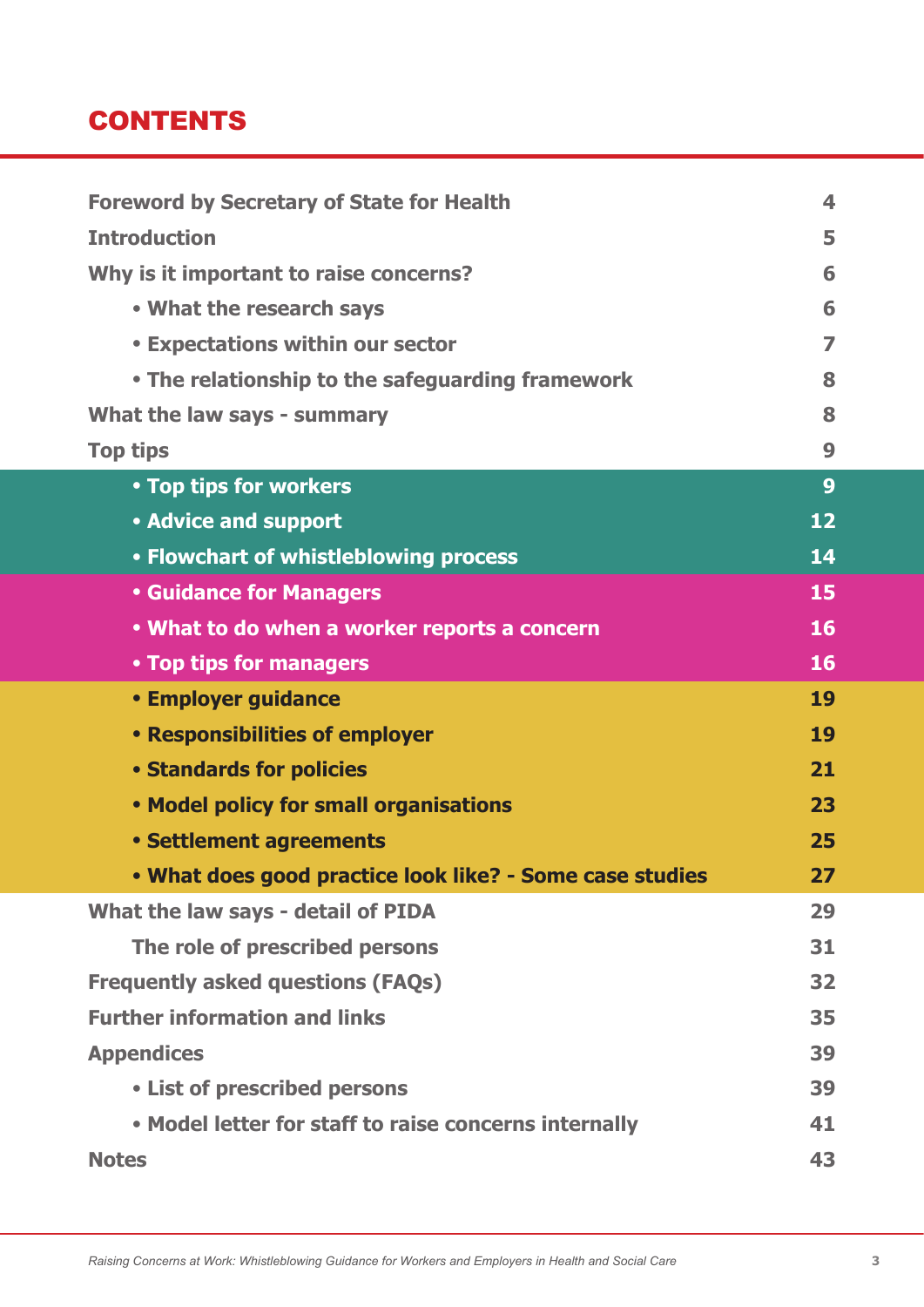# <span id="page-3-0"></span>FOREWORD BY SECRETARY OF STATE FOR HEALTH

#### Dear colleagues

I am pleased to welcome the publication of this guidance on raising concerns at work.

People who raise concerns ('whistleblowers') have sometimes had difficult experiences in the past. The failures of Mid Staffordshire NHS Foundation Trust and Winterbourne View Hospital were overshadowed by secrecy and a defensive culture - a refusal to listen to staff, patients and carers who felt strongly enough to raise concerns and on countless occasions were not listened to. I hope we are moving to a defining moment where the response to Robert Francis's Public Inquiry will create a culture of openness with greater accountability and a relentless focus on safety in an NHS which puts compassion at its heart. I urge all employers and staff to work together towards embedding a culture in which it is the norm to report on problems and to act on them.

This guidance aims to support employers and employees to make the process of raising concerns work better in the future. Staff in the health and social care sector should never be stopped from raising concerns about patient safety. Staff should be supported and protected when they raise concerns, as well as praised for their courage and thanked by management as a key part of the effort to build the safe, effective and compassionate culture that patients, service users, the public and the overwhelming majority of staff across health and social care expect.

Yours sincerely

**Rt Hon. Jeremy Hunt MP** Secretary of State for Health

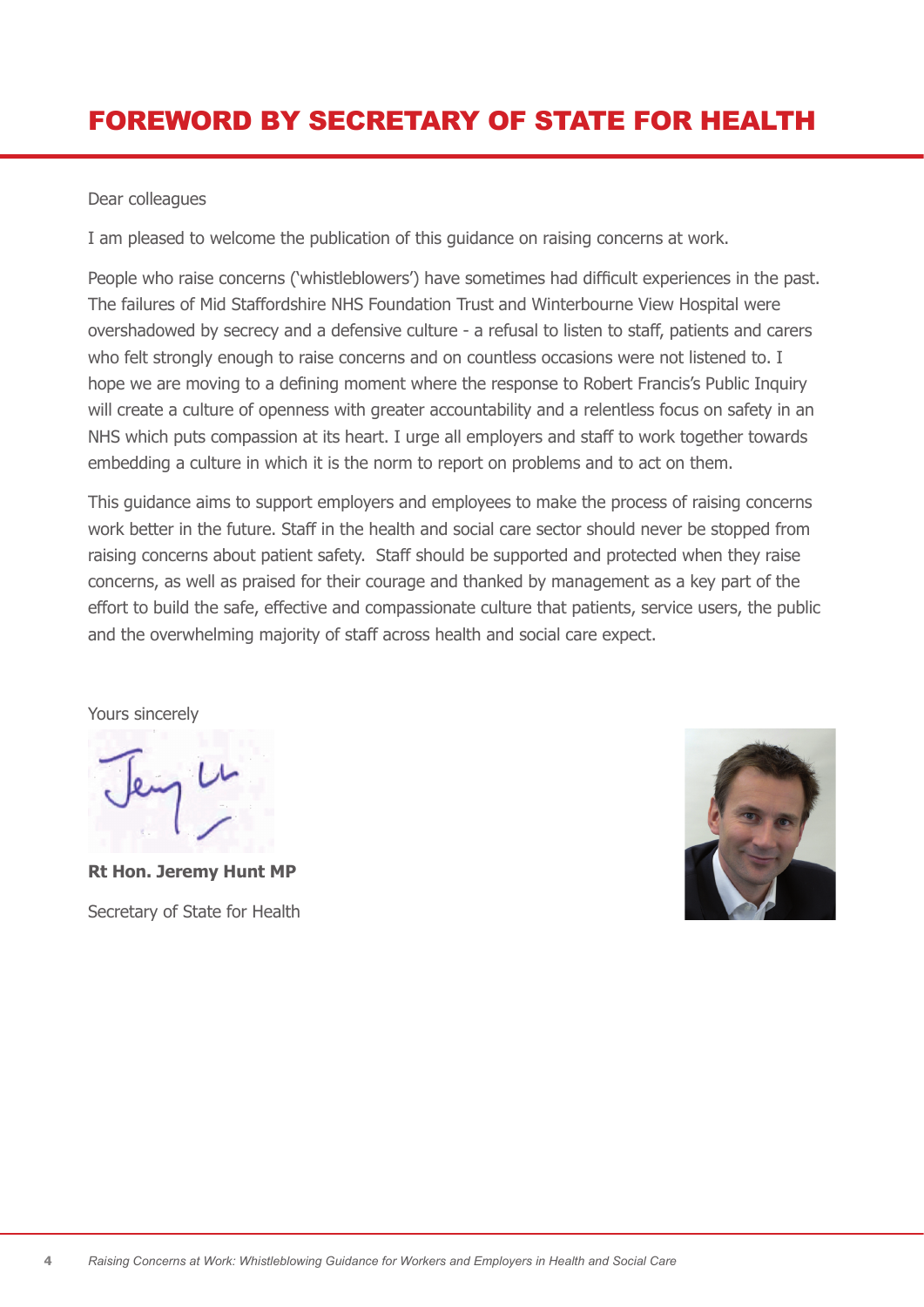<span id="page-4-0"></span>

**Health and Social care services exist to promote the health, wellbeing and dignity of patients and service users and the people who deliver these services want to do the best for those they serve. However, there will be occasions when wrongdoing occurs in the workplace. This is why encouraging workers to raise concerns openly as part of normal day-to-day practice is an important part of improving the quality of service user support and patient safety. When concerns are raised at an early stage, corrective action can be put in place to ensure high quality and compassionate care based on individual human rights.**

The importance of raising concerns at work in the public interest (or "whistleblowing") is recognised by employers, workers, trade union and the general public. Working in partnership with Trade Unions, staff associations and employee representatives is an important part of ensuring fairness and promoting awareness of the policies, procedures and support mechanisms which a good employer will have in place.

We would like to acknowledge the contribution and input towards this guidance made by key stakeholders. There are too many for us to thank individually, but they include Trade Unions, employers' associations, campaigning groups, regulators, professional bodies and whistleblowers themselves. The contents of this Guidance have been endorsed by the Social Partnership Forum and the Social Care Institute for Excellence.

### How to use this Guidance:

After the first introductory pages, the body of the Guidance is made up of three main sections: one aimed at **workers**, one at **operational managers**, and one at **employers**. Each section can be easily identified by its colour coding and text in the border of the page. All pages relating to workers have a turquoise border, pages for managers have a pink border, and pages for employers have a gold border. The Contents page sets out the structure of the Guidance in more detail.

We hope you find it useful – please get in touch if you need further help by contacting the Whistleblowing Helpline on  $\frac{1}{2}$  08000 724725, or email [enquiries@wbhelpline.org.uk](mailto:enquiries%40wbhelpline.org.uk?subject=)

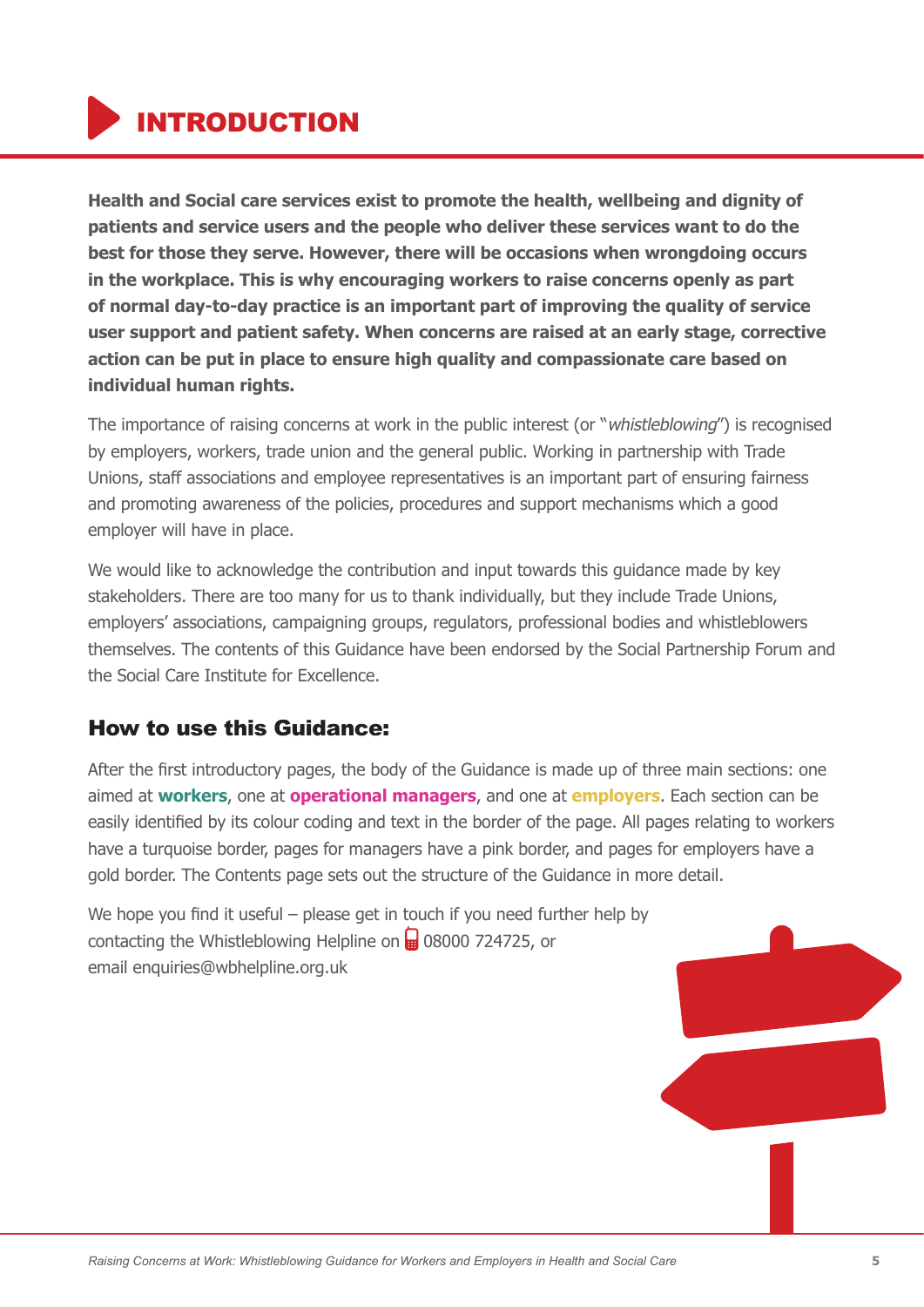# <span id="page-5-0"></span>**A WHY IS IT IMPORTANT TO RAISE CONCERNS?**

**It is important for individuals to feel safe and listened to when raising concerns. An open approach to whistleblowing promotes the values of openness, transparency and candour and encourages employees to treat patients and service users with dignity, respect and compassion. In that way, the wellbeing and safety of patients and service users and the provision of good care become part of the culture, and are seen as "the way we do things around here".** 

From the employer's point of view, there are good business reasons for listening to workers who raise concerns, as it gives an opportunity to stop poor practice at an early stage before it becomes normalised and serious incidents take place. Whistleblowing has been shown to be an effective way to achieve service improvement, leading to better patient care and promoting dignity.

From the workers' perspective, the freedom to raise concerns without fear means that they have the confidence to go ahead and "*do the right thing"*. It is part of encouraging workers to reflect on practice as a way of learning.

# **What the research says**

**There have been a number of reports into whistleblowing and people's experience of whistleblowing. Recent research includes the Whistleblowing Helpline's Bridging the Gap report, the 2012 NHS Staff Survey, the Royal College of Nursing survey in April 2013 and Public Concern at Work and the University of Greenwich's report "Whistleblowing: the inside story" in May 2013. The main findings are summarised below:**

- There is a gap between the proportion of people who know about the raising concerns (or "whistleblowing") policy and the proportion of individuals who feel safe to use it. For example, the 2013 NHS Staff Survey found that although 89% of staff say they know how to report concerns, only 71% would actually feel safe to raise concerns.
- The Royal College of Nursing survey and the Bridging the Gap report show there are a number of barriers which prevent workers from speaking out, which include being viewed as a troublemaker, the fear of reprisals from managers and/or colleagues and feeling that nothing will be done to address the concern.
- 60% of whistleblowers received no response or feedback (negative or positive) from management. (Taken from the PC@W survey).
- 83% of workers only blow the whistle twice internally, meaning organisations have a limited opportunity to address the concern before it escalates. Swift and appropriate action needs to be taken. (Taken from the PC@W survey).
- If people report concerns to the Care Ouality Commission (COC) at the second or third time a concern is raised, it decreases the chances of dismissal. However the likelihood of formal reprisals is increased. (Taken from the PC@W survey).
- Newer workers are most likely to blow the whistle (39% have less than 2 years' service). (Taken from the PC@W survey).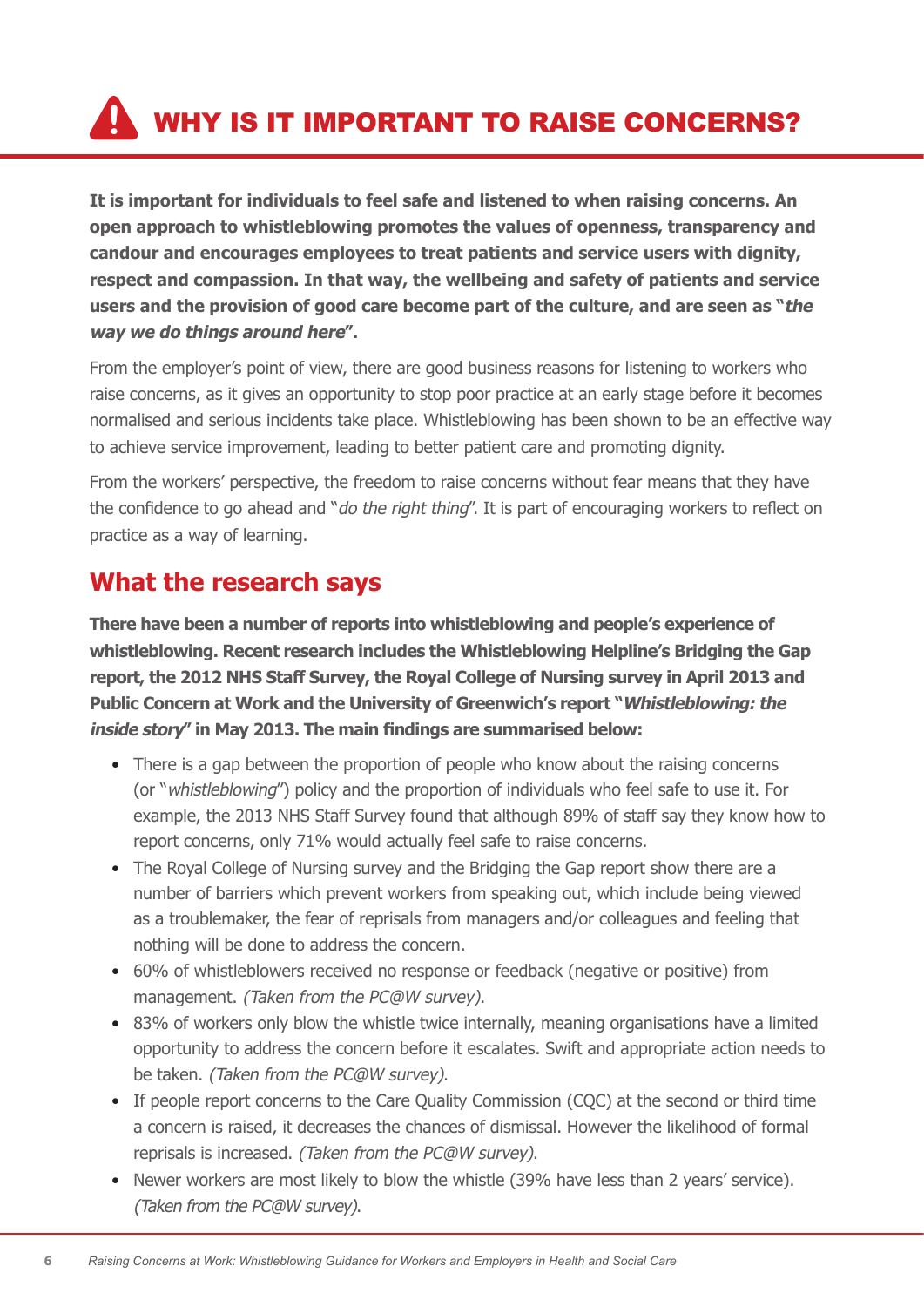<span id="page-6-0"></span>The whistleblower can experience considerable stress and isolation as the Bridging the Gap report shows. For sources of support, see the section on advice and support on [page 12](#page-11-1).

**People who raise concerns ("whistleblowers") have sometimes had difficult experiences in the past and we need to ensure that they are supported and protected, in line with the need for an open, transparent and honest culture. This guidance aims to support employers and employees to make the process of raising concerns work better in the future.** 

# **Expectations within our sector**

**As a worker in health or social care, there are moral, ethical and professional issues to consider in relation to raising concerns.** 

**Staff registered with a professional regulatory body** such as the General Medical Council (GMC) or the Nursing and Midwifery Council (NMC) have to adhere to their respective codes of conduct. Professional codes of conduct usually place a duty on the practitioner to raise concerns where they see instances of poor practice or wrongdoing. The professional regulators are able to offer advice to whistleblowers as well as register complaints against their members.

**Social workers**, now registered with the Health and Care Professions Council, are subject to the HCPC's standards of conduct, performance and ethics which state that practitioners 'must act in the best interests of service users' and 'must protect service users' from danger (Health and Care Professions Council, 2012).

Large numbers of workers in the sector are not regulated in this way, but will be expected to raise concerns in the interests of patients and service users.

The **Social Care Code of Conduct**, which sets out what is expected of adult social care workers, refers to whistleblowing in the first principle, and this is reinforced in the Social Care Commitment.

The **NHS Constitution** emphasises the importance of honesty and openness and was updated in March 2013. It pledges that the NHS will "encourage and support all staff in raising concerns at the earliest reasonable opportunity about safety, malpractice or wrongdoing at work, responding to and, where necessary, investigating the concerns raised and acting consistently with the Public Interest Disclosure Act 1998".

For the latest version of the NHS Constitution, follow this link: [www.gov.uk/government/publications/the-nhs-constitution-for-england](http://www.gov.uk/government/publications/the-nhs-constitution-for-england)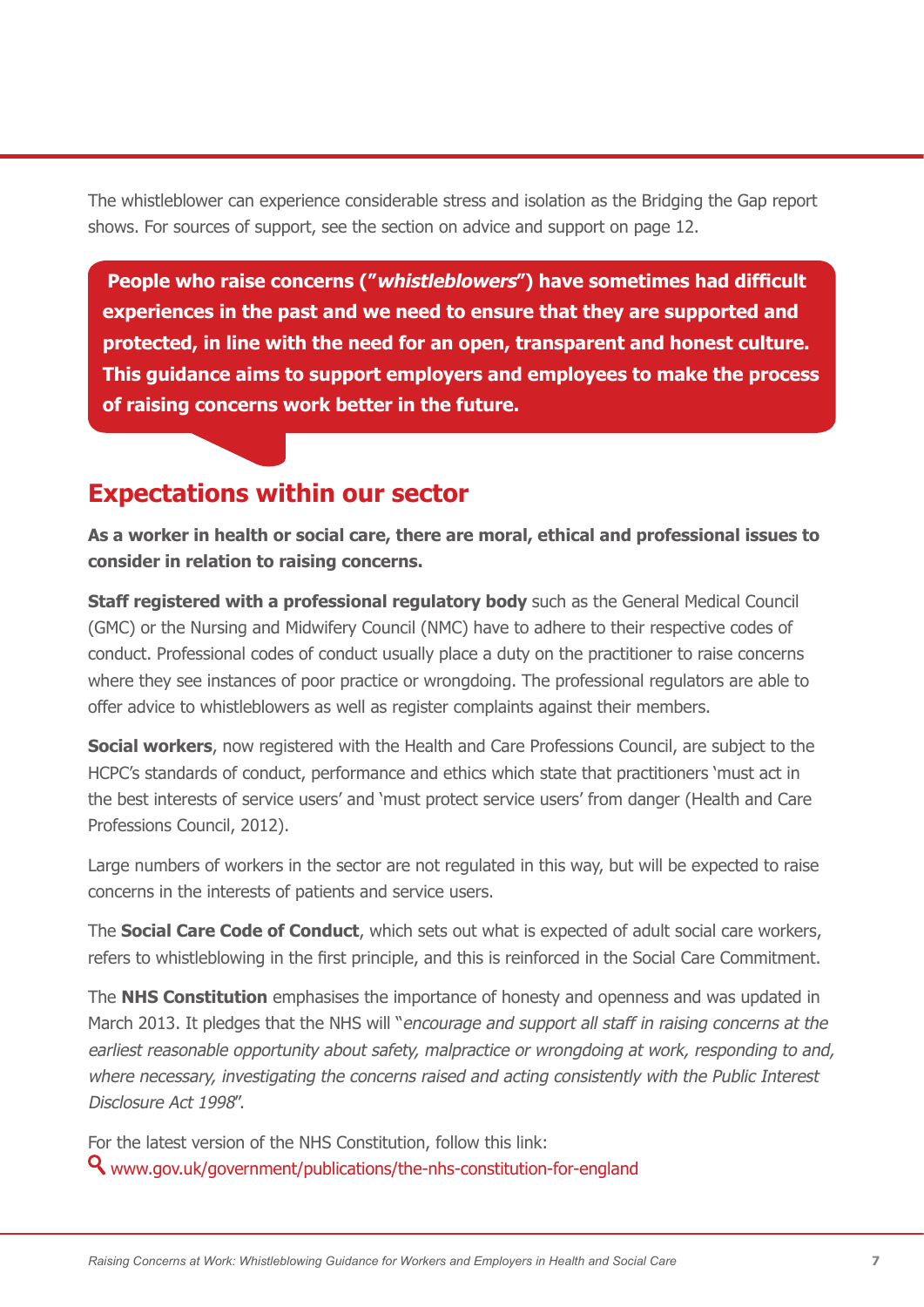### <span id="page-7-0"></span>The professional duty of candour

The report of the Mid-Staffordshire Foundation Trust Public Inquiry, better known as the Francis report, was published in February 2013. In the Government's final response to the Francis report, "Hard Truths", published in November 2013, it was stated that the GMC, the NMC and other professional regulators are to develop a consistent approach to the professional duty of candour for doctors, nurses and other health professionals, making clear a requirement to be open with patients and families when mistakes occur, whether the mistake is serious or not. The guidance will make clear that obstructing colleagues in being candid will be a breach of their professional codes.

# **The relationship to the safeguarding framework:**

Safeguarding the health and wellbeing of patients and service users means they should not be exposed to abuse, whether physical, psychological, sexual or financial, neglect or institutional abuse. It is not the worker's responsibility to investigate or decide if abuse has happened, only to make sure that the appropriate agencies are told about their concerns or suspicions. Workers should make sure that they understand and follow their local authority's safeguarding policies regarding referral of their concern to the appropriate agency via the designated safeguarding officer, a manager or themselves, if possible on the same day as they have the concern.

# **WHAT THE LAW SAYS - SUMMARY**

**Following a number of high profile events, the government introduced the Public Interest Disclosure Act 1998 (PIDA), which provides legal protection against detriment for workers who raise concerns in the public interest (also known as making a disclosure) about a danger, risk, malpractice or wrongdoing in the workplace which affects others.** 

To be protected, the disclosure must be in the public interest, the worker must have a reasonable belief that the information shows that one of the categories of wrongdoing listed in the legislation has occurred or is likely to occur, and the concern must be raised in the correct way.

PIDA is a complex piece of legislation and more detail is provided on [page 29](#page-28-1). The way PIDA works is for the worker to be able to claim a remedy at an Employment Tribunal if they are subjected to bad treatment as a result of their whistleblowing.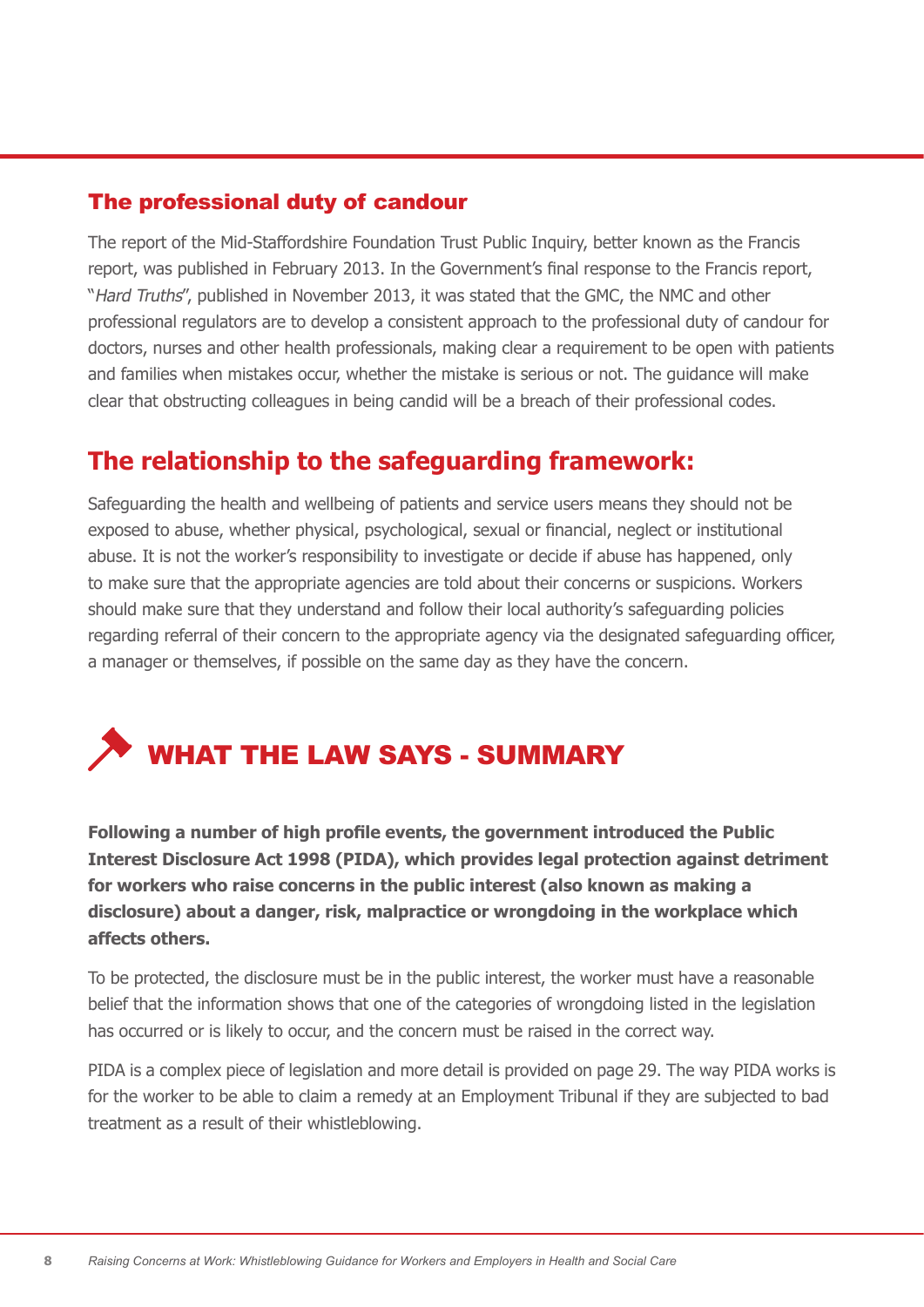# <span id="page-8-0"></span>TOP TIPS

### **The following tips are intended to support workers in raising concerns and to help managers respond appropriately when handling concerns raised.**

It is important to create a culture of openness and transparency, where workers feel safe and are encouraged to speak up. For this to happen the Board and senior management will need to demonstrate that they are committed to open dialogue and communication. They will also need to ensure that the safety and wellbeing of patients and service users are seen as the responsibility of everyone involved in the provision of health and social care services.

Raising concerns as soon as possible is an effective early warning of wrongdoing, malpractice or risks. Where possible, opportunities to raise concerns should be embedded into routine discussions on service delivery and patient care, (e.g. problem solving, service review, performance improvement, quality assessment, training and development).

# **Top tips for workers**

**Whistleblowing is when you speak out about something you are concerned about at work because you think it needs bringing out into the open for the public good. It can be a hard decision to do this. Here are some top tips to help you make your decision in an informed way and to help you access any support you may need:** 

- 1. **Read the whistleblowing policy and procedure where you work.** (This is sometimes called the "Raising Concerns Policy"). It should tell you:
	- what type of concerns are covered
	- when and how a concern should be raised and who with.

In larger organisations, you can normally find the policy on the staff intranet or ask the HR department. In smaller organisations, you might find it in the Staff Handbook or you could ask your manager for a copy. You need to follow the procedure to make sure you remain protected under the law – this is called the **Public Interest Disclosure Act 1998 (PIDA)**.

You can get independent advice by contacting your Trade Union representative, the Whistleblowing Helpline on  $\frac{1}{2}$  08000 724725, an HR manager or a Citizens Advice Bureau. In some circumstances, you may also wish to obtain independent legal advice.

#### 2. **Raise the concern immediately or at the earliest opportunity.**

If you believe that something is wrong, you do not need proof. Speaking out early could stop the issue from becoming more serious, dangerous or damaging.

3. **Think about whether your concern can be discussed in an informal way** or at things like supervision meetings, at your appraisal, team or departmental meetings or at staff forums.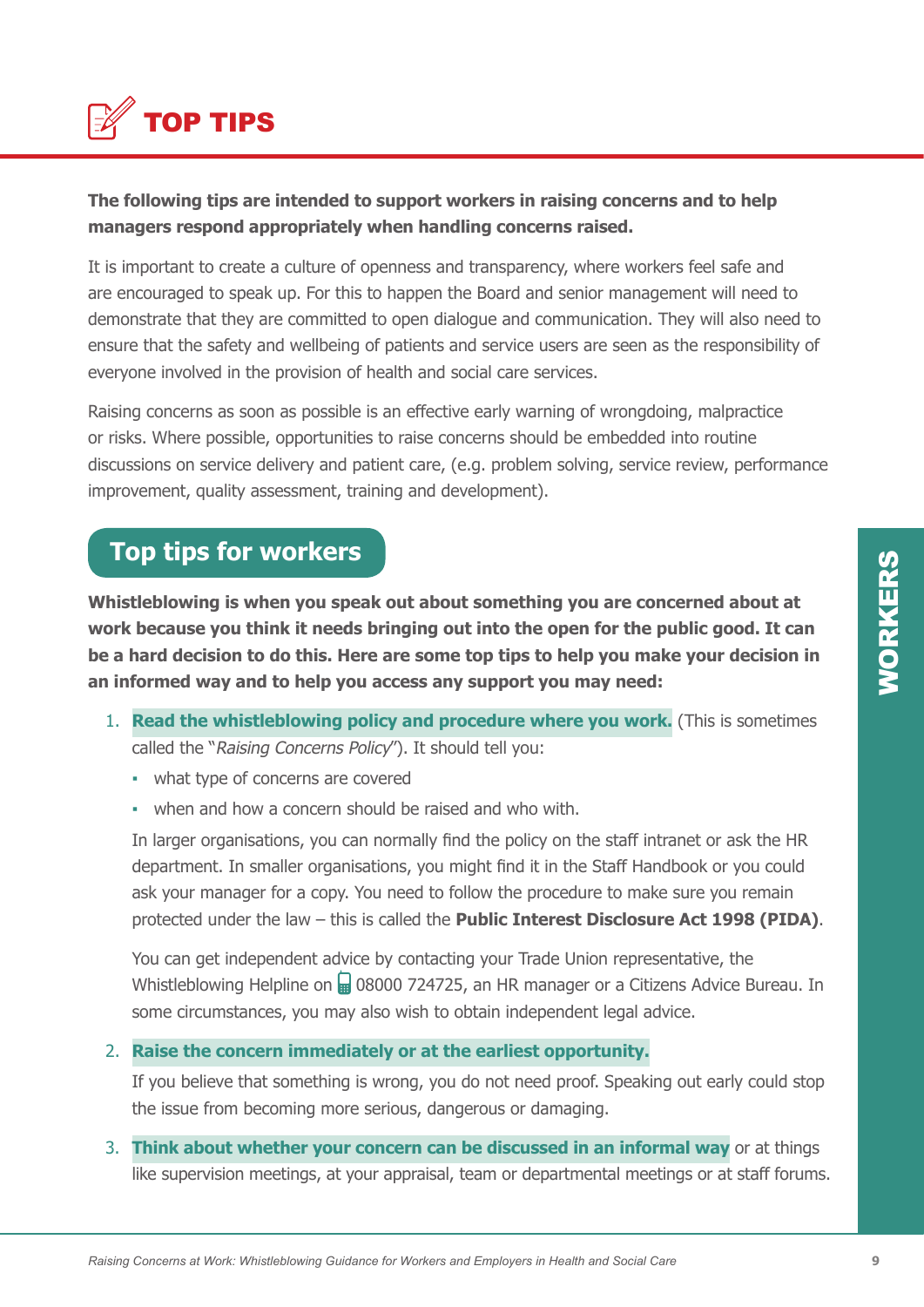#### 4. **Find out if other workers share your concerns.**

If so, you may be able to raise your concern as a group - there can be strength in numbers.

#### 5. **Check your organisation's policy to find out who you should report your concerns to.**

Your line manager is usually the first person to go to. If you believe that your manager may be involved or you feel unable to raise it with them, you may need to go to another manager or someone else that is listed in the whistleblowing policy. If you work for a small organisation where there are no more senior managers, then you might need to go to a regulator such as the Care Quality Commission (CQC).

If you think the ways to report are not clear or you do not feel supported or safe then you should contact HR or your Trade Union for advice in the first instance. Alternatively, you may wish to seek independent confidential advice from the national Whistleblowing Helpline. You can call them on  $\Box$  08000 724 725.

#### 6. **Try to see if you can sort things out inside your organisation first.**

But if you are not satisfied, then you might need to tell someone outside of where you work. This might mean telling your professional regulator or the CQC. These are listed on [page 39](#page-38-1). Reporting anything to the media should always be the LAST thing you turn to. Try all the other places talked about first – particularly if what you want to report involves private or confidential information.

### 7. **When you report your concern, focus on as much factual information/evidence as possible.**

This means things like being specific about;

- dates and times
- what happened and the order of events
- who was involved
- any witnesses.

Act honestly and professionally at all times in the interests of patients and service users.

### 8. **Try to present the situation as clearly and with as much information as possible – either verbally or in writing.**

Identify what you believe to be the key issues and risks. For example, is there a risk to the patient/service user or is it to do with a professional/clinical practice etc.?

Writing it down will help you to get your thoughts in order particularly if you are upset, worried or feeling emotional about it. Your trade union and the Whistleblowing Helpline can offer support.

Provide as much supporting information as you can, for example files or emails. ALWAYS ask for further advice, for example from your Trade Union or professional body, if these contain private or confidential information.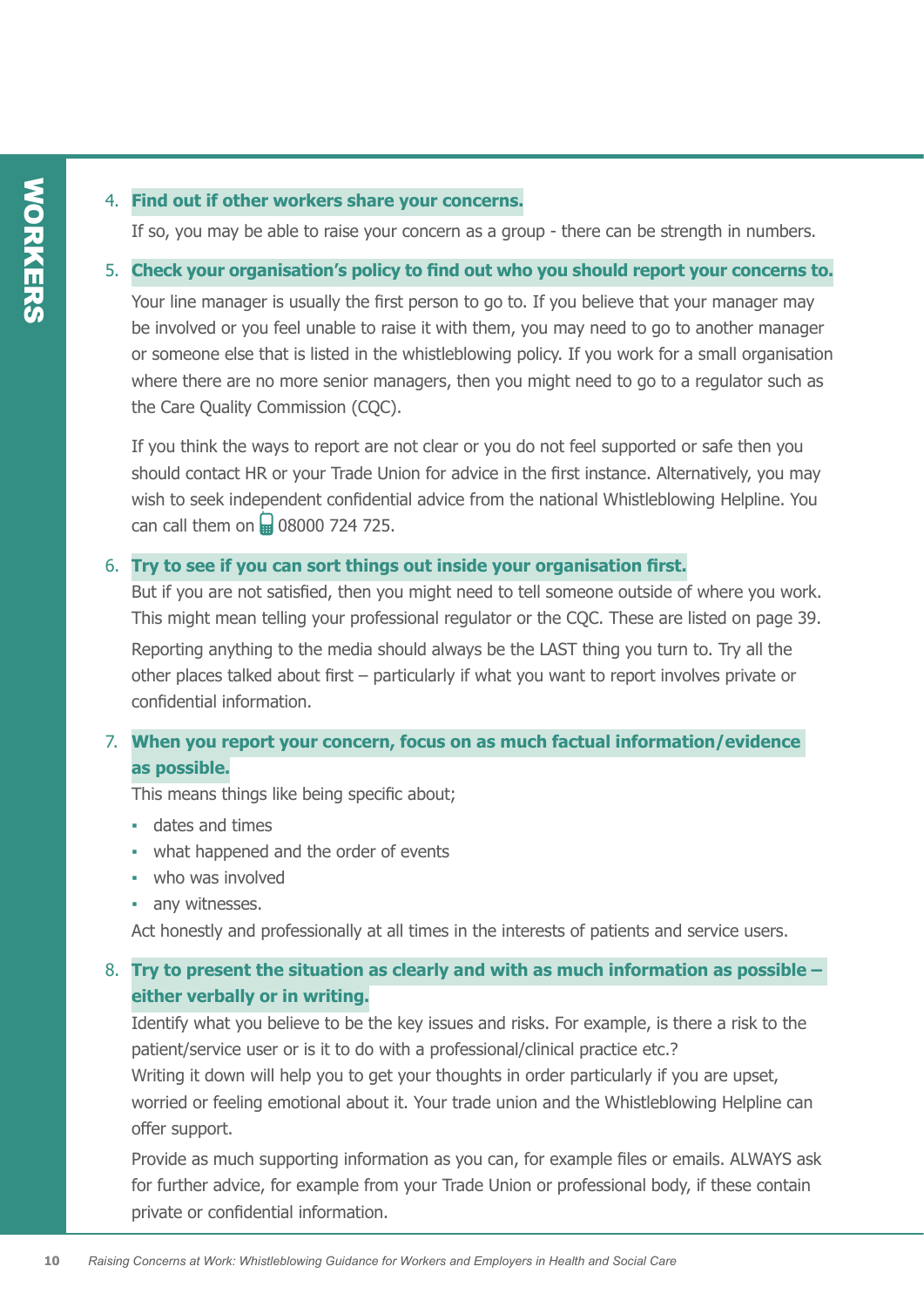#### 9. **Check out the process and what will happen next.**

Talk about what might happen next with your manager or the person nominated in the whistleblowing policy.

You will need to give them a reasonable amount of time to check the facts and to find out more if they need to, before they feed back to you.

Respect the fact that your manager may need to keep some information private and confidential if it relates to other people.

Try to cooperate with any investigation into what you have reported and the attempts to resolve the issues and put things right.

You are entitled to get support from a work colleague or union representative at any meeting to discuss your concerns or during any investigation that takes place.

#### 10.**Keep track of what is happening.**

Even if you raise your concern verbally, you should also keep a record in writing of any discussions relating to your concern – this means things like the dates things happened, who you talked to, what was said, what the response was.

One way of keeping track of things is to email the manager/nominated person after any discussion with a summary of the main points. Make it clear that you are raising a concern in line with your organisation's whistleblowing policy and the **Public Interest Disclosure Act 1998 (PIDA)**. This is the law to do with whistleblowing.

#### 11. **Maintain confidentiality.**

It is best if you can speak out openly about what you think, although you can ask for your identity to be kept confidential.

The person/manager with whom you talk about things should make every effort to protect your identity. However, there may be times when, because of the nature of the investigation or what you want to say, it will be necessary to say who you are publicly. If this IS going to happen then the person you raise your concerns with should make every effort to let you know first.

Remember, if you work in a small team then people you work with might guess or work out your identity. If this happens, tell your manager and let him/her know if you are being bullied or harrassed or being treated badly as a result.

Concerns raised anonymously – this means when you do not reveal your name - can be more difficult to deal with and investigate in the best way. More action is likely and possible if your identity is known when you report something.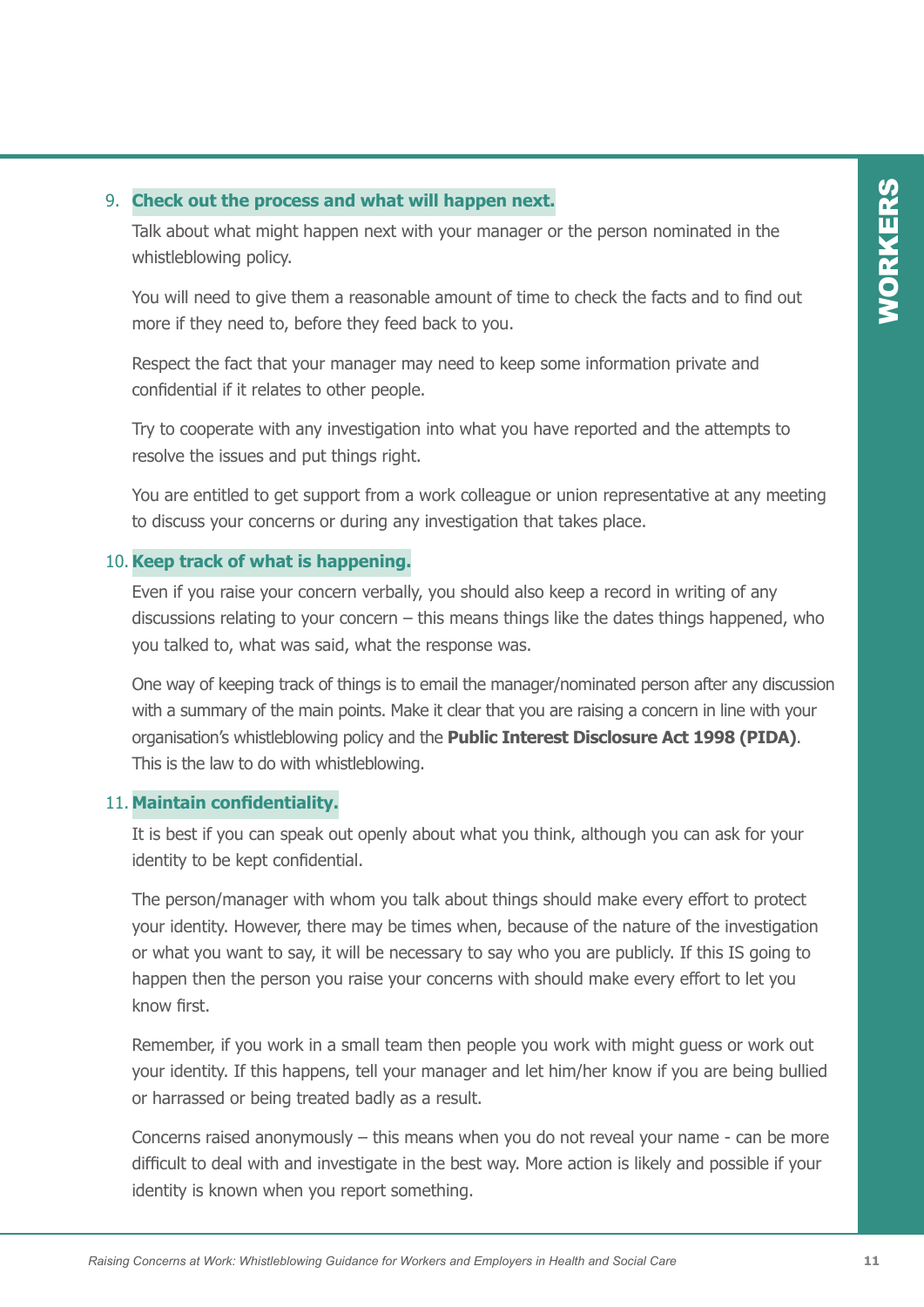<span id="page-11-0"></span>If you feel your concern has not been addressed or the issues have not been resolved to achieve a solution and positive outcome, you should use the sources of support and help available to pursue the matter. Not speaking up might mean that poor care will carry on and may even get worse.

If this is the case, you will need to refer to your organisation's policy in order to be clear about what action you can take and where you can go next.

If there is nothing more you can do inside your organisation, then you can raise a concern with a regulator. This means somewhere like the **Care Quality Commission (CQC)**. They have a confidential number you can call on  $\frac{1}{2}$  03000 616161. If your concern is regarding an individual professional's practice, the professional regulator would be best placed to take action - a list of them is given on [page 39](#page-38-2). If you do this, you need to have reason to believe that the information you give and any allegation you make is substantially true – if you only suspect something then that is not enough when you report concerns outside of where you work. You can raise your concern with a regulator such as the Care Quality Commission even if you have left your job. And, as from 6 April 2014, members of the House of Commons (MPs) have been added to the list of 'prescribed persons' (see [page 39](#page-38-2)).

Talking to the police or the media are also protected under the PIDA law, but only under certain circumstances. For example, if you genuinely believe you would be victimised or bullied if you raised the matter internally or with a regulator, you would probably be protected.

Going to the media should always be the last resort. Doing this could have an impact on your employment and it is a good idea to get advice before telling anyone outside of work.

If you are leaving your employment, your employer may ask you to sign a settlement agreement. Before doing this, read the further information on [page 25](#page-24-1) and seek advice from an independent advisor or the Whistleblowing Helpline.

#### **Remember…**

PIDA is there to protect you. So if you are being bullied or experience bad treatment as a result of raising a concern, tell your manager, Trade Union representative, or HR.

Sources of good advice are listed below. Remember, the Whistleblowing Helpline is available to help advise on the whistleblowing process – our phone number is  $\blacksquare$  08000 724725.

# <span id="page-11-1"></span>**Advice and support**

People who have raised concerns often say they feel isolated and unsure of what to do. It is important to access appropriate support at an early stage. There are different types of advice and support available: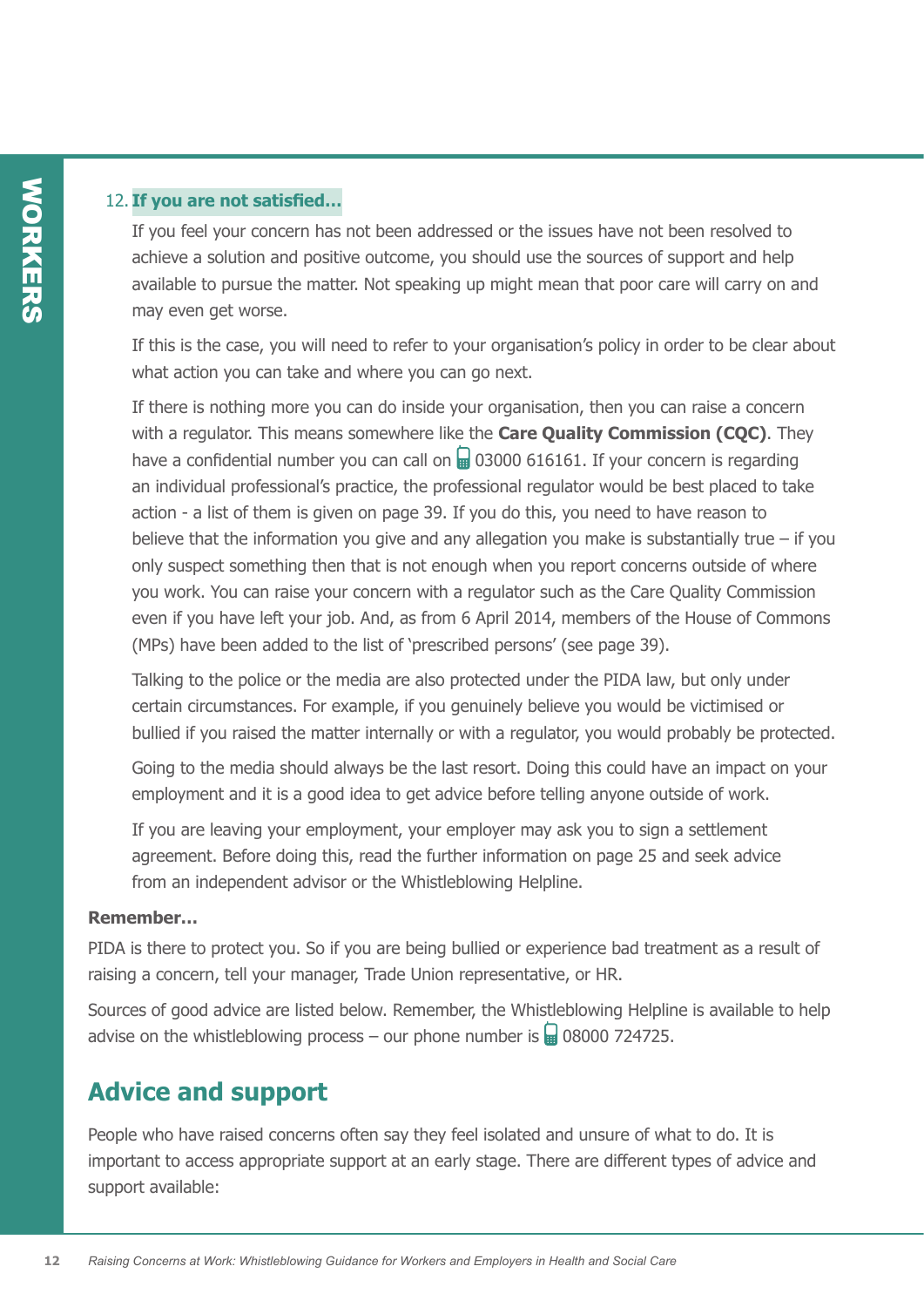- Advice on the whistleblowing process how to raise a concern:
	- Available from the HR department of your organisation, the National Whistleblowing Helpline, or your Trade Union.
	- In certain cases, a public law solicitor may be appropriate.
- Local support for you in the workplace and representation at formal meetings.
	- Your Trade Union, professional body or work colleagues.
- Emotional and/or therapeutic support.
	- Counselling services via your employer or your GP. If you have no access to counselling services please call the helpline to discuss how we might be able to help.

**National contact details for these organisations are given below.**

### Trade Unions:

**Royal College of Nursing (RCN), a** 0345 772 6300 **Q** [www.rcn.org.uk/raisingconcerns](http://www.rcn.org.uk/raisingconcerns) **Royal College of Midwives (RCM), and 0300 303 0444 Www.rcm.org.uk UNISON,**  $\Box$  0845 355 0845  $\Box$  [www.unison.org.uk](http://www.unison.org.uk) **Unite**,  $\mathbf{u}$  020 7611 2500  $\mathbf{Q}$  [www.unitetheunion.org](http://www.unitetheunion.org) **British Medical Association (BMA),**  $\Box$  **020 7387 4499**  $\degree$  **[www.bma.org.uk](http://www.bma.org.uk) Chartered Society of Physiotherapy** [www.csp.org.uk](http://www.csp.org.uk)  **Managers in Partnership Q** www.miphealth.org.uk **GMB** [www.gmb.org.uk](http://www.gmb.org.uk) **British Dietetic Association Q** [www.bda.uk.com](http://www.bda.uk.com) **British Orthoptic Society Q** [www.orthoptics.org.uk](http://www.orthoptics.org.uk) **Federation of Clinical Scientists Q** [www.acb.org.uk](http://www.acb.org.uk) **Hospital Consultants & Specialists Association Q www.hcsa.com Society of Chiropodists and Podiatrists Q** www.feetforlife.org **Society of Radiographers Q** www.sor.org **British Association of Occupational Therapists Q** [www.cot.co.uk](http://www.cot.co.uk)

### Independent organisations:

Whistleblowing Helpline, a 08000 724 725 Www.wbhelpline.org.uk Public Concern at Work, **a** 020 7404 6609 Www.pcaw.co.uk **The College of Social Work** is the new professional body for social work. Its website is: [www.tcsw.org.uk/home/](http://www.tcsw.org.uk/home/) Medical Defence Union, a 0800 716 646 Q [www.themdu.com](http://www.themdu.com/) **Medical and Dental Defence Union of Scotland, and 0845 270 2034 Q [www.mddus.com](http://www.mddus.com) Patients First, Q** [www.patientsfirst.org.uk](http://www.patientsfirst.org.uk)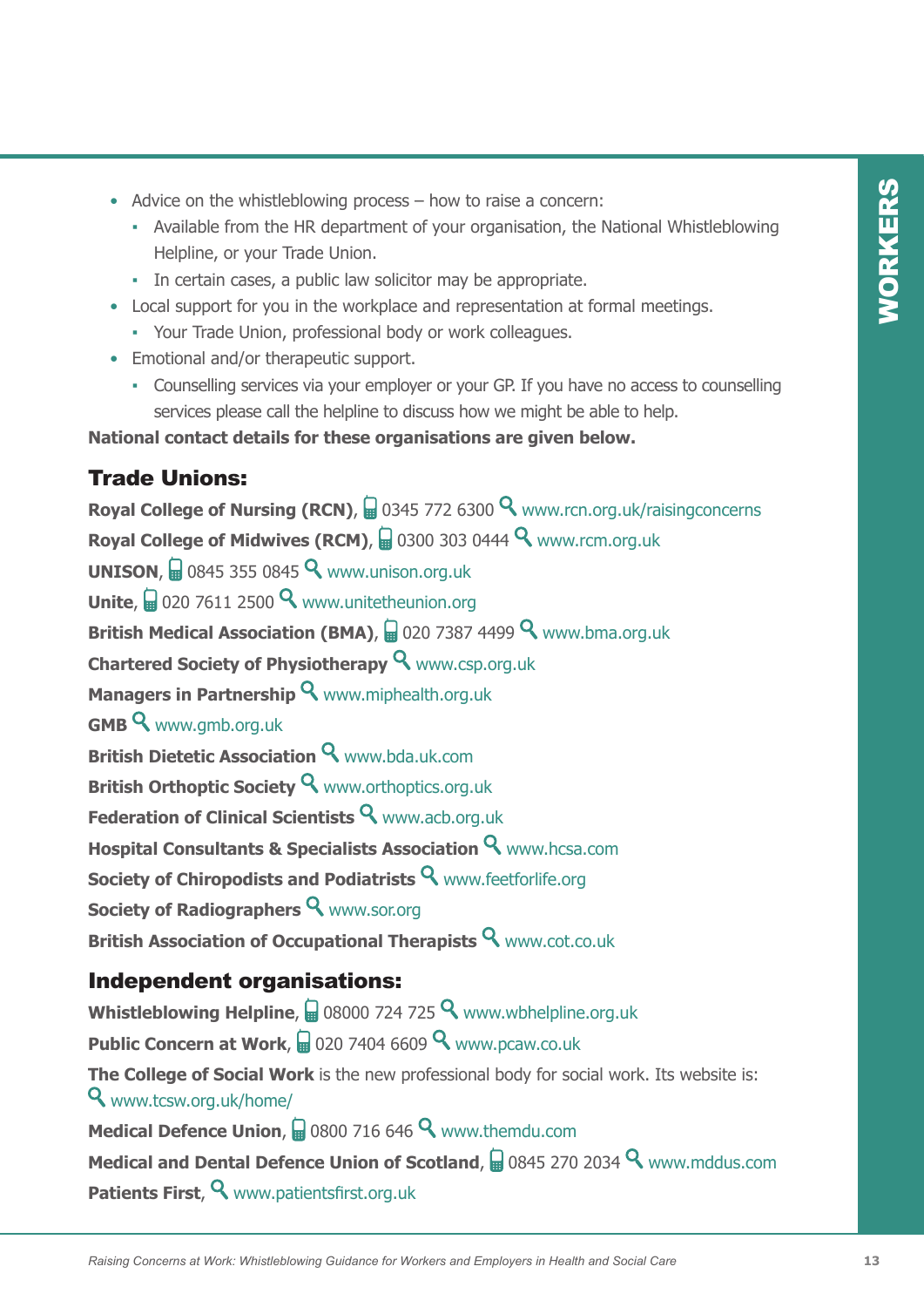# <span id="page-13-0"></span>O. FLOWCHART OF WHISTLEBLOWING PROCESS

This flowchart sets out the stages in raising a concern and shows the management levels for internal disclosure. In a small organisation, there may not be more than one or two levels of management to whom you can escalate your concerns. In these cases, you should consider escalating your concern to the regulator or other prescribed person at an earlier stage than is shown on the flowchart.

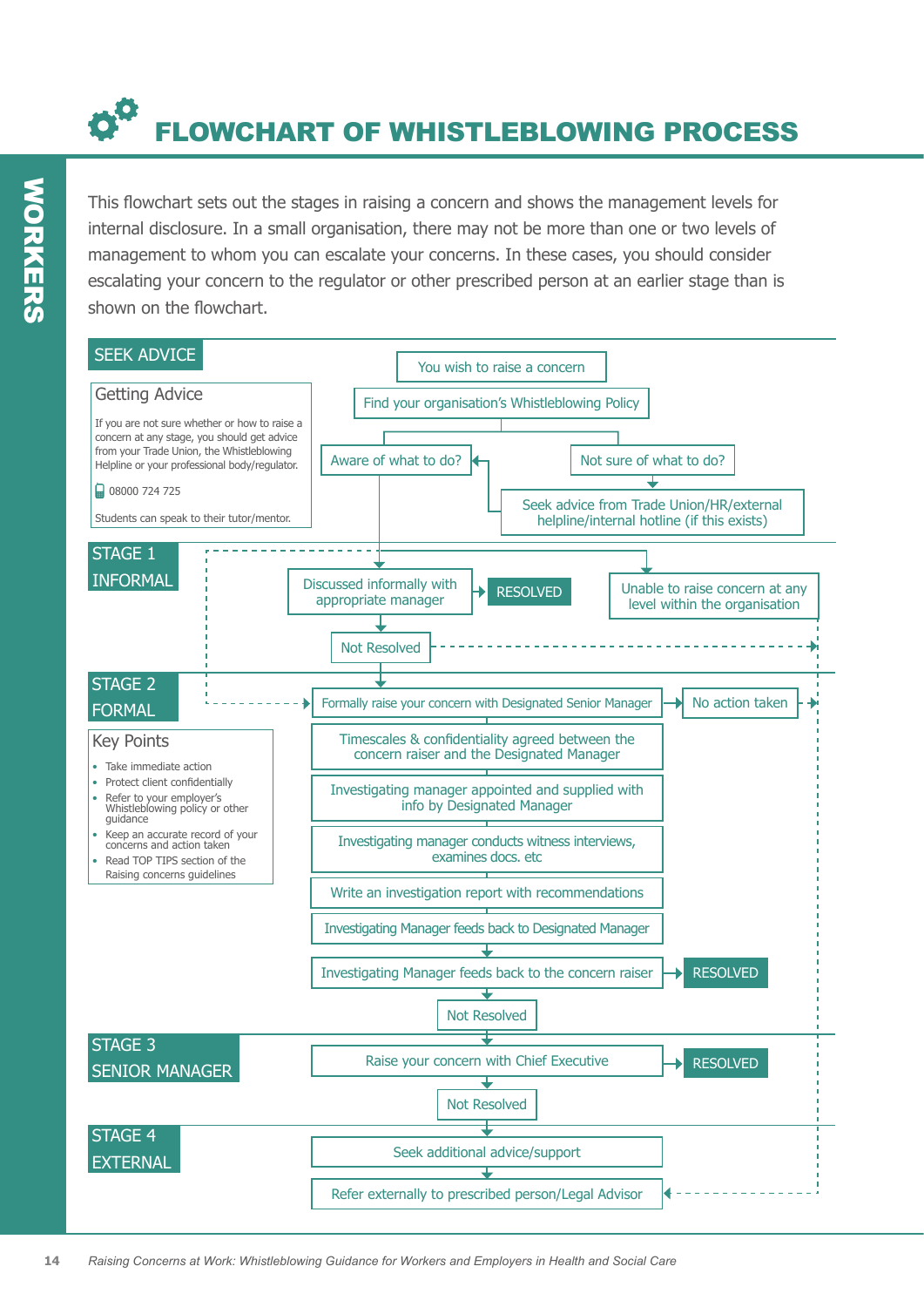# <span id="page-14-0"></span>**Guidance for Managers**

#### **Create a good culture to allow workers to feel confident about raising concerns**

#### 1. **Consider your management style.**

• Read through the section on the responsibilities for employers on [page 19](#page-18-1), which sets out what support your organisation should be providing to help you to respond positively to workers who raise concerns at work (also known as "blowing the whistle"). It's important that you are approachable, and foster a climate of openness and mutual respect.

#### 2. **Be prepared.**

- Find, read and understand the whistleblowing policy and procedure where you work. (This is sometimes called the "Raising Concerns" or "Speaking Up" policy). The policy will help you to:
	- Understand your role and responsibilities as a manager in how to respond to and handle concerns raised. Seek advice from HR when required, where this available.
	- Know how and where to escalate serious concerns which need to be dealt with by senior staff, and explain this to the worker raising the concern.
- Attend any training provided, or request training when needed. In a smaller organisation, find out what training may be available and arrange to attend.
- Train workers to understand and practice values and demonstrate acceptable behaviour in their everyday work. In social care, the Common Induction Standards have to be completed by every worker new to social care and new and aspiring managers are recommended to use the Manager Induction Standards. Both of these require understanding of raising concerns/ whistleblowing procedures.
- Train and inform staff about their personal responsibility for respectful treatment of co-workers who raise concerns for the public good, and their legal liability for any bad treatment (for more detail, see [page 33](#page-32-0)).
- 3. **Offer support and encourage early action.**
- Support and encourage workers to raise concerns at the earliest opportunity. Concerns at work could be a regular agenda item for discussion in normal communication and regular meetings such as 1:1 meetings, team meetings and departmental meetings.
- Focus on constructive discussion and dialogue, finding a solution, making improvements and dealing with risk.
- Be approachable and encourage workers to check if they are unsure what is appropriate and to admit mistakes rather than concealing them, so that they can be remedied.
- Identify any training or development needs for workers to support competency in the role.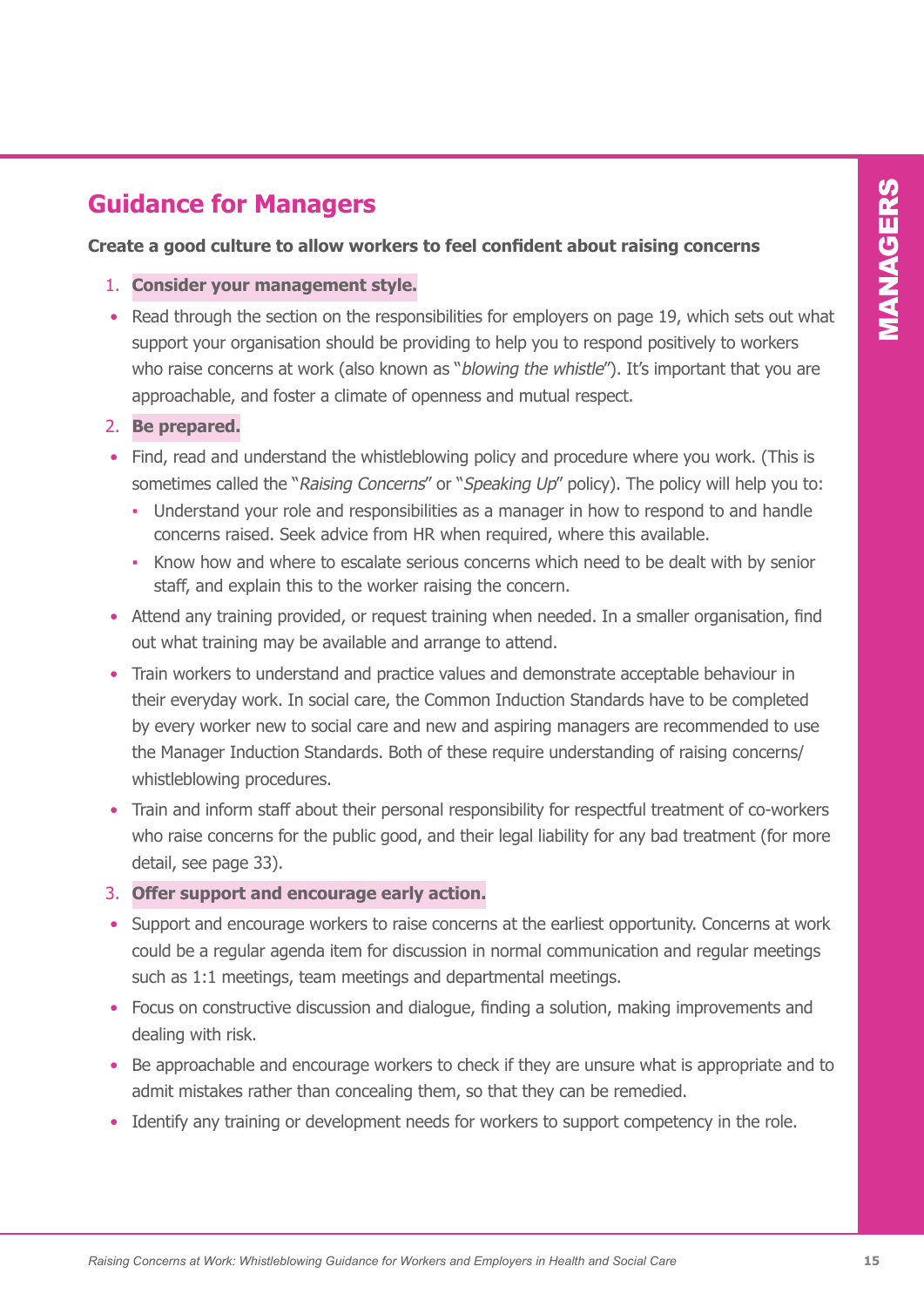# <span id="page-15-0"></span>**What to do when a worker reports a concern**

# **Top tips for managers**

- 1. **Listen carefully to any worker raising a concern.**
- Commit to taking the matter seriously.
- Thank the person for raising it (even if you think they may be mistaken).
- Acknowledge how they may be feeling, that it may be a difficult or stressful situation, and offer reassurance.
- Respect the worker's belief that they are raising a genuine concern in the public interest.
- Treat this as being reasonable.
- Avoid prejudging whether this is correct or valid until an appropriate investigation has taken place.
- 2. **Respond positively and clearly.**
- Reassure the person that the concern will be looked into promptly and (where appropriate) investigated thoroughly and fairly as soon as possible.
- Manage expectations of the individual discuss next steps, reasonable timeframes, and arrangements for feedback on the outcome.
- Respect a worker's request for confidentiality and any concerns about their job or career, but explain any circumstances where there may be limits on confidentiality (see [page 32](#page-31-1), FAQs).
- Offer advice about the type of support available to them (e.g. relevant contacts they can speak to such as: a designated whistleblowing lead within the organisation, HR, Trade Union, counselling, occupational health, or where they can seek independent advice – such as the Whistleblowing Helpline, or Citizen's Advice Bureau).
- Be clear on what the worker should do and where they should go if they experience any reprisals or unacceptable behaviour, e.g. bullying, harassment or victimisation, from managers or colleagues.
- Give the individual a copy or refer them to your organisation's whistleblowing or "raising" concerns" policy.
- 3. **Ensure a fair process of investigation.**
- Ensure any investigation is carried out fairly and thoroughly.
- Keep an open mind you may not want to believe all that you hear, but it's important to remain objective.
- Focus on the information that is being disclosed, not on the worker who is raising the concern.
- Don't let personal views influence your assessment of the issues.
- Recognise any strong emotions you may have and ask for help if you need it. (It is not unusual to have feelings such as anger, shock or distress).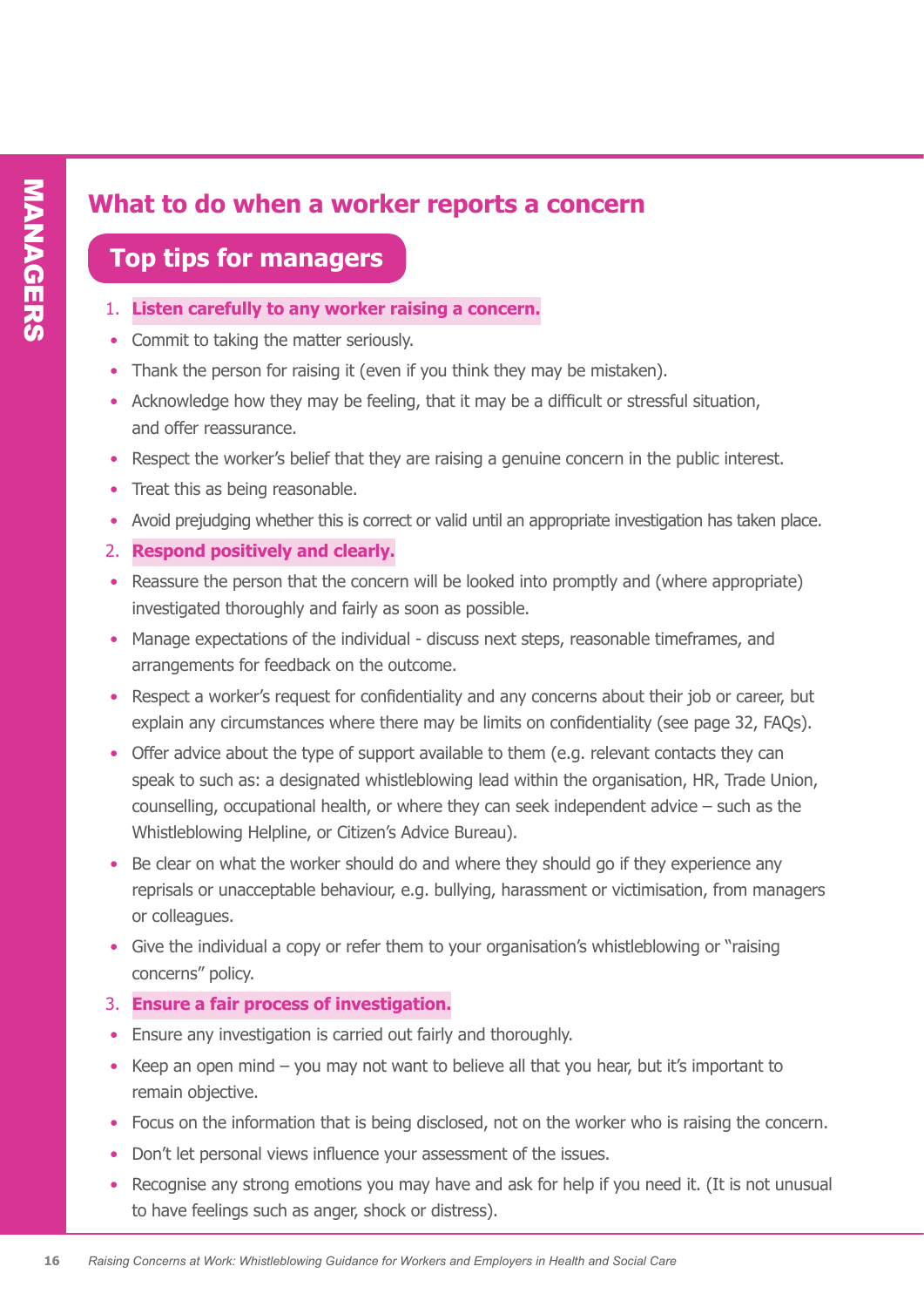#### 4. **Assess how serious and urgent the risk is.**

- Decide whether the concern would be best dealt with under the whistleblowing policy or some other procedure (such as grievance).
- Don't dismiss the disclosure as an exaggeration or being trivial unless there is clear evidence to support this assessment.
- Decide whether the assistance of, or referral to, senior managers or a specialist function (e.g. Finance) is desirable or necessary.
- Where there are grounds for concern, take prompt action to investigate or if the concern is potentially very serious or wide-reaching make sure this is escalated to the most appropriate person within the organisation to undertake further investigations.
- 5. **Maintain good communication with the worker who raised the concern.**
- Keep the worker advised and informed on progress.
- Update on any changes or delays in process.
- Give feedback on the outcome to the worker.
- Explain any action to be taken (or not), but maintain confidentiality where this involves other parties.
- Explain any mistaken perceptions or misunderstandings which may have occurred.
- Ideally feedback should be given face to face and followed up in writing.
- 6. **Act fairly.**
- Understand that you are accountable for your actions.
- Be clear on any action taken or not taken and the reasons for this.
- Never attempt to ignore or cover up evidence of wrongdoing.
- Always remember that you may have to explain how you have handled the concern.
- Don't ever penalise someone for making a disclosure that proves unfounded if, despite making a mistake, s/he genuinely believed that the information was true.
- 7. **Seek appropriate advice and/or support where required.**
- If you are uncertain about how to proceed with a concern, always seek advice from HR or other relevant person/department within your organisation that has lead responsibility for personnel functions.
- They will also be able to support and advise you throughout any investigations you need to undertake into the issues raised, and in undertaking any actions required as a result of evidence being presented.
- 8. **Keep clear concise records of all discussions.**
- Date(s), what was said, response given by whom.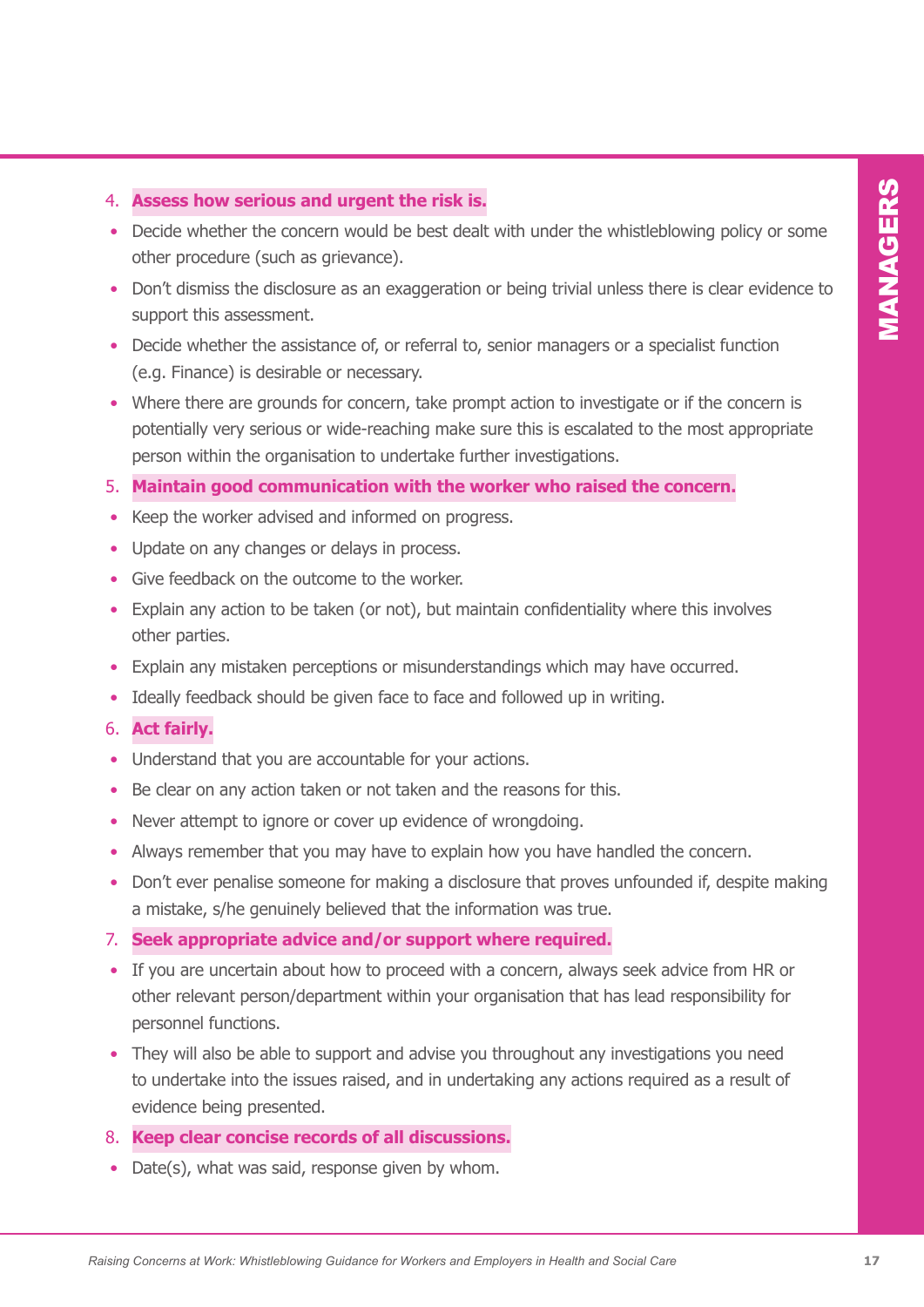- Keep a record/log of all concerns raised (can be anonymised).
- Note the nature of the concern.
- Record how the investigation was conducted,
- Record outcome, decisions or action taken.
- Retain record for a minimum of five years.
- 9. **Follow up action.**
- Consider the potential actions:
	- Is this a serious disciplinary matter?
	- Are there alternative ways to achieve constructive, positive solutions for future improvement rather than simply apportioning blame?
	- Address any issues of competence or ability highlighted, via training and development.
- Report on issues identified to the Board or owner (perhaps through your organisational monitoring system  $-$  see [page 20](#page-19-0)).
- Make recommendations across the organisation where appropriate i.e. feed into the 'bigger picture' and take remedial, proactive and preventative action where it is needed.
- Take steps to help share any learning, establish long-term solutions and prevent recurrence of the issue elsewhere in the organisation.
- Raise any issues identified in other relevant forums e.g.
	- Health and safety,
	- Risk assessment,
	- Incident reporting,
	- Quality reviews,
	- **•** Service or performance reviews,
	- **Business planning discussions,**
	- **Training and development reviews.**

### 10. **Ensure the process has a positive outcome**

- Publicise and 'celebrate' positive outcomes/actions/improvements resulting from someone raising a concern and speaking up (the person need not be named). This may encourage others to do the same.
- Provide appropriate feedback on the outcome to the person raising the concern.
- Build or rebuild working relationships and teams after a concern has been raised (the whistle has been blown) with appropriate support and advice from HR, Trade Unions etc.
- Check on the worker's wellbeing at regular intervals to ensure they have not suffered any disadvantage, bullying, harassment or victimisation as a consequence of raising a concern.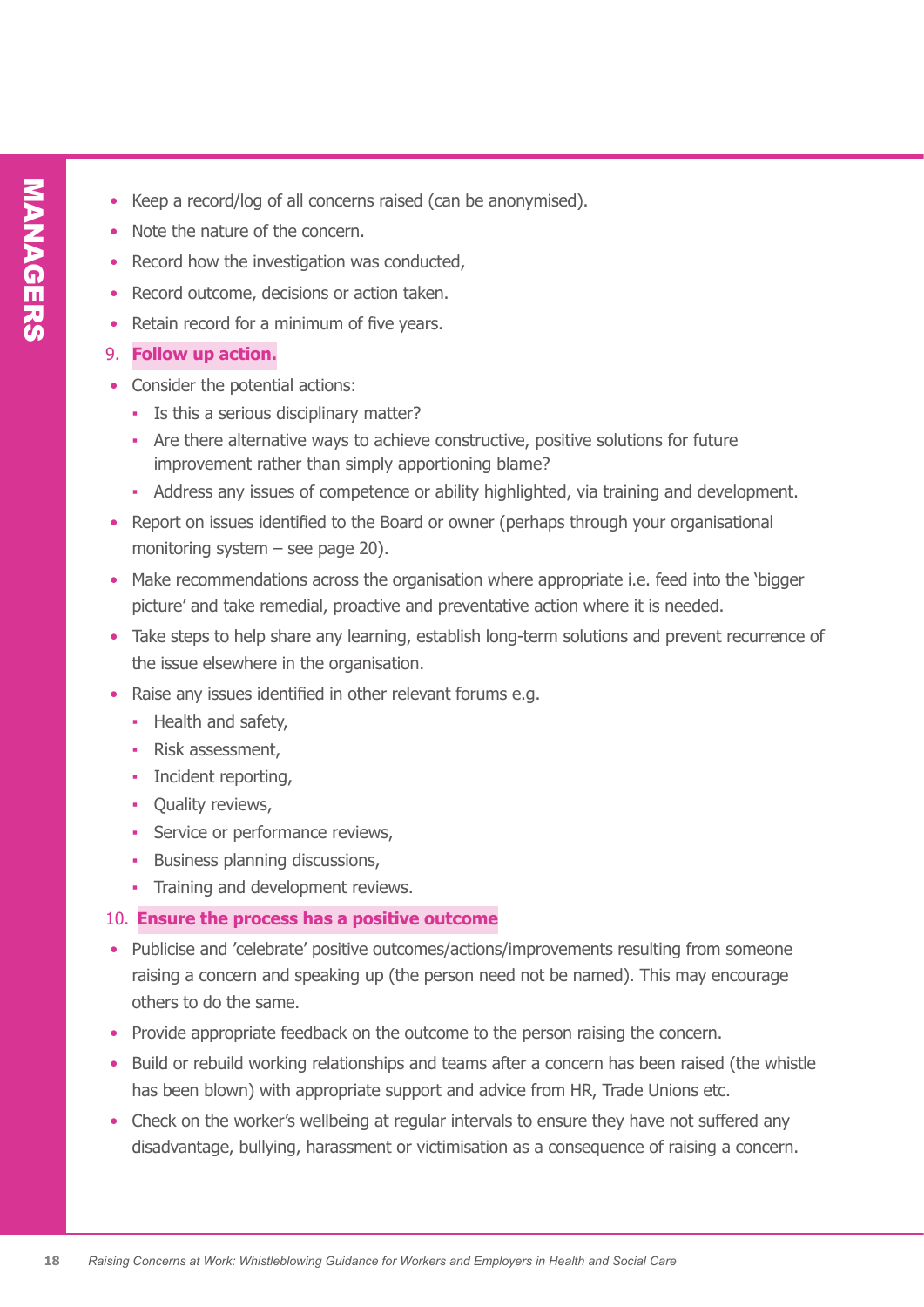**EMPLOYERS** EMPLOYERS

<span id="page-18-0"></span>**EMPLOYER GUIDANCE** 

#### **Whether you are from a large or small organisation, THIS GUIDANCE IS FOR YOU**

Employers need to make sure they have clear mechanisms in place for workers to raise concerns, and gain commitment from the top level of management in the organisation.

# <span id="page-18-1"></span>**Responsibilities of employer:**

**This section focuses on the responsibilities of the employer. It also provides links to examples of policies on raising concerns/whistleblowing from a range of organisations, and sets out standards for policies.**

| <b>Key responsibility</b>                                                                                                                                                                                                                           | <b>Examples of how this can be achieved</b>                                                                                                                                                                                                                                                                                                                                                                                                                                                                                                                                                                                                    |
|-----------------------------------------------------------------------------------------------------------------------------------------------------------------------------------------------------------------------------------------------------|------------------------------------------------------------------------------------------------------------------------------------------------------------------------------------------------------------------------------------------------------------------------------------------------------------------------------------------------------------------------------------------------------------------------------------------------------------------------------------------------------------------------------------------------------------------------------------------------------------------------------------------------|
| <b>Engage workers in the</b><br>development and delivery<br>of services.                                                                                                                                                                            | • Encourage ongoing open dialogue and feedback on matters relating to<br>provision of care/service delivery through supervision, team or departmental<br>meetings, staff forums etc.<br>• Actively seek suggestions for improvement and regularly review ways<br>of working.<br>• Focus positively on shared responsibility for quality of service/care,<br>continuous improvement, problem solving.                                                                                                                                                                                                                                           |
| <b>Establish and regularly</b><br>review the organisation's<br><b>Raising Concerns Policy (or</b><br><b>Whistleblowing Policy) following</b><br>best practice guidelines and<br>recognise the business/financial<br>benefits of 'getting it right'. | • Acting promptly and dealing with concerns at an early stage involves less<br>time, effort, and cost and minimises risk or damage to the organisation.<br>• Some policy standards are set out on page 21.<br>• Good examples of policies are provided on page 22.                                                                                                                                                                                                                                                                                                                                                                             |
| <b>Communicate and promote</b><br>the organisation's policy and<br>procedure as widely as possible.                                                                                                                                                 | • Ensure all workers are informed about the policy and procedure and know<br>where to find it e.g. through induction, regular training, posters, leaflets,<br>attachments to payslips, noticeboards, intranet, team meetings/briefings.<br>• Communicate this with the backing and support from Trade Unions<br>where applicable.                                                                                                                                                                                                                                                                                                              |
| Demonstrate clear leadership<br>and develop a positive culture.                                                                                                                                                                                     | • Make it clear that the Board/management are committed to the<br>organisation's policy.<br>• Develop a statement of positive organisational values/expectations of all<br>staff - this can underpin all aspects of people management<br>(e.g. recruitment, training, development, performance).<br>• Raise awareness of acceptable and unacceptable behaviour (through<br>induction, training, appraisal, objective setting, organisation's code of<br>behaviour, professional code of practice, professional standards etc).<br>• Lead by example and be aware that your attitude and behaviour can<br>influence the organisation's culture. |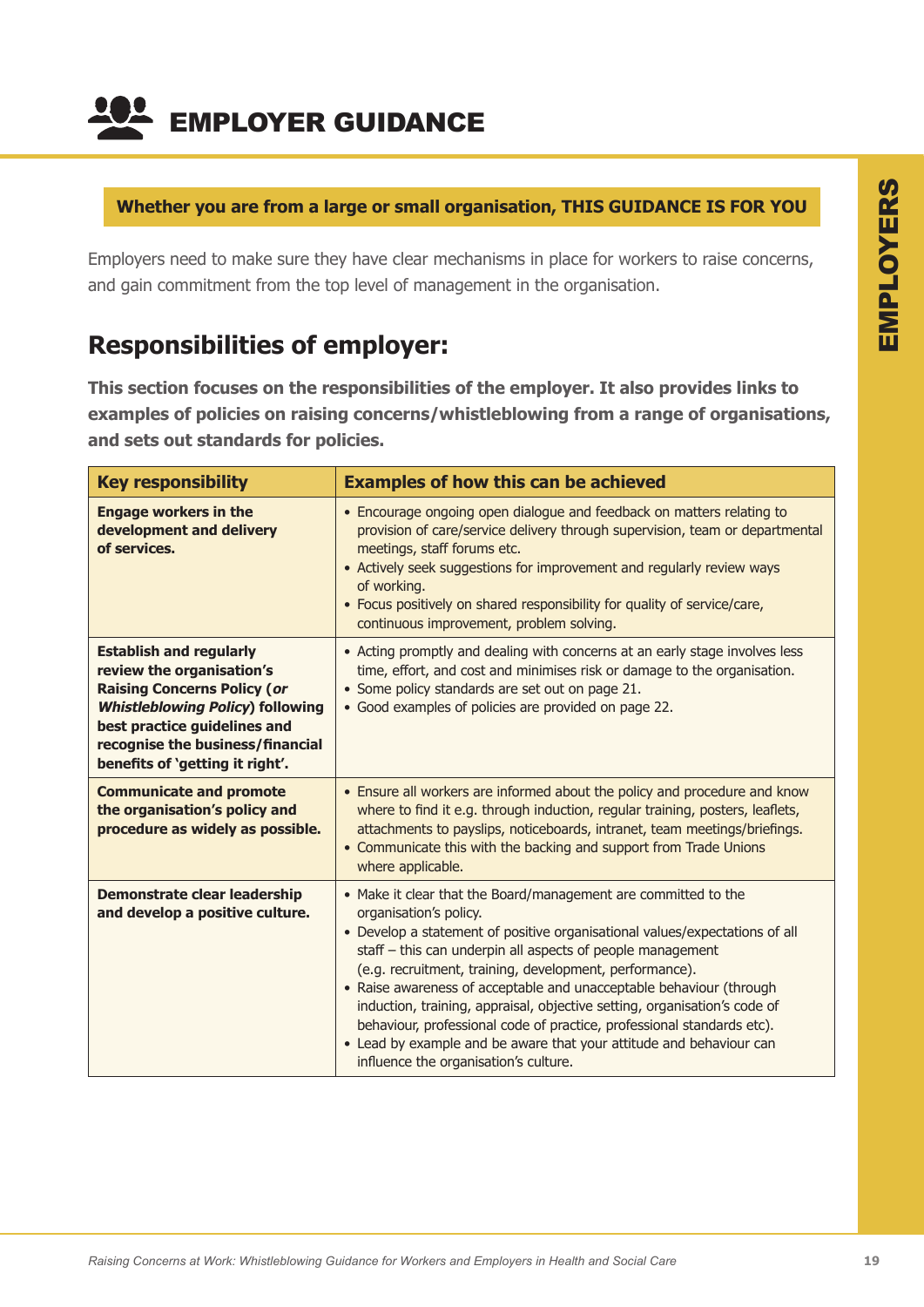<span id="page-19-0"></span>

| <b>Key responsibility</b>                                                                                                                                                                | <b>Examples of how this can be achieved (cont.)</b>                                                                                                                                                                                                                                                                                                                                                                                                                                                                                                                                                                           |
|------------------------------------------------------------------------------------------------------------------------------------------------------------------------------------------|-------------------------------------------------------------------------------------------------------------------------------------------------------------------------------------------------------------------------------------------------------------------------------------------------------------------------------------------------------------------------------------------------------------------------------------------------------------------------------------------------------------------------------------------------------------------------------------------------------------------------------|
| <b>Provide training and/or briefings</b><br>for all senior managers and all<br>those with line management<br>responsibilities.                                                           | • Provide additional/specific training for any managers or others with a<br>designated role in handling concerns.                                                                                                                                                                                                                                                                                                                                                                                                                                                                                                             |
| Provide training for workers on<br>the organisation's policy and<br>procedure and how they can<br>raise concerns.                                                                        | • Include in induction training and/or mandatory training days.<br>• Provide further training/updates on any changes or developments to<br>policy/procedure.                                                                                                                                                                                                                                                                                                                                                                                                                                                                  |
| <b>Identify appropriate people or</b><br>functions to support workers<br>who raise concerns.                                                                                             | • In larger organisations support will normally be available from Trade<br>Unions, Human Resources, employee support workers, Occupational Health,<br>counselling/employee assistance programmes etc.<br>• Smaller organisations may want to identify a (trained) named person or<br>refer workers to the national whistleblowing helpline.<br>• Use internal feedback 'tools' or arrangements such as staff surveys,<br>suggestion schemes etc to gauge/assess staff confidence and trust that they<br>will be supported and their concerns will be dealt with.                                                              |
| <b>Ensure compliance with the</b><br>legal obligation to take all<br>reasonable steps to prevent<br>co-workers from subjecting<br>"whistleblowers" to bad<br>treatment or victimisation. | • Adopt a zero tolerance approach to any unacceptable behaviour towards an<br>individual raising concerns e.g. reprisals, bullying, harassment, victimisation.<br>• Make sure workers are clear that action will be taken where behaviour<br>is unacceptable.                                                                                                                                                                                                                                                                                                                                                                 |
| Set up a monitoring system<br>where data on concerns raised<br>formally through the raising<br>concerns/whistleblowing<br>procedure are recorded, logged,<br>tracked and analysed.       | • Regular reports to the Board/senior management summarising concerns<br>which have been raised, (whether substantiated or not) will help to raise<br>awareness of the concerns, identify trends and 'hot spots', and ensure issues<br>are being dealt with properly.                                                                                                                                                                                                                                                                                                                                                         |
| Learn from the concerns raised,<br>the action taken and the<br>outcome.                                                                                                                  | • Consider adding statistical information such as the number and types of<br>concerns raised and the outcomes of investigations into cases dealt with<br>under the raising concerns/whistleblowing policy and procedure into the<br>annual report.<br>This may help to move away from a 'blame culture' and normalise the<br>raising of concerns as a way of improving services, encouraging others to<br>come forward or feel confident that they will be listened to and valued.                                                                                                                                            |
| <b>Provide guarantees of</b><br>protection for individuals<br>who raise genuine concerns<br>(whistleblowers).                                                                            | • Make a clear statement of the organisation's commitment e.g. "the Board/<br>senior management will ensure that any individual who raises a genuine<br>concern under the raising concerns policy will not be at risk of losing their job<br>or suffer any form of retribution as a result. Members of the Board will not<br>tolerate the harassment or victimisation of anyone raising a genuine concern".<br>• Consider identifying a senior management role and/or a designated senior<br>HR professional to protect and offer ongoing support to "whistleblowers" for<br>some years after the initial disclosure is made. |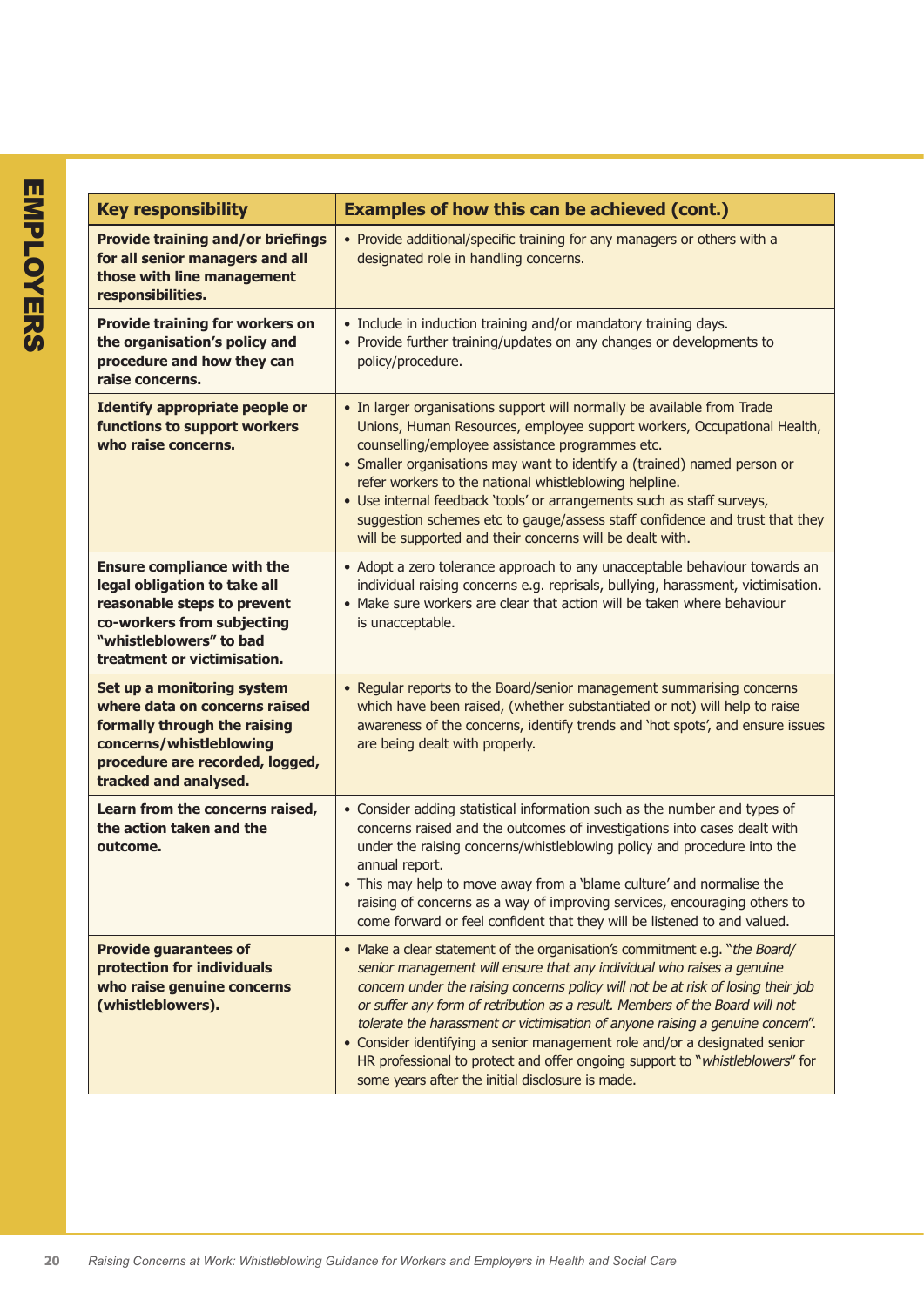# <span id="page-20-1"></span><span id="page-20-0"></span>**Standards for policies**

Policies on raising concerns in the public interest ('whistleblowing') should include key information, set out clear procedures for handling/dealing with concerns, ensure that legal requirements are met, and positively encourage staff to raise concerns at an early stage. The specific procedures under the policy may vary to suit the culture and structure of the organisation. The table below sets out standards for all policies that focus on both the legal requirements and best practice.

| <b>Standard</b>                | <b>Standard information</b>                                                                                                                                                                                                                                                                                                                                                                                                                                                                                                                                                                                                                                                                                                                                                                                                                                                                                                                                                                                                                                                                                                                                                                                                                                                                                                                                                                                                                                                                                                                     |
|--------------------------------|-------------------------------------------------------------------------------------------------------------------------------------------------------------------------------------------------------------------------------------------------------------------------------------------------------------------------------------------------------------------------------------------------------------------------------------------------------------------------------------------------------------------------------------------------------------------------------------------------------------------------------------------------------------------------------------------------------------------------------------------------------------------------------------------------------------------------------------------------------------------------------------------------------------------------------------------------------------------------------------------------------------------------------------------------------------------------------------------------------------------------------------------------------------------------------------------------------------------------------------------------------------------------------------------------------------------------------------------------------------------------------------------------------------------------------------------------------------------------------------------------------------------------------------------------|
| <b>Sections</b>                |                                                                                                                                                                                                                                                                                                                                                                                                                                                                                                                                                                                                                                                                                                                                                                                                                                                                                                                                                                                                                                                                                                                                                                                                                                                                                                                                                                                                                                                                                                                                                 |
| <b>General points.</b>         | • Date of Policy (and version number).<br>• Date of Policy Review.<br>. Title to suit the culture of your organisation (e.g. 'raising concerns'/'speaking up' may be more<br>appropriate than 'whistleblowing').                                                                                                                                                                                                                                                                                                                                                                                                                                                                                                                                                                                                                                                                                                                                                                                                                                                                                                                                                                                                                                                                                                                                                                                                                                                                                                                                |
| <b>Introduction.</b>           | • Summary of the relevant legislation, context and definitions to explain the responsibilities of the<br>organisation and the individual under the Public Interest Disclosure Act (PIDA).<br>• Purpose of policy.<br>- Explain why your organisation believes raising concerns/speaking up is important to ensure<br>patient/service user safety.<br>- Clearly state what is expected of workers (encourage them to report concerns and refer to<br>professional codes of conduct).<br>- Describe your organisation's approach to openness and transparency so that workers are<br>encouraged to raise concerns about wrongdoing, misconduct, poor practice etc and are<br>reassured that this can be done safely.<br>• State that the aim of the policy is to provide an internal mechanism for reporting,<br>investigating and remedying any wrongdoing in the workplace.<br>• Confirm who has overall responsibility within your organisation for ensuring the policy works<br>effectively and procedures are followed. This may be a designated Whistleblowing Officer, the<br>Chief Executive or other trusted senior position.<br>• Make a clear statement of the organisation's commitment e.g. "The Board/senior management<br>will ensure that any individual who raises a genuine concern under the raising concerns policy<br>will not be at risk of losing their job or suffer any form or retribution as a result. Members of the<br>Board will not tolerate the harassment or victimisation of anyone raising a genuine concern". |
| <b>Scope of the</b><br>Policy. | • Be clear on who the policy applies to. The law applies to workers, so that employees and agency<br>workers are covered. As a matter of good practice, it is recommended that policies include<br>volunteers although the policy should be explicit about the lack of protection under PIDA.<br>• Explain how to raise concerns about someone who works for another employer (see page 34).<br>• Explain the difference between a disclosure in the public interest and a personal grievance.<br>• Give examples of the type of concerns that should be raised and disclosures that would be<br>protected under the law.<br>• Identify/cross reference any related policies/procedures e.g. safeguarding, disciplinary,<br>grievance, bullying and harassment.                                                                                                                                                                                                                                                                                                                                                                                                                                                                                                                                                                                                                                                                                                                                                                                 |

**Adopt a zero tolerance approach to any unacceptable behaviour towards an individual raising concerns e.g. reprisals, bullying, harassment, victimisation.**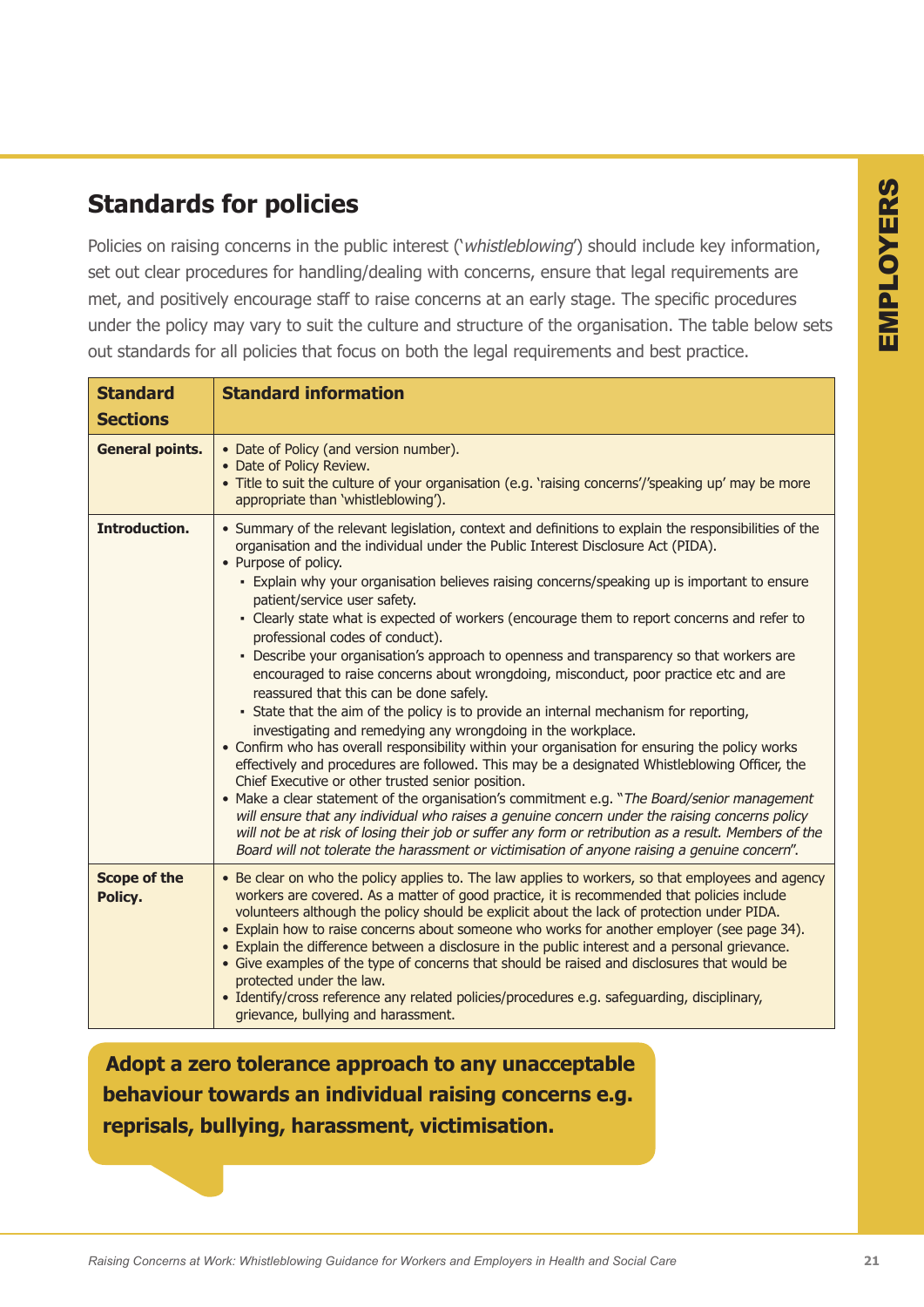| <b>Standard</b><br><b>Sections</b>            | <b>Standard information (cont.)</b>                                                                                                                                                                                                                                                                                                                                                                                                                                                                                                                                                                                                                                                                                                                                                                                                                                                                                                                                                                                                                                                                                                                                                                                                                                                                                                                                                                    |
|-----------------------------------------------|--------------------------------------------------------------------------------------------------------------------------------------------------------------------------------------------------------------------------------------------------------------------------------------------------------------------------------------------------------------------------------------------------------------------------------------------------------------------------------------------------------------------------------------------------------------------------------------------------------------------------------------------------------------------------------------------------------------------------------------------------------------------------------------------------------------------------------------------------------------------------------------------------------------------------------------------------------------------------------------------------------------------------------------------------------------------------------------------------------------------------------------------------------------------------------------------------------------------------------------------------------------------------------------------------------------------------------------------------------------------------------------------------------|
| <b>Procedure</b><br>for raising a<br>concern. | • Give reasons why concerns should normally be raised internally in the first instance with<br>line management. For example, so that they can be dealt with promptly and informally<br>wherever possible.<br>• Confirm how the matter should normally be raised e.g. face to face, by telephone, in writing (may<br>be letter or email). A model letter for staff to raise concerns can be found on page 41.<br>• Explain the procedure for investigating the concern raised.<br>• Indicate normal timescales involved in dealing with the concern.<br>• Describe arrangements for keeping the individual informed/updated during an investigation and<br>for giving feedback on the outcome.<br>• Be clear as to whom the individual can report their concern if it cannot be raised with line<br>management or if they are unhappy with how the matter is being handled e.g. referral to a<br>more senior manager, internal hotline, named contact within the organisation (who could be the<br>CEO, a Board member or similar).<br>• Explain in what circumstances and how a concern may be appropriately raised outside the<br>organisation (e.g. with regulator).<br>• Emphasise the need to seek further advice e.g. from Trade Union, HR or independent helpline if<br>considering wider disclosure (e.g. to police or the media). It will rarely if ever be appropriate to<br>alert the media. |
| <b>Confidentiality.</b>                       | • Explain how concerns can be raised in confidence if the individual wishes to do this.<br>. Be clear on any limits to confidentiality and any circumstances where the individual's identity<br>may be made public e.g. during legal, disciplinary or police investigations and proceedings.<br>• Confirm your organisation's position on anonymous reporting.                                                                                                                                                                                                                                                                                                                                                                                                                                                                                                                                                                                                                                                                                                                                                                                                                                                                                                                                                                                                                                         |
| Support.                                      | • Include information on sources of advice and support, e.g. Human Resources, Trade Union, the<br>Whistleblowing Helpline or other independent helpline, counselling, employee assistance services.<br>• Confirm any training available for workers on understanding the policy and procedure and how<br>to raise a concern (e.g. at induction and at regular intervals thereafter).<br>• Confirm specific training available for managers/named contacts to understand their role and<br>responsibilities if a concern is raised with them.<br>• Clearly state that victimisation, bullying or harassment of any person raising a concern will not<br>be tolerated by the organisation and that co-workers who are involved in such activity may be<br>subject to disciplinary proceedings and/or be personally liable under the law.<br>• Consider designating a senior manager or Non-Executive Director to act as a "whistleblowers'<br>champion", to check up on the welfare of the person raising a concern at regular intervals.<br>• If the person has a mentor, that is another route for support.                                                                                                                                                                                                                                                                                            |
| <b>Monitoring and</b><br>review.              | • Describe arrangements to monitor/log/record concerns raised formally under the procedure and<br>the outcomes (whether found to be valid or not).<br>• Confirm arrangements for reporting to the Board/senior management, so that they can be<br>assured that issues are being dealt with properly.<br>• Explain how the policy will be reviewed and how employee experience of using the policy will<br>be assessed.                                                                                                                                                                                                                                                                                                                                                                                                                                                                                                                                                                                                                                                                                                                                                                                                                                                                                                                                                                                 |
| <b>False</b><br>allegations.                  | • Be clear on how your organisation views false allegations and what action will be taken if<br>someone maliciously makes a disclosure that they know to be untrue. However, people making a<br>genuine mistake will not be penalised.                                                                                                                                                                                                                                                                                                                                                                                                                                                                                                                                                                                                                                                                                                                                                                                                                                                                                                                                                                                                                                                                                                                                                                 |

<span id="page-21-0"></span>The Whistleblowing Helpline collects examples of policies used by a range of organisations, large and small, all of which have significant strengths that we can recommend. To access these policies, visit  $Q$  [www.wbhelpline.org.uk/resources/employer-policy-information/](http://www.wbhelpline.org.uk/resources/employer-policy-information/)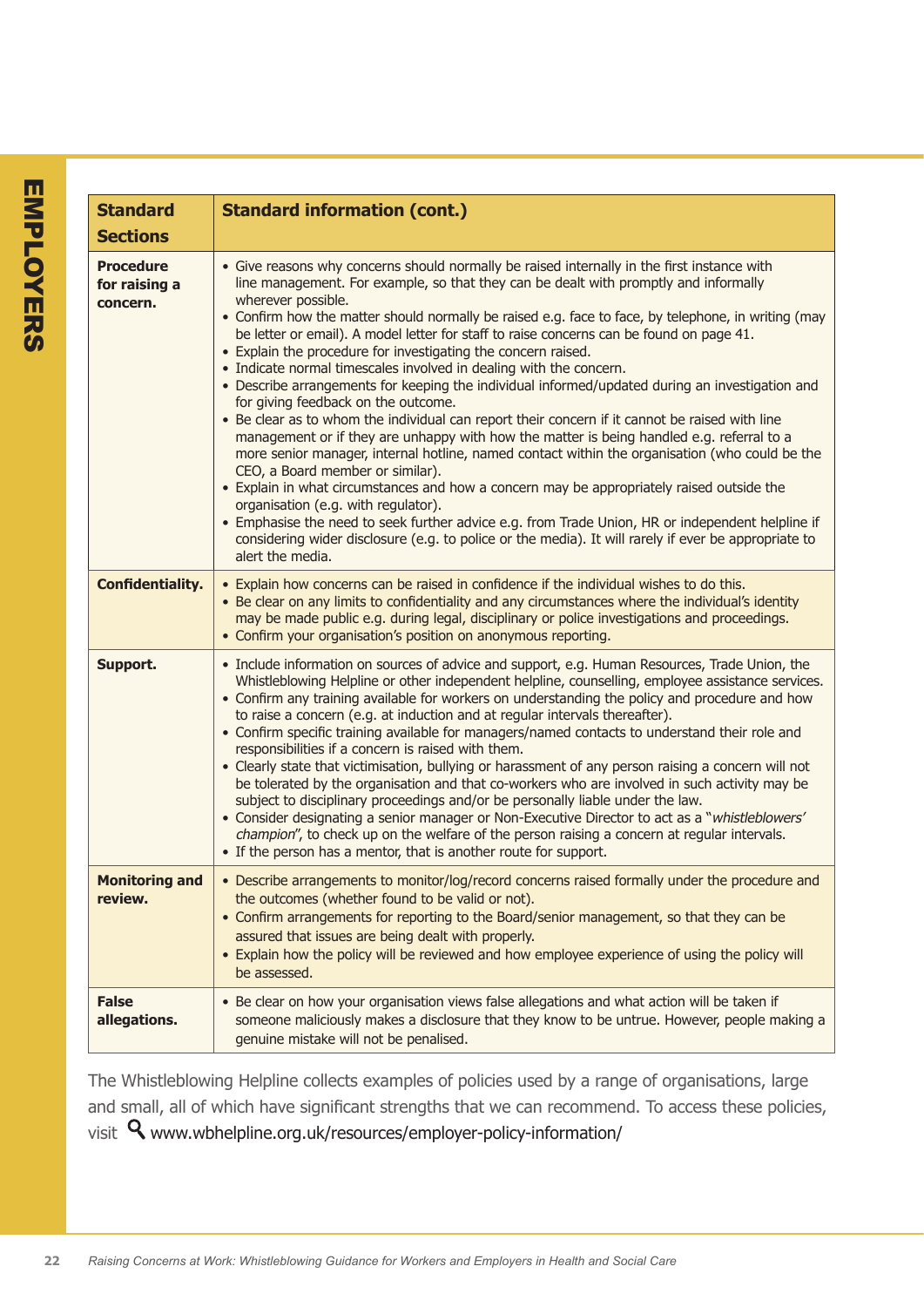# <span id="page-22-0"></span>**Model policy for small organisations**

### [Name of Organisation]

Draft Whistleblowing Policy

### Introduction

Whistleblowing refers to making a disclosure in the public interest regarding malpractice or wrongdoing in the workplace. This means that you should speak out if you have any concerns about inappropriate or unlawful conduct, financial mismanagement or poor practice and behaviour.

### Policy Statement

At [name of organisation] we are committed to achieving the highest possible standards of service. In order to achieve this standard we encourage staff to use the whistleblowing policy to report any malpractice or illegal acts or omissions by people working at the [type of organisation e.g. care home, GP practice].

#### Law

This policy has been written to take into account the Public Interest Disclosure Act 1998, which protects workers from suffering bad treatment or losing their job because they have made a disclosure.

### Procedure

All staff have a duty to support and maintain standards of care. If a staff member has any concerns regarding inappropriate behaviour, unlawful conduct, poor practice or behaviour they are expected to raise their concern. The following guidelines provide the steps for staff members to follow:

- 1. Your concern must be raised in the public interest it should be something that needs to be reported for the public good.
- 2. In the first instance you should talk to [Line Manager] and discuss the issue.
- 3. If you feel that your concern is not being dealt with or you do not feel comfortable talking to [Line Manager] you should arrange a meeting with [more senior manager, possibly the owner or the Chief Executive].
- 4. If you still feel that your concern has not been dealt with to your satisfaction you can contact the regulatory body the Care Quality Commission on their disclosure line  $\Box$  03000 616161 or via their website  $\mathsf Q$  [www.cqc.org.uk](http://www.cqc.org.uk) You need to have reason to believe that the information you give and any allegation you make is substantially true (suspicion is not enough).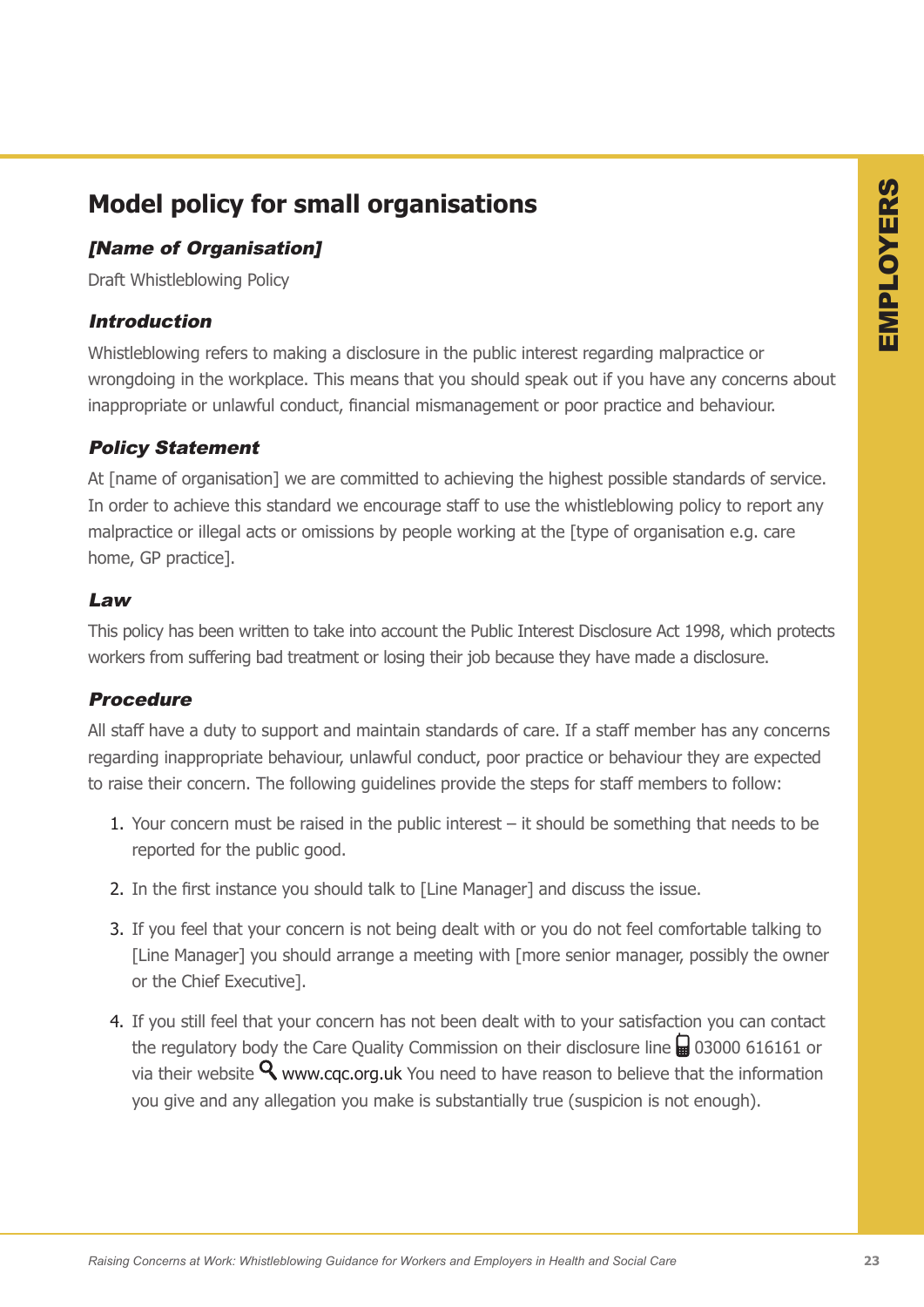5. You should always seek to resolve the problem internally and exhaust all internal procedure before raising your concern more widely. In circumstances where you feel that your concern has not been dealt with in a satisfactory manner by the [organisation] or the Care Quality Commission you may be able to raise your concern more widely, for instance with the police or your M.P. Caution should be taken as this is strictly regulated by the law. You should seek advice prior to taking this step.

### Examples of Concerns:

- Physical or emotional abuse.
- Bullying.
- Theft, fraud or bribery.
- Health and safety issues and risks.
- Abuse of power, position or authority.
- Failure to treat people with dignity.
- Financial mismanagement.

### Patient Confidentiality

If you make the decision to raise a concern you should not breach patient confidentiality. Patient information can only be disclosed if you are requested to do so by the Police conducting an investigation.

### Bullying or Harassment

If you experience bad treatment such as bullying or harassment because you have spoken up or raised a concern, let your manager know and ask to be protected in line with the Public Interest Disclosure Act.

### Further Advice and Information

For further advice on whistleblowing contact the Whistleblowing Helpline for the NHS and Social Care  $\Box$  08000 724725,  $\triangleleft$  [www.wbhelpline.org.uk](http://www.wbhelpline.org.uk) If you are a member of a Trade Union, they will also be able to offer you guidance. [Sources of information and advice are in the Advice and support section on page ["Advice and support" on page 12](#page-11-1)]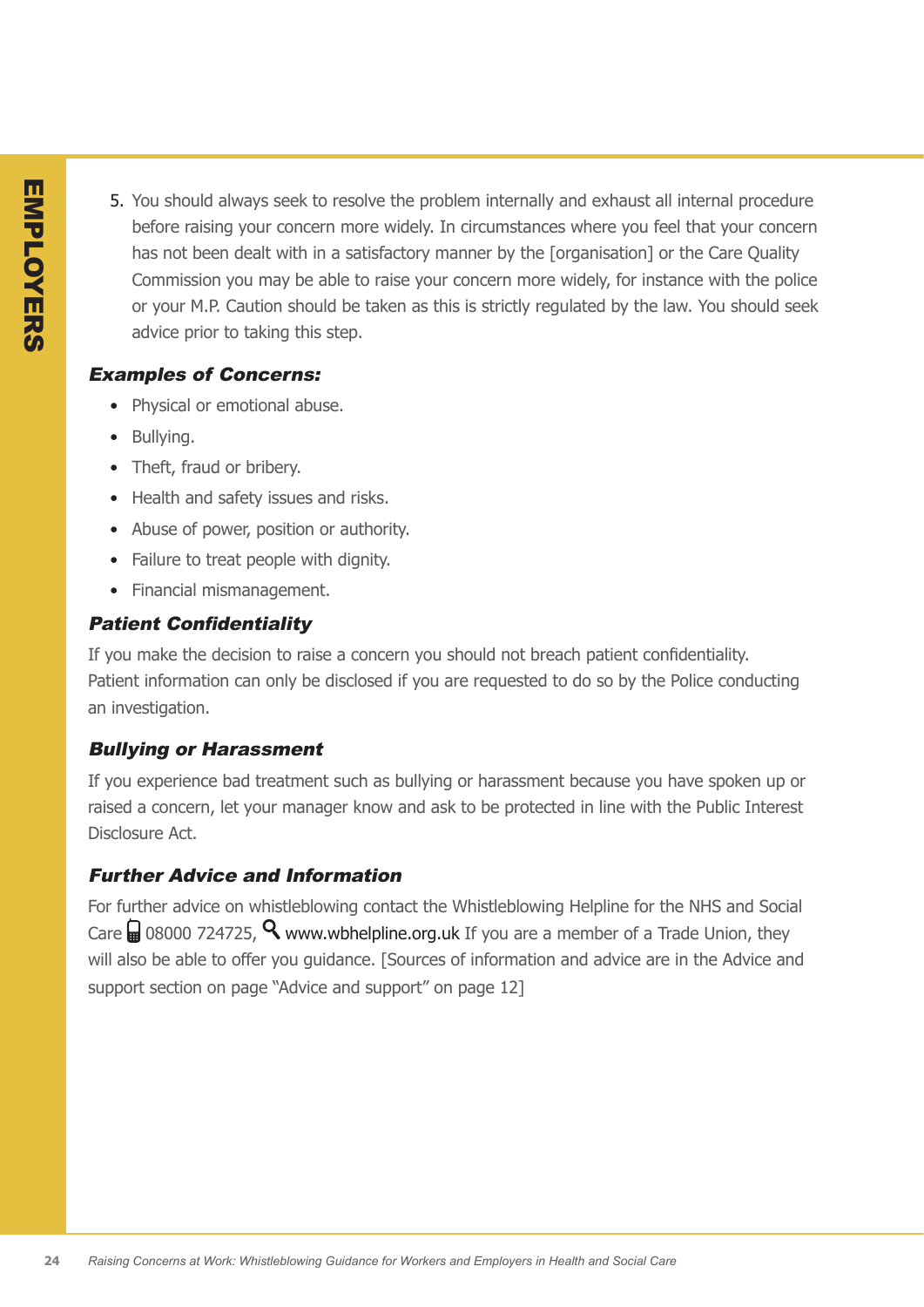# <span id="page-24-1"></span><span id="page-24-0"></span>**Settlement agreements**

**So-called "gagging clauses" in employment contracts and settlement agreements (previously called compromise agreements) are void insofar as they conflict with the protections provided by PIDA. The Government now requires the inclusion of an explicit clause in settlement agreements to make it clear that staff can make a disclosure in the public interest in accordance with PIDA, regardless of any confidentiality clause.**

Settlement agreements are a well established mechanism for ending the employment relationship between an employer and employee. These documents set out the terms and conditions agreed between the employer and the employee when they agree to settle a potential employment tribunal claim or other court proceedings. As such, they may be used in cases where a dispute involving whistleblowing arises. It is important to remember, however, that the majority of whistleblowing cases do not give rise to settlement agreements.

A settlement agreement is used to bring an employment relationship to an end in a manner which is mutually agreed by the parties. In some instances, they may be used where the employee and employer agree that the employment relationship can no longer proceed and must be brought to an end. They may also be used to resolve a dispute or issue, where the employment does not need to be terminated, for example a dispute over pay.

Over the years organisations have asked employees to sign settlement agreements which contain a provision for payment and confidentiality clauses which prevent people from talking about the agreement and the issues behind the dispute and/or dismissal or from making disparaging comments about either party. These types of clauses are commonly called "gagging clauses".

Although such clauses cannot prevent someone from making a "*protected disclosure*" under the Public Interest Disclosure Act 1998, where they are used some people may 'feel' as though they are prevented from making such a disclosure. It is generally these "chilling effect" type clauses that have proved problematic in the past when used in settlement agreements.

Confidentiality clauses can legitimately be used in a settlement agreement. However, it is important to note that any confidentiality clause between an employer and an employee or ex-employee which seeks to prevent the employee from making a "*protected disclosure*" in accordance with the Public Interest Disclosure Act 1998 is void and ineffective. This means that settlement agreements can not be used in an attempt to stop employees from whistleblowing.

The main features of a settlement agreement are as follows:

- They are legally binding.
- An employee may have to surrender their rights to bring a claim which is covered by the agreement.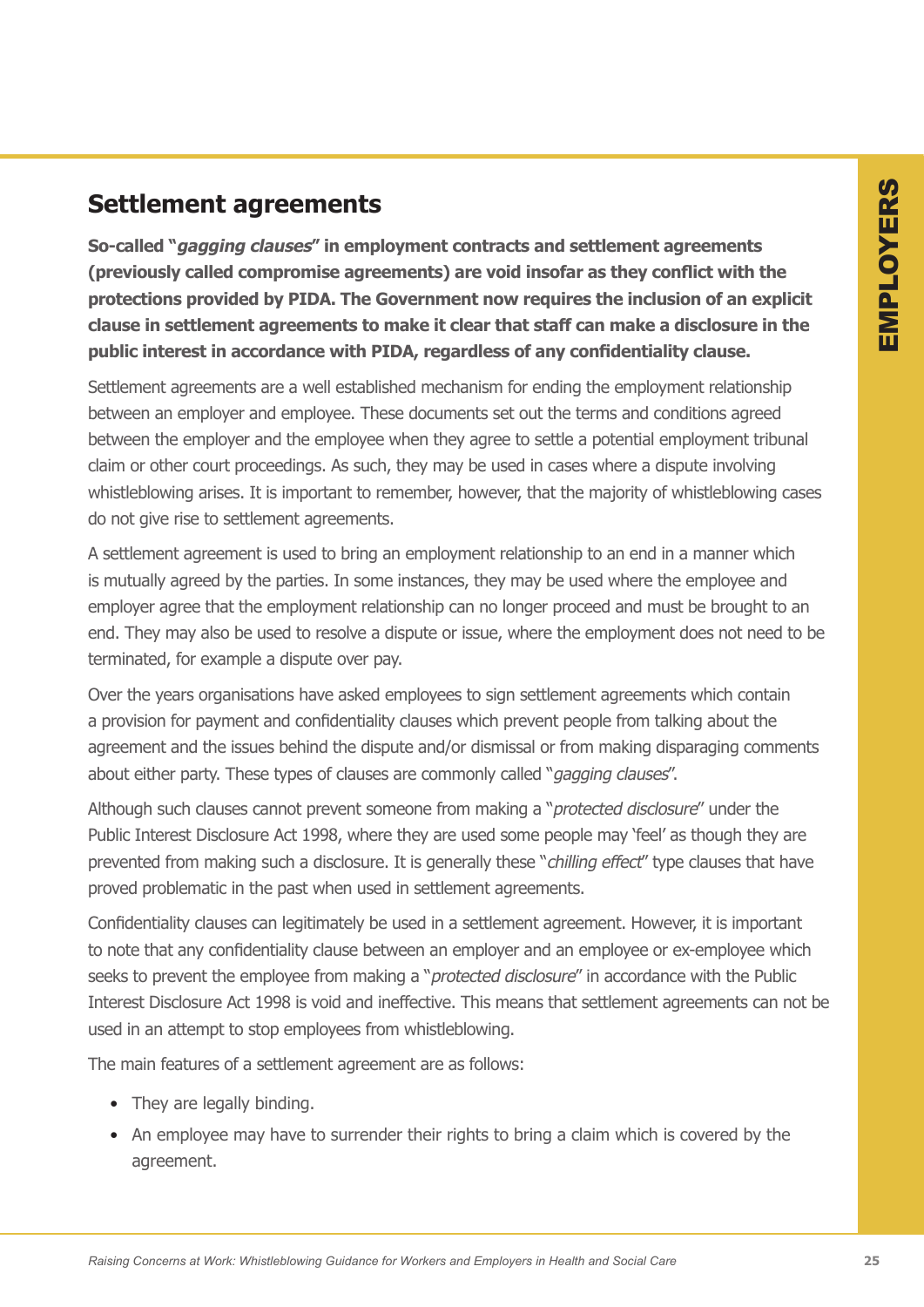- The employee will usually receive some form of payment and may be provided with a reference as part of the agreed terms.
- The parties must enter the agreement mutually and therefore the agreement is voluntary.
- They are normally reached following a process of discussion and negotiation or through a form of mediation.

The negotiation process is often confidential and "without prejudice". This means that if an agreement is not reached, the negotiations may not be admissible as evidence in claims before an employment tribunal or other court proceedings.

In order for a settlement agreement to be valid, there are certain statutory requirements which must be met:

- The agreement must be in writing.
- The agreement must relate to a particular complaint, or particular proceedings.
- The employee must have received legal advice from an independent adviser.
- The independent adviser must be identified in the agreement and have a current contract of insurance or professional indemnity insurance covering the risk of the claim against them by the employee in respect of advice.
- The agreement must state that the statutory provisions which set out the above conditions regulating the validity of the settlement agreement have been satisfied.

If these statutory requirements are not met the agreement will be invalid and cannot be enforced.

This section provides an overview of settlement agreements in relation to cases of whistleblowing. Advice should be sought prior to commencing any settlement negotiations.

# **Further details can be found in the following documents:**

### **HSC 2004/001:**

[http://webarchive.nationalarchives.gov.uk/20130107105354/http://www.dh.gov.uk/prod\\_](http://webarchive.nationalarchives.gov.uk/20130107105354/http://www.dh.gov.uk/prod_consum_dh/groups/dh_digitalassets/@dh/@en/documents/digitalasset/dh_4069937.pdf) [consum\\_dh/groups/dh\\_digitalassets/@dh/@en/documents/digitalasset/dh\\_4069937.pdf](http://webarchive.nationalarchives.gov.uk/20130107105354/http://www.dh.gov.uk/prod_consum_dh/groups/dh_digitalassets/@dh/@en/documents/digitalasset/dh_4069937.pdf)

# **HSC 1999/138:**

[http://webarchive.nationalarchives.gov.uk/20130107105354/http://www.dh.gov.uk/prod\\_](http://webarchive.nationalarchives.gov.uk/20130107105354/http://www.dh.gov.uk/prod_consum_dh/groups/dh_digitalassets/@dh/@en/documents/digitalasset/dh_4012081.pdf) [consum\\_dh/groups/dh\\_digitalassets/@dh/@en/documents/digitalasset/dh\\_4012081.pdf](http://webarchive.nationalarchives.gov.uk/20130107105354/http://www.dh.gov.uk/prod_consum_dh/groups/dh_digitalassets/@dh/@en/documents/digitalasset/dh_4012081.pdf)

<http://www.nhsemployers.org/Aboutus/Publications/Documents/settlement-agreements.pdf>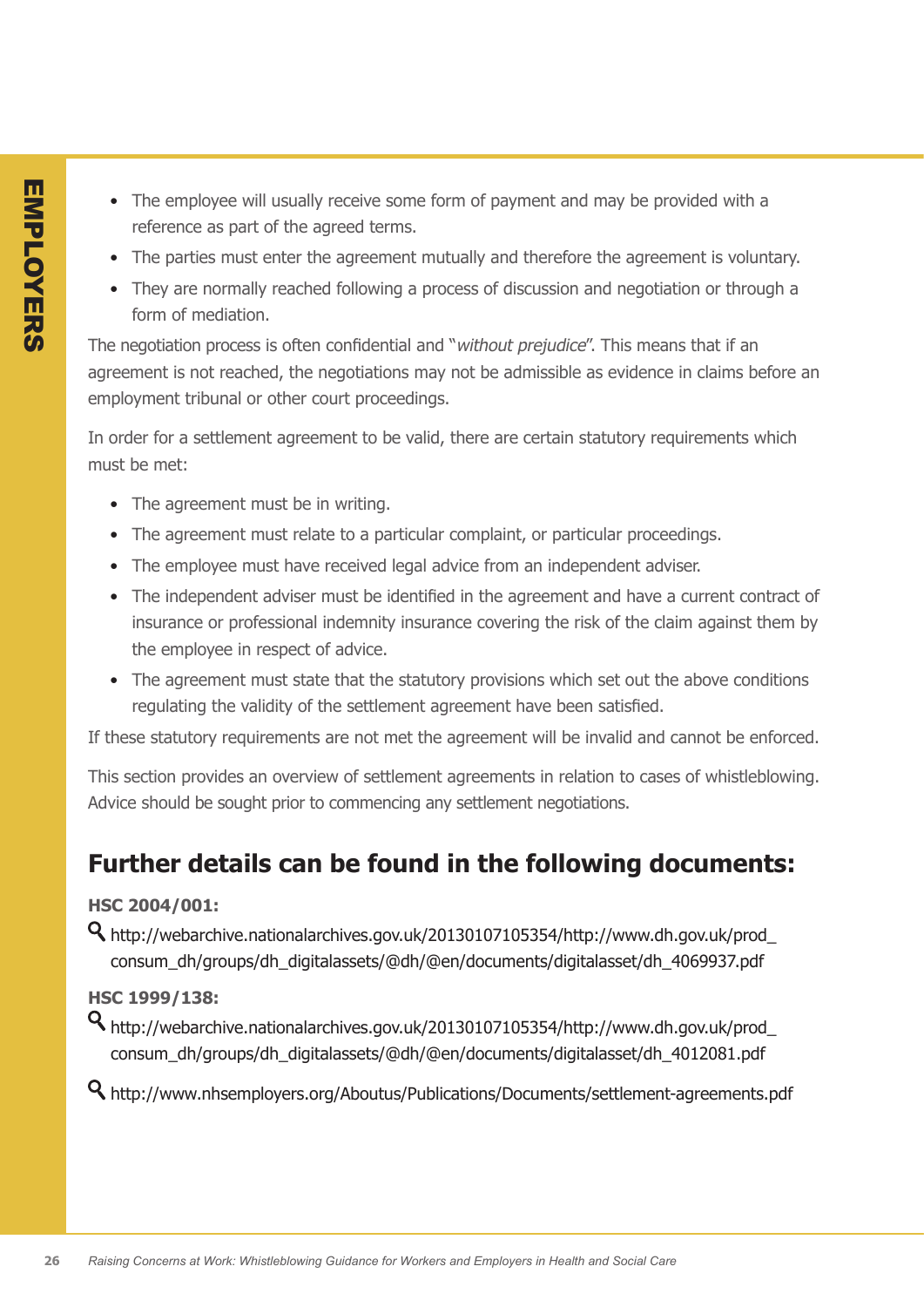# <span id="page-26-0"></span>**What does good practice look like? - Some case studies**

**We know from talking to people and the experience of others that some organisations can demonstrate best practice in responding to whistleblowing concerns. We have identified three case studies of good practice for you to consider.**

# Case study - staff training

### mcch society ltd

Social care provider **mcch society ltd** (mcch) supports around 2,000 people with learning disabilities, autism and mental health needs across the South East. Providing a wide range of services that help people to live the lives they choose, mcch has over 25 years experience and employs over 1,600 staff. Services include registered care, supported living, respite, community support and children's playschemes. In addition, mcch also runs social enterprises, employment support services and wellbeing centres.

Safeguarding the people mcch supports is a key concern for mcch and it employs a dedicated Corporate Safeguarding Specialist, who is responsible for running a comprehensive training programme for its staff. Using the Skills for Care Qualification and Credit Framework Care Unit HSC 024, the training uses a realistic case study to demonstrate criteria five (know how to recognise and report unsafe practices).

Training is given to every new member of staff within their induction week (prior to staff commencing their employment) and refresher training is given to staff and volunteers every year. The training incorporates film clips showing the different types of abuse, individuals' personal perspectives of incidents that have happened to them and the initial process of dealing with reported abuse. This brings the training to life, by using real examples of safeguarding concerns, acted out by people mcch supports.

Every staff member and volunteer has access to the handouts and policies/procedures, which are also available in easy read, along with details of external support and a national helpline. They are also given a pocket-sized 'safeguarding card', which contains information about recognising abuse, how to respond (best practice in what you should and shouldn't do), reporting incidents and mcch's internal free whistleblowing phone line.

# Case study - Staffordshire and Stoke On Trent partnership NHS Foundation Trust

Follow this link to see this case study about how Staffordshire and Stoke On Trent Partnership NHS Foundation Trust have created a more open and transparent environment to ensure that individuals have the support they need when they raise a concern.

[www.nhsemployers.org/EmploymentPolicyAndPractice/UKEmploymentPractice/RaisingConcerns/](http://www.nhsemployers.org/EmploymentPolicyAndPractice/UKEmploymentPractice/RaisingConcerns/Pages/StaffordshireandStokeOnTrentPartnershipNHSTrust.aspx) [Pages/StaffordshireandStokeOnTrentPartnershipNHSTrust.aspx](http://www.nhsemployers.org/EmploymentPolicyAndPractice/UKEmploymentPractice/RaisingConcerns/Pages/StaffordshireandStokeOnTrentPartnershipNHSTrust.aspx)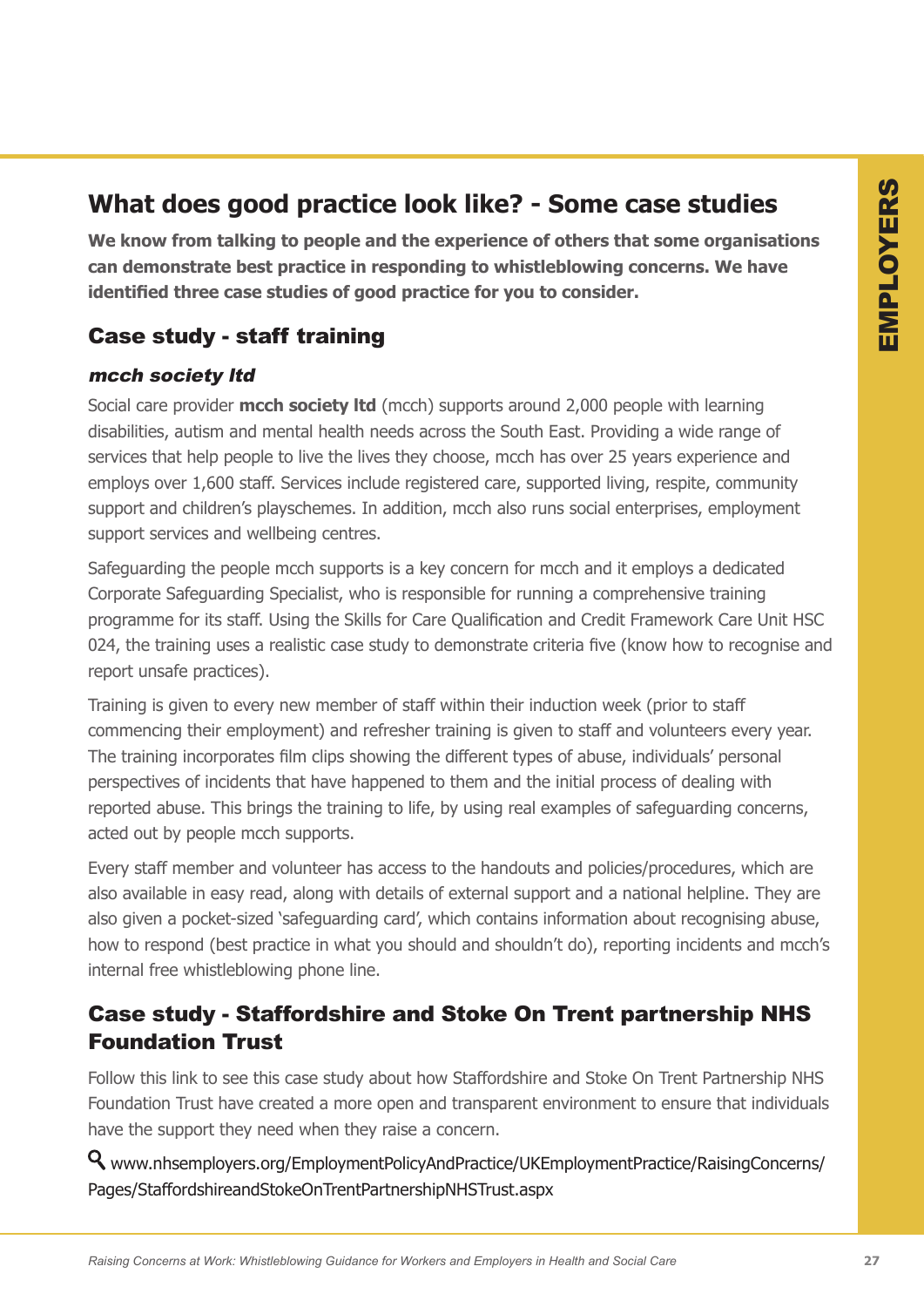# Case study - Wrightington, Wigan and Leigh NHS Foundation Trust (WWL)

The policy about raising concerns at WWL is called the Open Door Policy, and it clearly links to the organisation's cultural values of respect and dignity. It stresses the importance of the informal stage, where line managers are expected to deal with concerns promptly, sensitively and in a timely way. And it highlights the importance of wider communication of learning from concerns and the need for debriefing to the team/teambuilding after a concern has been raised.

An example of the policy working in practice occurred at the Sterile Services and Decontamination Unit (SSDU), which was opened in December 2010 and provides a Surgical Instrument Decontamination Service to all theatres, wards and clinics in WWL and Salford Royal (SRFT) Trusts. A change in management structure took place in early January 2012, and with this an attitude of openness was introduced and staff were encouraged to highlight any concerns with an understanding that direct positive action would be taken. The workforce were informed that gossip and rumour were not acceptable but if a serious concern was identified and raised then the employee should expect action.

Within the month of the new management structure an anonymous phone call was received from a member of staff identifying that an auditable process was not being implemented by a number of staff which could result in a breach in health and safety processes and ultimately cause risk and harm to patients.

An immediate investigation and audit of processes was put into practice both current and historic. The outcomes from this were documented and broadly communicated to both executive teams and the staff. Corrective measures were immediately put in place. This is a good example of the quality of the service improving as a direct result of staff raising a concern and being listened to.

The concern was welcomed by the new manager and sensitivity was used when communicating back to the informant. The manager ensured that the communication given to staff focused on the concerns and not how they were raised in order to preserve anonymity. The Trust Board also responded by summarising the outcomes and discreetly congratulated the member of staff who raised the concerns.

The unit then proceeded through a significant restructure which affected all staff. Due to the historic issues the new manager immediately implemented a programme of focused engagement with the staff and their representatives. The staff were encouraged to contribute to the proposals for change both in terms of processes and workforce.

During this there was an additional concern raised in relation to the implementation of the restructure. Again this concern was proactively responded to by not only the manager but the staff themselves. The individual was reassured and the unit again benefitted from the positive approach that was starting to embed and all staff have embraced a direct and open dialogue with the management team when concerns are identified.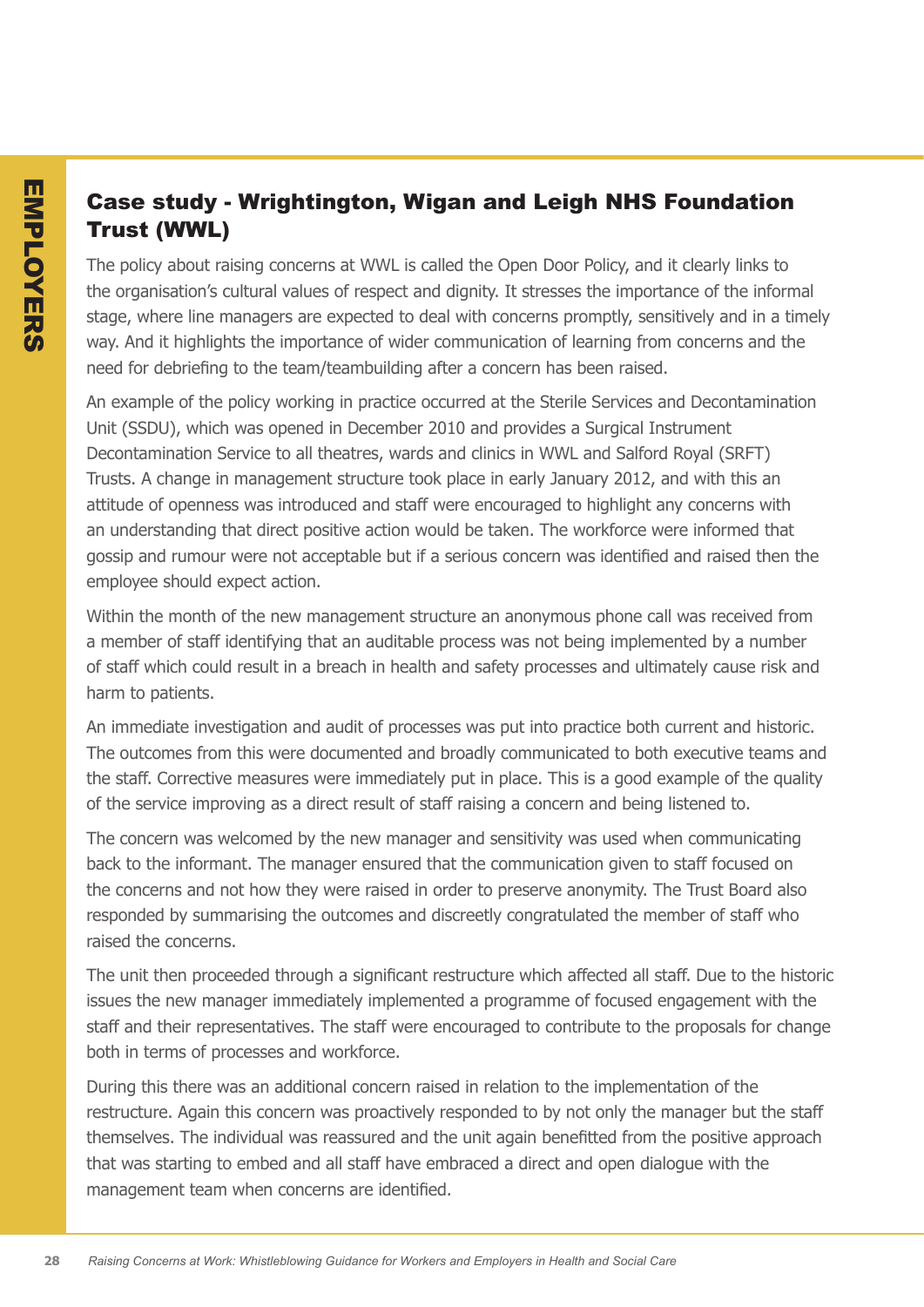<span id="page-28-1"></span><span id="page-28-0"></span>

### What is the Public Interest Disclosure Act 1998 (PIDA)?

The Public Interest Disclosure Act 1998 protects whistleblowers from detrimental or unfavourable treatment and victimisation from their employers and co-workers after they have made a qualifying disclosure of a concern in the public interest.

The way PIDA works is to allow people to apply to an Employment Tribunal for a remedy or compensation if they feel they have suffered bad treatment as a result of whistleblowing. The Employment Tribunal route is, however, not an easy one. It is important to take advice from a Trade Union, solicitor or an independent helpline at an early stage to support you through this process.

### Who is covered?

The Act covers all workers including those on temporary contracts or supplied by an agency, and trainees. PIDA does not cover volunteers or Governors of NHS Foundation Trusts (who are not employees of the Trust), and does not usually cover students

**NOTE: Students should take advice if they are thinking of raising concerns during their placements. They can talk to their university tutor or lecturer, their mentor, professional body, trade union or independent helpline.**

# Will you be automatically protected if you make a disclosure?

As from 25 June 2013, to qualify for protection under PIDA a disclosure should be in relation to a concern which is in the "*public interest"*. The public interest means the public good, not what is of interest to the public, and not the private interests of the person raising the concern. (For the difference between a grievance and a disclosure in the public interest, please see [page 32](#page-31-2)). Whilst there is no longer a requirement for someone to have good faith when they raise a concern, an employment tribunal has the power to reduce any compensation award by up to 25% if it considers that the disclosure was made in bad faith (for example if the whistleblower's motives were to pursue a personal grudge against their manager).

# What is a qualifying disclosure?

PIDA details six subject areas under which disclosures have to fit so as to be "qualifying disclosures":

- criminal offences:
- failure to comply with legal obligations;
- miscarriages of justice;
- threats to health and safety of an individual:
- damage to the environment; or
- a deliberate attempt to cover up any of the above.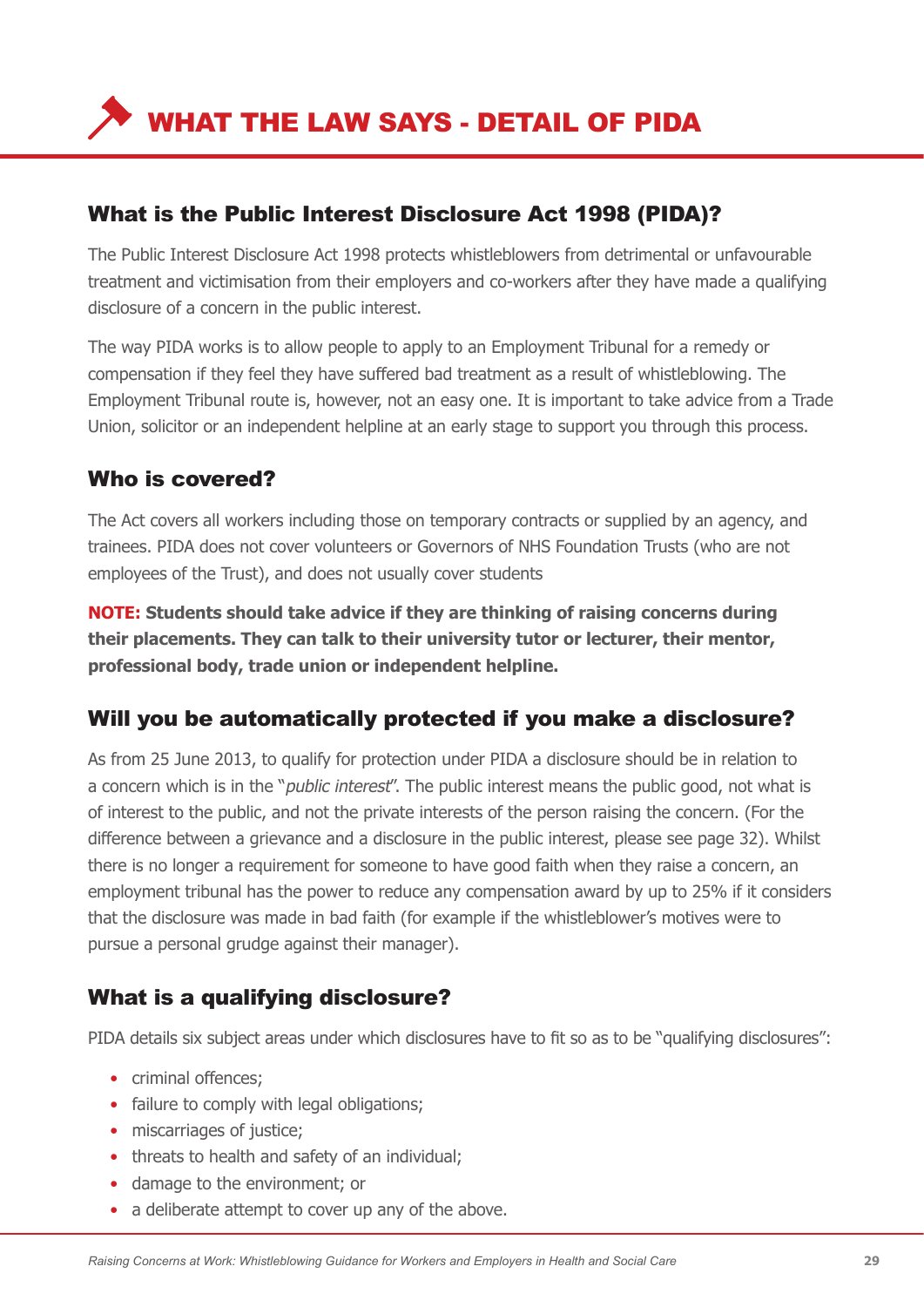### Are all disclosures protected under PIDA?

Certain conditions must be met for a whistleblower to qualify for protection under the legislation, depending on to whom the disclosure is being made and whether it is being made internally or externally. To be protected, the disclosure must be in the public interest, the individual must have a reasonable belief that the information shows that one of the categories of wrongdoing listed in the legislation has occurred or is likely to occur (see **What is a qualifying disclosure?**, above), and the concern must be raised in the correct way.

### Internal disclosures:

Workers are encouraged to make internal disclosures (raise concerns with their employer) with the view that employers will then have an opportunity to address the issue. If a worker makes a qualifying disclosure internally to an employer (or other reasonable person), they will be protected.

### External disclosures:

If a disclosure is made externally there are conditions which need to be satisfied before a disclosure will be protected. One of these conditions must be met if a worker is considering making an external disclosure.

- If the disclosure is made to a "*prescribed person"* (a list of prescribed persons is made under PIDA, and you can find details of relevant prescribed persons for the NHS and social care in the Appendix at [page 39](#page-38-2)), the worker must reasonably believe that the concern that they are raising is one which is relevant to that prescribed person (i.e. comes under their area of responsibility as a regulator) and that the disclosure is substantially true;
- A worker can also be protected if they reasonably believe that the disclosure is substantially true, the disclosure is not made for personal gain, it is reasonable to make the disclosure, and one of the following conditions apply:
	- at the time he/she makes the disclosure, the worker reasonably believes that he/she will be subjected to a detriment by his/her employer if he/she makes a disclosure to his/her employer; or
	- the worker reasonably believes that it is likely that evidence relating to the failure/ wrongdoing will be concealed or destroyed if the disclosure is made to the employer; or
	- the worker has previously made a disclosure to his/her employer.
- Additional conditions apply to other, wider disclosures to the police or the media. These disclosures can be protected if the worker reasonably believes that the disclosure is substantially true, the disclosure is of an exceptionally serious nature, and it is reasonable to make the disclosure.

Please note that these conditions do not apply to disclosures made to legal advisors in the course of obtaining legal advice.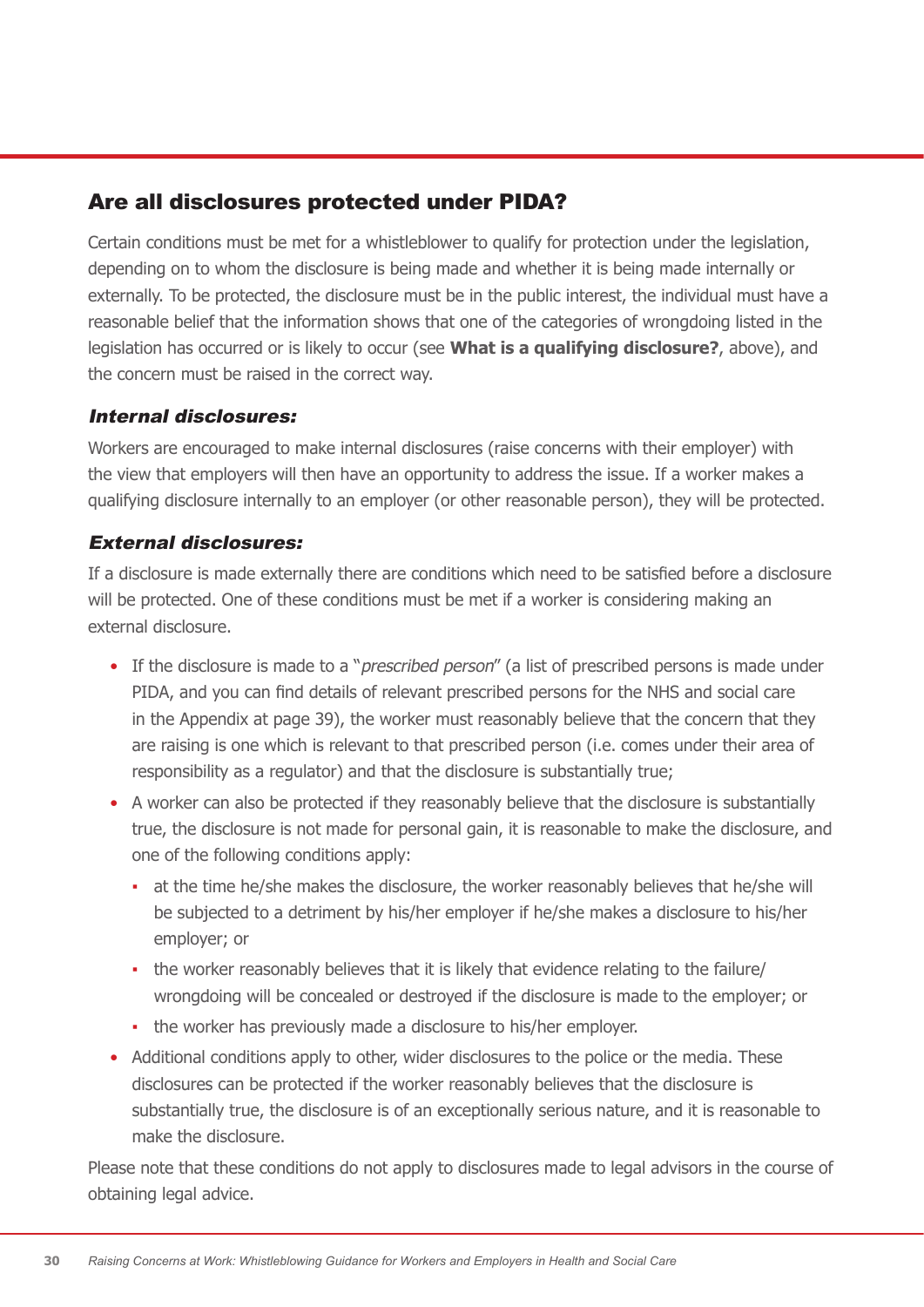### <span id="page-30-0"></span>Other considerations:

The government has now extended whistleblowing protection to allow workers who blow the whistle protection against bullying and harassment by co-workers. Co-workers who victimise whistleblowers could be held personally liable for their actions. Where bullying and harassment has taken place by co-workers, employers can be held vicariously liable (also responsible) for the actions of these employees unless they can show that they took reasonable steps to prevent victimisation. **For further information see the government website: Q** [www.gov.uk/whistleblowing](http://www.gov.uk/whistleblowing)

# **The role of prescribed persons**

**Whilst your organisation's policy will hopefully give you the reassurance you need to raise your concern internally, there may be circumstances where it would be appropriate to report a concern to an outside body.** 

Special provision is made for disclosures to organisations or people designated as "*prescribed* persons" under PIDA. Those relevant to the NHS and social care include: the Care Quality Commission, Monitor, the Health and Safety Executive, the Charity Commissioners for England and Wales and the professional regulatory bodies. You can find details of prescribed persons for health and social care on [page 39](#page-38-1). From 6 April 2014, members of the House of Commons (M.P.s) have been added to the list of prescribed persons.

Such disclosures will be protected where the whistleblower meets the tests for internal disclosures and additionally, honestly and reasonably believes that the information and any allegation contained in it are substantially true.

# The role of the Care Quality Commission (CQC)

The CQC is the regulator of healthcare and adult social care in England. It has a specially trained team at its National Customer Service Centre, that deals with all whistleblowing concerns that come to it. All whistleblowing emails, phone calls, letters, concerns raised in person at one of their offices or during an inspection, are routed and logged through the central team. The team then tracks each stage of follow-up until completion. All relevant concerns are passed to, and handled by, the local CQC inspector responsible for the care provider in question.

The Care Quality Commission is using staff surveys and the whistleblowing concerns it receives as part of the data in its new intelligent monitoring system, and since September 2013 the Care Quality Commission's new inspection system includes discussions with hospitals about how they deal with, and handle, whistleblowers.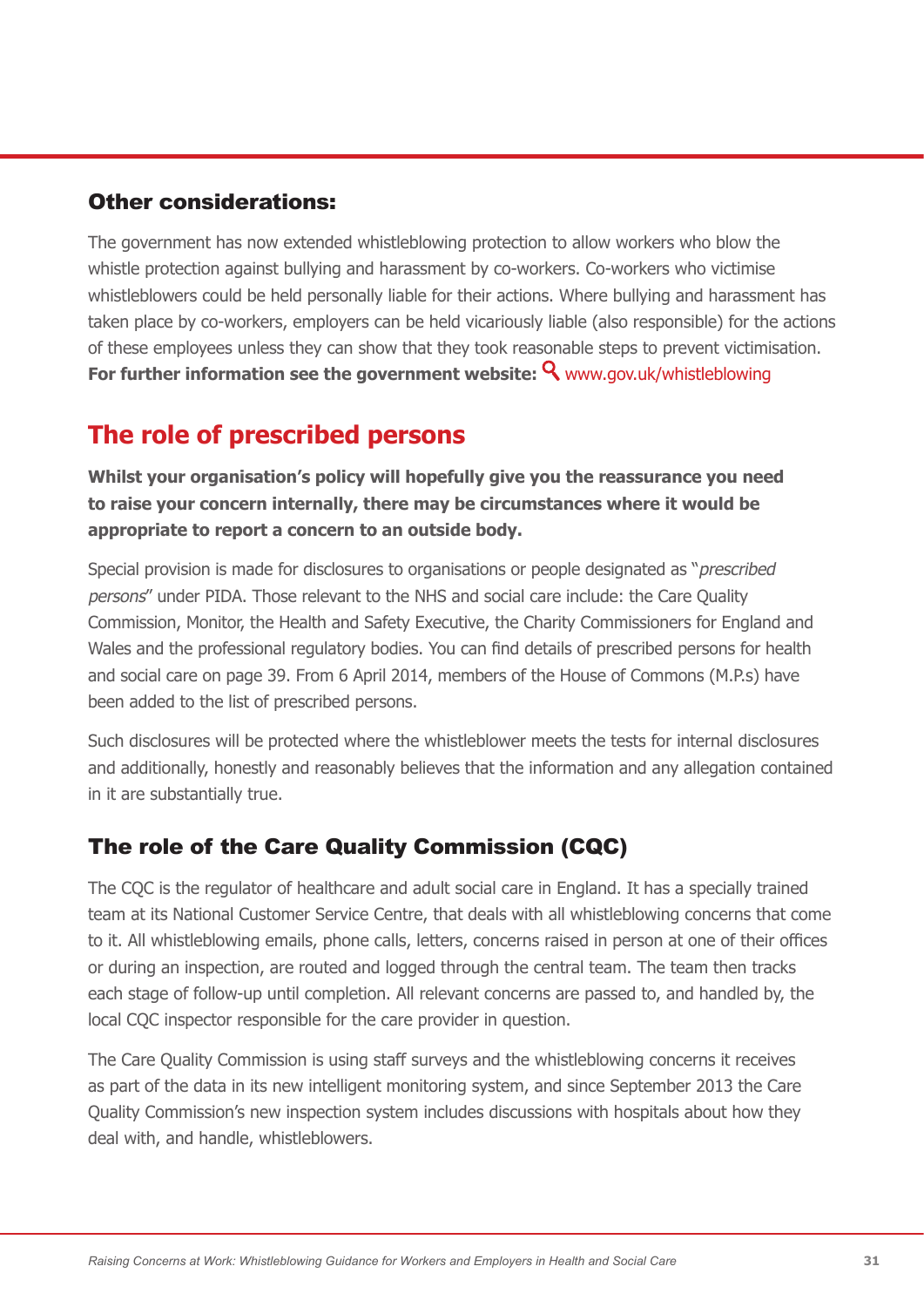### <span id="page-31-1"></span><span id="page-31-0"></span>1. Is whistleblowing the same as making a complaint?

Whistleblowing is about reporting a concern at work, and the Public Interest Disclosure Act only applies to workers raising concerns at work. Consequently the whistleblowing process cannot be used by a service user to make a complaint about poor care. If an individual or a carer has a complaint about poor care, they should ask to see the complaints procedure of the service about which they are complaining. All health and social care services are required to have a complaints procedure in place. The Care Quality Commission gives information about how to make a complaint on their website on link:  $\mathbf Q$  www.cqc.org.uk/public/sharing-your-experience

# <span id="page-31-2"></span>2. What is the difference between a grievance and a public interest disclosure?

When someone raises a grievance, this tends to be an issue, problem or complaint about their work, working conditions or employment rights. The person wishes to complain to management about their treatment and they have a personal interest in ensuring the issue is addressed.

A concern raised through a protected public interest disclosure (a whistleblow) tends to be about malpractice or serious wrongdoing such as dangerous or criminal activity which affects others (e.g. patients or service users, members of the public, or their employer).

The whistleblower is not usually directly, personally affected by the danger or illegality. Therefore, the whistleblower should be treated as a messenger alerting others to a concern so that they can address it, and not be expected to prove the malpractice. They do not have a vested interest in the outcome of the whistleblow, unlike a grievance where they will normally be expected to be able to prove their case under the grievance procedure.

When an individual raises a concern with a manager, they should consider whether it is a qualifying whistleblowing issue or whether the matter is a personal employment issue which would be more appropriately dealt with through the organisation's grievance procedure.

# 3. Can a concern be raised in confidence or anonymously?

Workers are often concerned about possible reprisals and can ask for their identity to be kept confidential. If they want do this, the employer should make every effort to keep their identity secret. There may be circumstances in which, because of the nature of the investigation or disclosure, it will be necessary to disclose their identity. For example this could occur in connection with associated disciplinary, legal or police investigations. Where this is the case this should be fully discussed with the worker.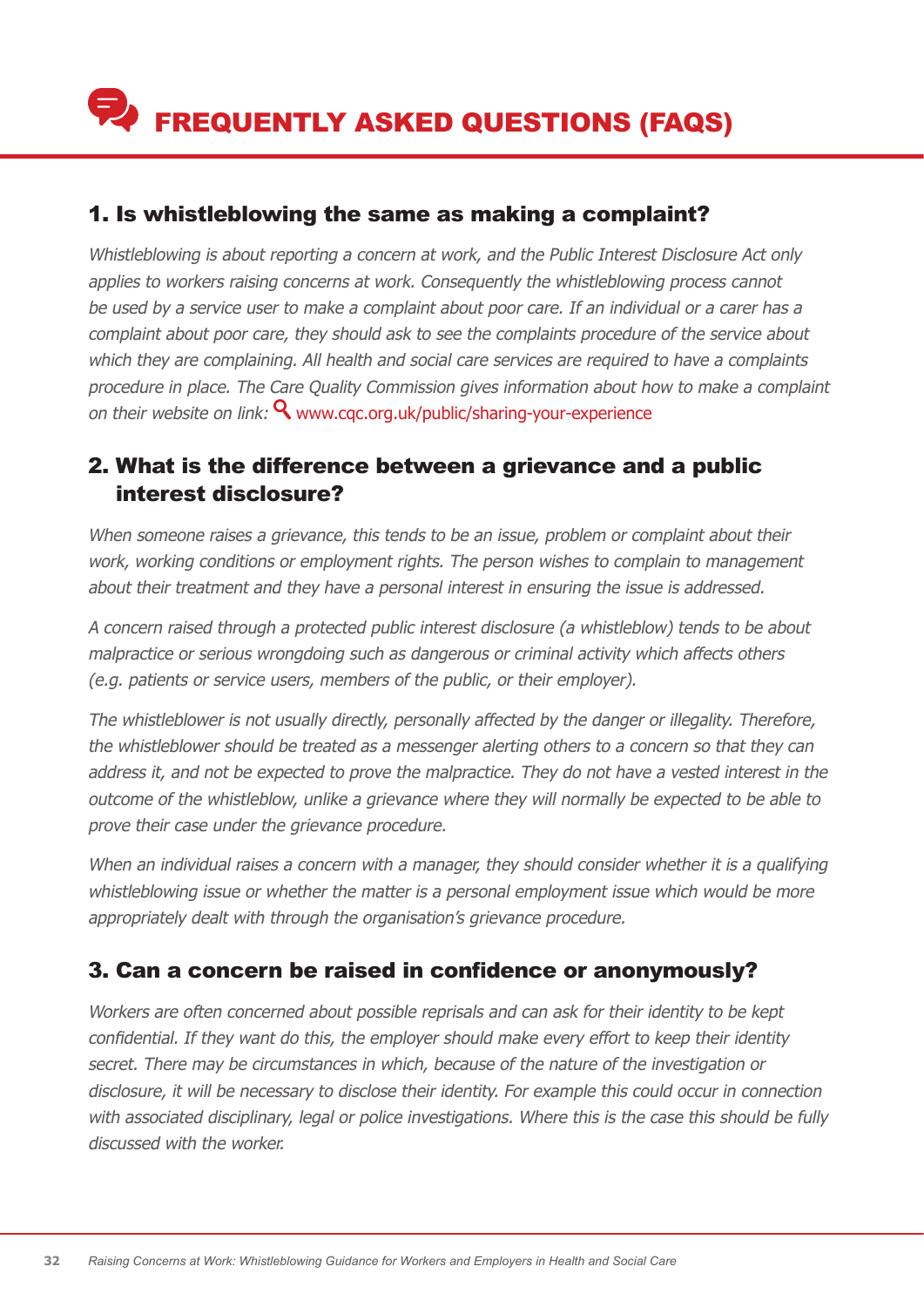Concerns raised anonymously can be more difficult to deal with and investigate appropriately as the investigating manager may have little or no confirmed evidence to substantiate the allegations and cannot obtain further information from the worker or give them feedback. More action is likely or possible if concerns are not raised anonymously. It may be possible to raise the concern as a team/ group of colleagues if the worker does not want their individual identity to be known.

### 4. What about using confidential information?

In terms of confidential patient information, if you intend to report a concern outside of your health or social care team which might reveal someone's identity, you should get advice from your professional body or Trade Union. In particular, if you are thinking about things such as filming individuals you should be aware of the implications for their dignity and privacy. In the past, Employment Tribunals have not been sympathetic towards this kind of 'undercover' act as whistleblowing is primarily about disclosing information.

## <span id="page-32-0"></span>5. What about bullying and harassment?

The Enterprise and Regulatory Reform Act imposed a new personal liability on co-workers who victimise or harass whistleblowers as well as vicarious liability on the part of their employers. Unless an employer has taken reasonable steps to prevent this type of victimisation by co-workers, it will be deemed liable for the acts of its staff. This means that it is no longer enough to deal with incidents of bullying or harassment as and when they arise, on a case by case basis. The only basis upon which an employer will now be able to defend itself against liability for the actions of its staff will be by proactive steps. In order to demonstrate a "**reasonable steps**" defence, an employer will need to anticipate conduct such as bullying and harassment.

Having a clear policy is a vital first step, but it is just as important to ensure the communication of the policy and offering any necessary training to ensure it is put into effect. Undertaking any of these steps after the event is too late. It will also be important to take appropriate action if any workers are found guilty of causing detriments to other workers.

Proactive management to build/rebuild working relationships/teams after a concern has been raised (whistle has been blown) is recommended, with appropriate support and advice from HR, Trade Unions etc. It is always best to anticipate repercussions or reprisals and to take action to nip these types of behaviour in the bud.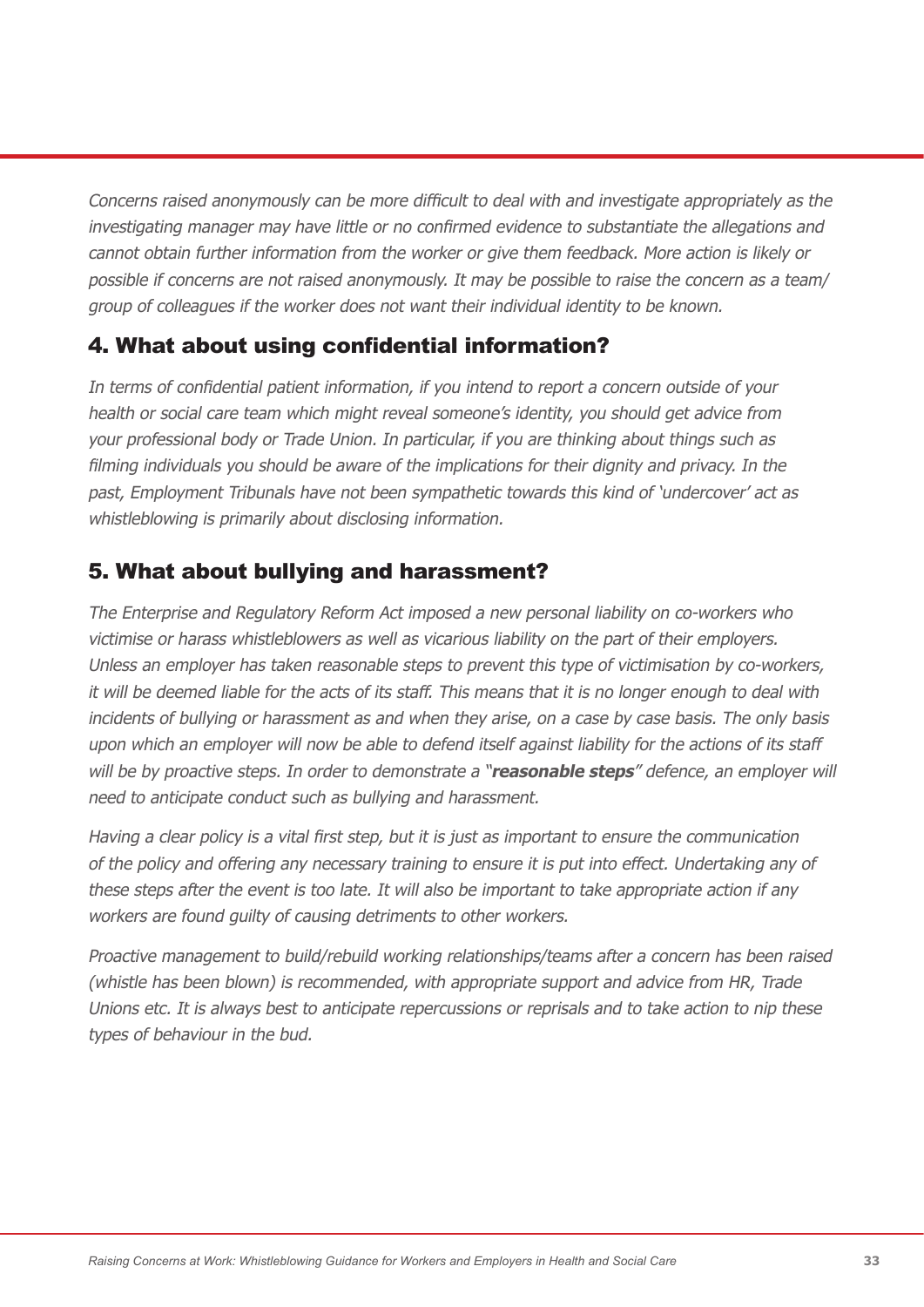# <span id="page-33-0"></span>6. What happens when you have concerns about someone who is employed by another organisation (e.g. in a multidisciplinary team)?

If you have concerns about someone's practice who works for another employer, you may wish to approach the person directly on an informal basis. If this is not possible or appropriate, you should report these concerns to your own manager and they should raise your concerns with the manager of the person about whom you have concerns.

## 7. What happens if someone has left their job (or been dismissed) but wants to pursue their concern?

If someone has raised a concern with their employer and then subsequently leaves their employment or has been dismissed, as a result of raising the concern, they could still be given protection under PIDA. However, if someone chooses to leave their employment or is dismissed and later decides to pursue a concern, it is unlikely that they would be protected under PIDA. Whilst there may not be protection under PIDA, if they wish to pursue the concern, the CQC have a disclosure line they can ring on  $\frac{1}{2}$  03000 616161. They can use this service to alert the CQC to a concern in confidence or anonymously. For full details, follow this link: [www.cqc.org.uk/content/whistleblowing-quick-guide-raising-concern-cqc](http://www.cqc.org.uk/content/whistleblowing-quick-guide-raising-concern-cqc)

# 8. When an organisation is drafting its Whistleblowing Policy, it usually defines the scope of the policy, so that it is clear who the policy applies to. The law applies to workers, so that employees and agency workers are covered. What about subcontracted workers?

When drafting a whistleblowing policy it is important to consider the wider scope of the workforce. If an organisation contracts out work, they will need to think about how to approach subcontractors. One way of dealing with this is to establish that the subcontractor has its own effective whistleblowing procedures or agrees that the organisation's whistleblowing policy is adopted in relation to a threat or risk to the organisation. These options can be achieved through contractual arrangements with the subcontractor and legal advice should be sought.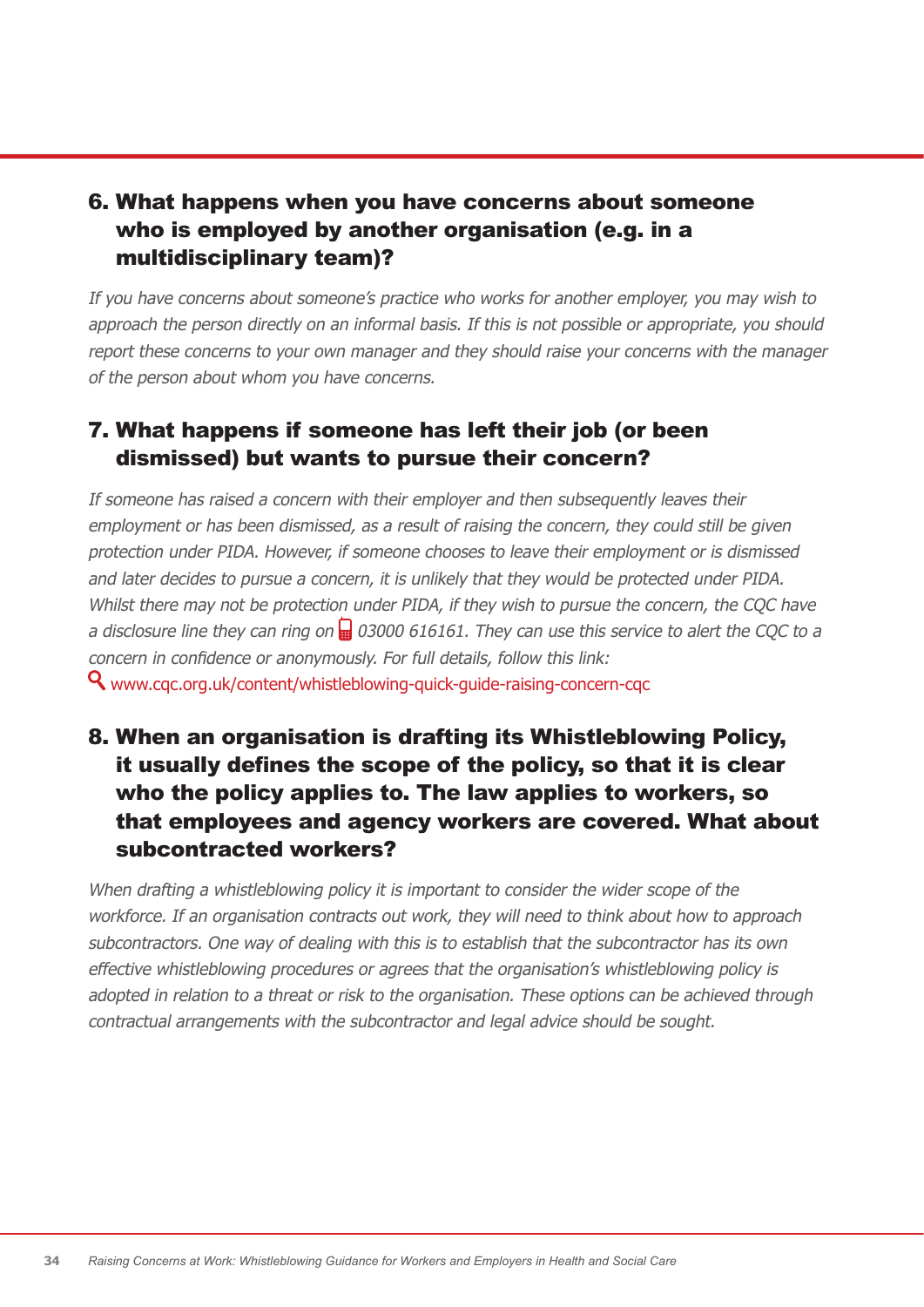# <span id="page-34-0"></span>FURTHER INFORMATION AND LINKS

# **NHS and Healthcare**

**Berwick, Professor Don (2013)** "A Promise to Learn: A Commitment to Act: Improving the Safety of Patients in England" & [https://www.gov.uk/government/uploads/system/uploads/](https://www.gov.uk/government/uploads/system/uploads/attachment_data/file/226703/Berwick_Report.pdf) [attachment\\_data/file/226703/Berwick\\_Report.pdf](https://www.gov.uk/government/uploads/system/uploads/attachment_data/file/226703/Berwick_Report.pdf)

**The Care Quality Commission** gives advice on whistleblowing in the following pages: [http://www.cqc.org.uk/sites/default/files/media/documents/20120117\\_whistleblowing\\_quick\\_](http://www.cqc.org.uk/sites/default/files/media/documents/20120117_whistleblowing_quick_guide_final_update.pdf) [guide\\_final\\_update.pdf](http://www.cqc.org.uk/sites/default/files/media/documents/20120117_whistleblowing_quick_guide_final_update.pdf)

**Care Quality Commission** *"Whistleblowing: guidance for workers of registered care providers"*, October 2012 (currently unavailable on website)

**Care Quality Commission** "Whistleblowing: guidance for providers who are registered with the Care Quality Commission", December 2011:  $\mathsf Q$  [http://www.cqc.org.uk/sites/default/files/media/](http://www.cqc.org.uk/sites/default/files/media/documents/20120117_whistleblowing_quick_guide_final_update.pdf) documents/20120117\_whistleblowing\_quick\_quide\_final\_update.pdf

**Department of Health** "Confidentiality: NHS Code of Practice (2003) and supplementary code of practice on public interest disclosures (2010)"

**Department of Health (2013)** "Hard Truths: the journey to putting patients first", Vols. 1 & 2 and Command Paper. **Q** [https://www.gov.uk/government/uploads/system/uploads/attachment\\_](https://www.gov.uk/government/uploads/system/uploads/attachment_data/file/270368/34658_Cm_8777_Vol_1_accessible.pdf) [data/file/270368/34658\\_Cm\\_8777\\_Vol\\_1\\_accessible.pdf](https://www.gov.uk/government/uploads/system/uploads/attachment_data/file/270368/34658_Cm_8777_Vol_1_accessible.pdf) 

**Department of Health** "NHS Constitution" (2013 edition) **Q** [www.gov.uk/government/](http://www.gov.uk/government/publications/the-nhs-constitution-for-england) [publications/the-nhs-constitution-for-england](http://www.gov.uk/government/publications/the-nhs-constitution-for-england)

**Department of Health (2013)** Patients First and Foremost: The Initial Response to the Report of The Mid Staffordshire NHS Foundation Trust Public Inquiry, March 2013  $\mathsf Q$  [https://www.gov.uk/](https://www.gov.uk/government/publications/government-initial-response-to-the-mid-staffs-report) [government/publications/government-initial-response-to-the-mid-staffs-report](https://www.gov.uk/government/publications/government-initial-response-to-the-mid-staffs-report)

**Francis R** (2013) Report of the Mid Staffordshire NHS Foundation Trust Public Inquiry, London: Stationery Office. Vols 1, 2 & 3,  $\mathsf Q$  <http://www.midstaffspublicinquiry.com/report>

**Rt. Hon Ann Clwyd MP and Professor Tricia Hart** (2013) A Review of the NHS Hospitals Complaints System: Putting Patients Back in the picture.

**General Dental Council** gives advice on raising concerns at: **Q** [http://www.gdc-uk.org/](http://www.gdc-uk.org/Dentalprofessionals/Fitnesstopractise/Pages/Advice-on-raising-concerns.aspx) [Dentalprofessionals/Fitnesstopractise/Pages/Advice-on-raising-concerns.aspx](http://www.gdc-uk.org/Dentalprofessionals/Fitnesstopractise/Pages/Advice-on-raising-concerns.aspx)

**General Medical Council (GMC) (2012)** "Raising and acting on concerns about patient safety" [http://www.gmc-uk.org/guidance/ethical\\_guidance/raising\\_concerns.asp](http://www.gmc-uk.org/guidance/ethical_guidance/raising_concerns.asp) 

The GMC has also developed a decision-making tool for doctors with concerns about patient safety to help them decide what to do:  $\mathbf Q$  [www.gmc-uk.org/guidance/ethical\\_guidance/decision\\_tool.asp](http://www.gmc-uk.org/guidance/ethical_guidance/decision_tool.asp)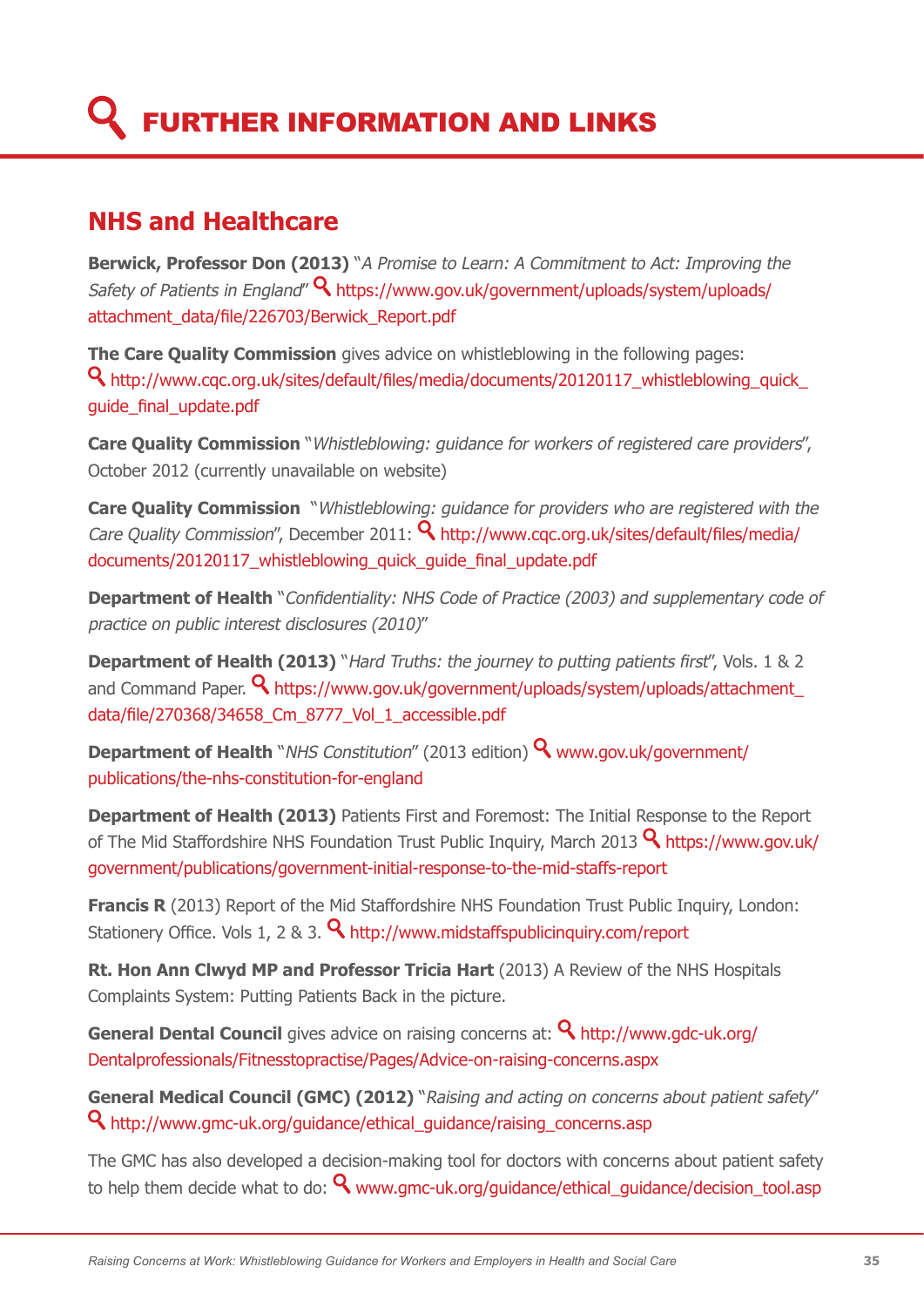**General Optical Council** gives information on raising concerns at: [http://www.optical.org/en/Investigating\\_complaints/](http://www.optical.org/en/Investigating_complaints/)

**General Osteopathic Council** gives advice on raising concerns at: <http://www.osteopathy.org.uk/information/complaints/>

**General Pharmaceutical Council** gives advice on raising concerns at: <http://pharmacyregulation.org/raising-concerns>

**Health Service Circular HSC 1999/198** "The Public Interest Disclosure Act 1998: Whistleblowing in the NHS", NHS Executive, 1999

**Monitor** is a regulator for the health sector and gives details of how to raise a concern with them at **Q** http://www.monitor-nhsft.gov.uk/about-monitor/contact-us/whistleblowing-policy

The **NHS Employers** organisation provides advice, guidance and examples of effective practice for NHS organisations on a wide range of workforce issues, including raising (whistleblowing) concerns and the use of settlement agreements and confidentiality clauses – see further information at www.nhsemployers.org/raisingconcerns

**Nursing and Midwifery Council Guidance** on **Q** [www.nmc-uk.org/Documents/NMC-](http://www.nmc-uk.org/Documents/NMC-Publications/NMC-Raising-and-escalating-concerns.pdf)[Publications/NMC-Raising-and-escalating-concerns.pdf](http://www.nmc-uk.org/Documents/NMC-Publications/NMC-Raising-and-escalating-concerns.pdf)

**Royal College of Nursing** "Raising concerns: a guide for RCN members", March 2013 [http://www.rcn.org.uk/support/raising\\_concerns](http://www.rcn.org.uk/support/raising_concerns)

**Royal College of Nursing** "Speaking Out – Whistleblowing Helpline" gives straightforward quidance for nurses:  $\mathbf Q$  http://www.rcn.org.uk/ data/assets/pdf file/0015/510180/004391.pdf

**Royal College of Surgeons** gives guidance for surgeons "Acting on Concerns" at <http://www.rcseng.ac.uk/publications/docs/acting-on-concerns?searchterm=acting+on+concerns>

**Whistleblowing Helpline** website **Q** www.wbhelpline.org.uk

# **Social Care**

**Care Quality Commission** gives advice on whistleblowing in the following pages: [http://www.cqc.org.uk/sites/default/files/media/documents/20120117\\_whistleblowing\\_quick\\_](http://www.cqc.org.uk/sites/default/files/media/documents/20120117_whistleblowing_quick_guide_final_update.pdf) [guide\\_final\\_update.pdf](http://www.cqc.org.uk/sites/default/files/media/documents/20120117_whistleblowing_quick_guide_final_update.pdf)

**Care Quality Commission** *"Whistleblowing: quidance for workers of registered care providers",* October 2012 (currently unavailable on website)

**Care Quality Commission** "Whistleblowing: quidance for providers who are registered with the Care Quality Commission", December 2011:  $\mathsf Q$  [http://www.cqc.org.uk/sites/default/files/media/](http://www.cqc.org.uk/sites/default/files/media/documents/20120117_whistleblowing_quick_guide_final_update.pdf) [documents/20120117\\_whistleblowing\\_quick\\_guide\\_final\\_update.pdf](http://www.cqc.org.uk/sites/default/files/media/documents/20120117_whistleblowing_quick_guide_final_update.pdf)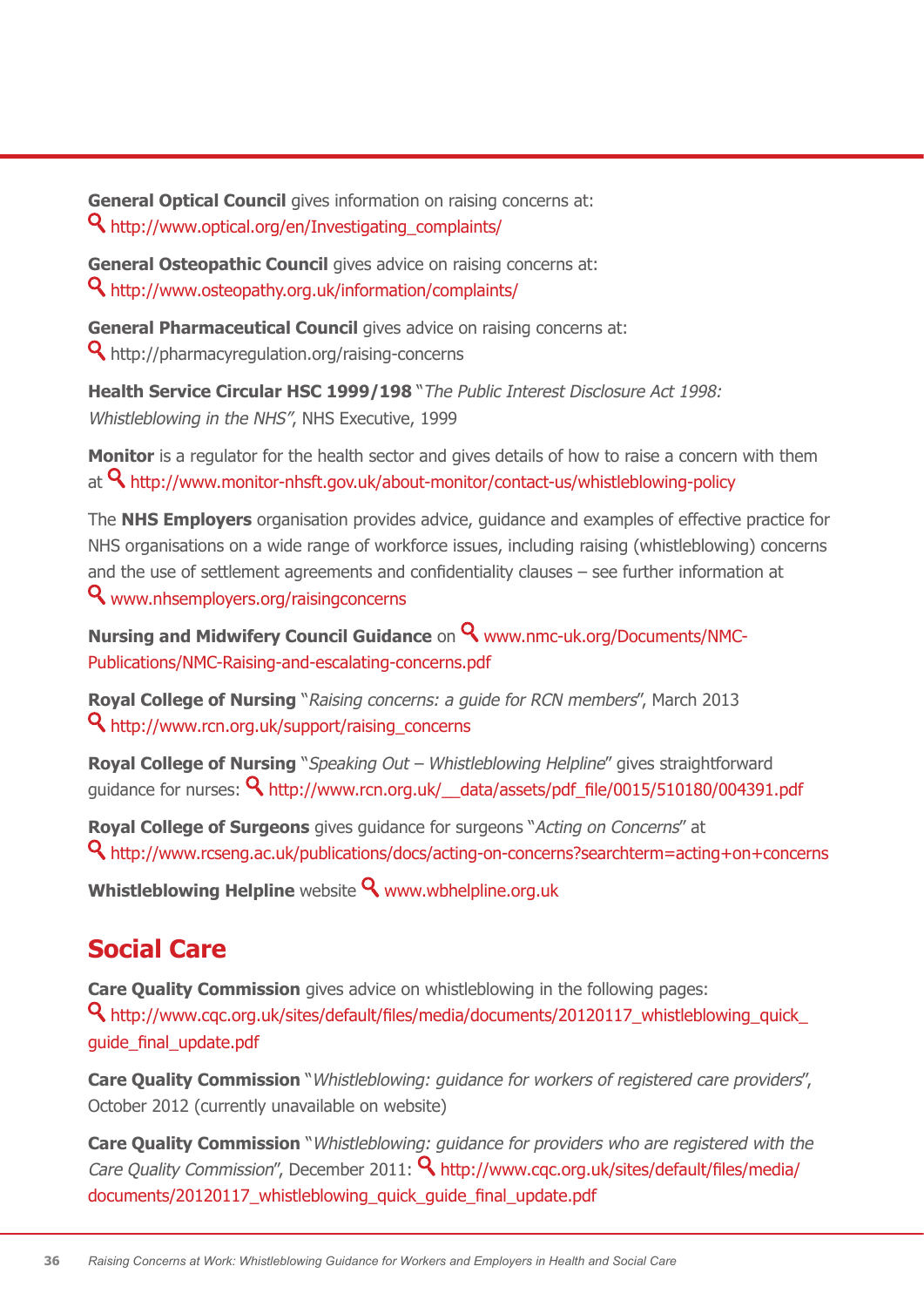**Department of Health (2012) Transforming Care:** A National Response to Winterbourne View Hospital.  $\mathbf Q$  <tinyurl.com/winterbourne-resp>

**The Social Care Institute for Excellence (SCIE)** has webpages on whistleblowing for employees and employers on:  $\mathsf Q$  [www.scie.org.uk/publications/guides/guide15/whistleblowing/](http://www.scie.org.uk/publications/guides/guide15/whistleblowing/)

**Department of Health** (2000) "No Secrets: guidance on developing and implementing multiagency policies and procedures to protect vulnerable adults from abuse"  $\mathsf Q$  [https://www.gov.uk/](https://www.gov.uk/government/publications/no-secrets-guidance-on-protecting-vulnerable-adults-in-care) [government/publications/no-secrets-guidance-on-protecting-vulnerable-adults-in-care](https://www.gov.uk/government/publications/no-secrets-guidance-on-protecting-vulnerable-adults-in-care)

**Department of Health** (2009) "The report on the consultation on the review of "No Secrets"

**Health and Care Professions Council** gives advice on raising concerns at: [http://www.hpc-uk.org/complaints/](http://www.hpc-uk.org/complaints/ ) 

**Skills for Care** – the Social Care Commitment – a promise to improve the quality of care and support in adult social care  $\mathsf Q$  [www.thesocialcarecommitment.org.uk/Home/About](http://www.thesocialcarecommitment.org.uk/Home/About)

**Skills for Care:** the Common Induction Standards and Manager Induction Standards – find out more at: **Q** <www.skillsforcare.org.uk/Standards/Standards.aspx>

**Skills for Care:** the Code of Conduct for Healthcare Support Workers and Adult Social Care Workers in England – find out more at:  $\mathbf Q$  [www.skillsforcare.org.uk/Document-library/Standards/](http://www.skillsforcare.org.uk/Document-library/Standards/National-minimum-training-standard-and-code/CodeofConduct.pdf ) [National-minimum-training-standard-and-code/CodeofConduct.pdf](http://www.skillsforcare.org.uk/Document-library/Standards/National-minimum-training-standard-and-code/CodeofConduct.pdf )

Whistleblowing Helpline website  $\mathsf Q$  www.wbhelpline.org.uk

# **General**

**Audit Commission for England and Wales** has a document on Whistleblowing and the Public Interest Disclosure Act which can be downloaded from  $\mathsf Q$  [http://www.audit-commission.gov.uk/](http://www.audit-commission.gov.uk/about-us/contact-us/whistleblowing/) [about-us/contact-us/whistleblowing/](http://www.audit-commission.gov.uk/about-us/contact-us/whistleblowing/)

**British Standards Institute** "Code of Practice on Whistleblowing Arrangements", PAS 1998:2008

**Charity Commissioners for England and Wales** gives guidance on whistleblowing at: [http://www.charitycommission.gov.uk/detailed-guidance/protecting-your-charity/guidance-for](http://www.charitycommission.gov.uk/detailed-guidance/protecting-your-charity/guidance-for-auditors-and-independent-examiners/the-public-interest-disclosure-act/ )[auditors-and-independent-examiners/the-public-interest-disclosure-act/](http://www.charitycommission.gov.uk/detailed-guidance/protecting-your-charity/guidance-for-auditors-and-independent-examiners/the-public-interest-disclosure-act/ ) 

**Chartered Institute of Personnel and Development** "Whistleblowing" CIPD factsheet, revised May 2013 **Q** http://www.cipd.co.uk/hr-resources/factsheets/whistleblowing.aspx

**Chartered Institute of Personnel and Development** "Whistleblowing law FAQs"

**Department for Business Innovation & Skills** "The Whistleblowing Framework: Call for Evidence", July 2013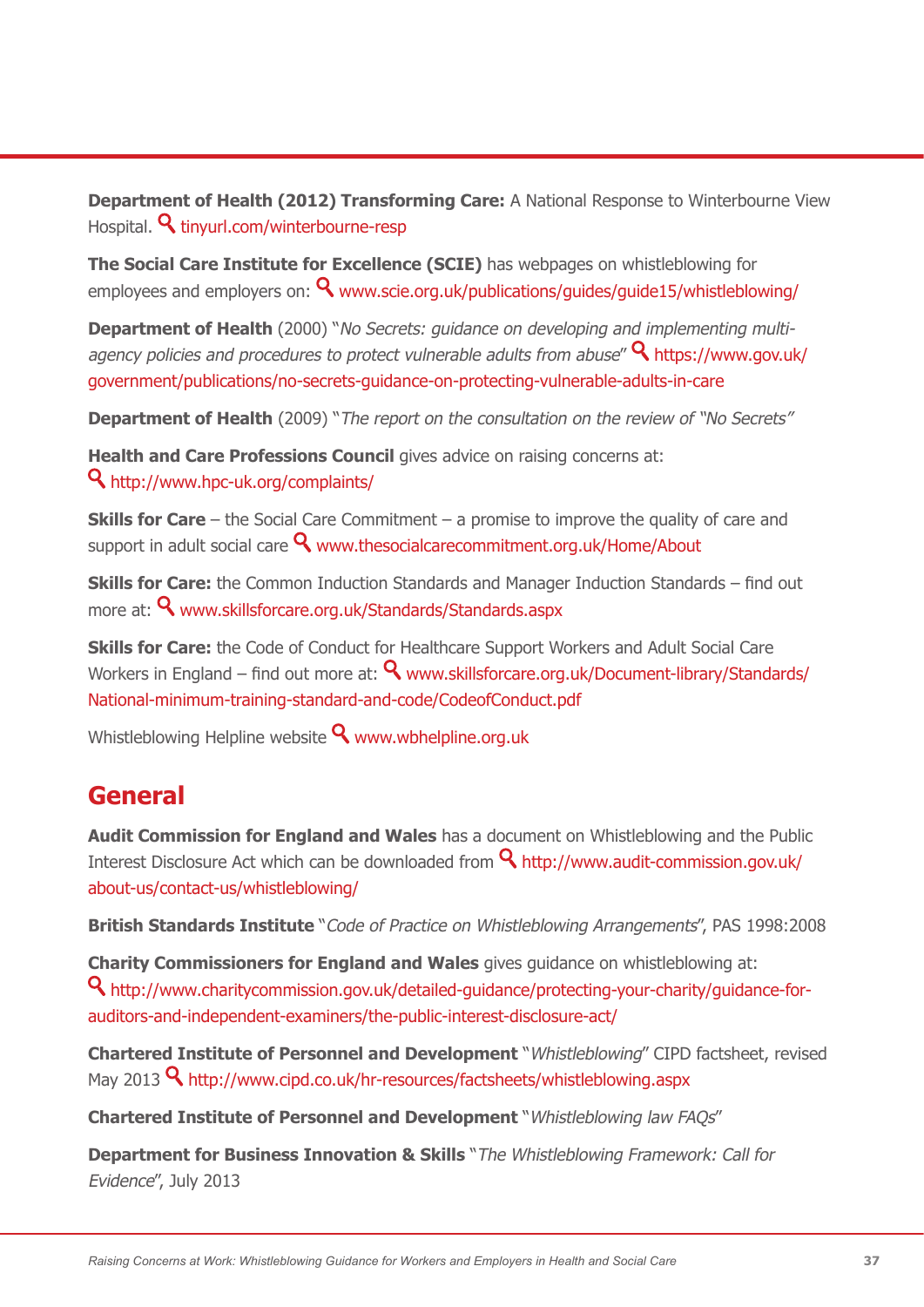**The Government's website on whistleblowing: Q** www.gov.uk/whistleblowing

**The Health and Safety Executive** provides information on raising concerns on: [http://www.hse.gov.uk/contact/concerns.htm](http://www.hse.gov.uk/contact/concerns.htm ) 

**National Audit Office** "Assessment criteria for whistleblowing policies" January 2014 <http://www.nao.org.uk/wp-content/uploads/2014/01/Assessment-criteria-for-whistleblowing-policies.pdf>

**National Audit Office** "Making a whistleblowing policy work", March 2014 Q <http://www.nao.org.uk/wp-content/uploads/2015/03/Making-a-whistleblowing-policy-work-summary.pdf>

**The Pensions Regulator** gives information on raising concerns on: [http://www.thepensionsregulator.gov.uk/individuals/reporting-a-concern.aspx](http://www.thepensionsregulator.gov.uk/individuals/reporting-a-concern.aspx ) 

**Public Concern at Work and the University of Greenwich** (2013) "Whistleblowing: the Inside Story – a study of the experiences of 1,000 whistleblowers", Public Concern at Work.

**The Whistleblowing Commission** (2013) "Report on the effectiveness of existing arrangements for workplace whistleblowing in the UK", Public Concern at Work.

**The Whistleblowing Helpline** (2013) "Bridging the Gap". <http://www.wbhelpline.org.uk/category/campaigns/>

# **Training tools and resources**

The Whistleblowing Helpline can provide training packages on raising concerns for delivery to workers, and training for managers on how to respond positively to workers raising concerns. To find out more, email enquiries@wbhelpline.org.uk, telephone = 08000 724725 or visit the Whistleblowing Helpline website  $\mathsf Q$  www.wbhelpline.org.uk

The North West Dignity Leads Network have produced a training package on Speaking Up on Poor Practice aimed at staff who witness poor practice in social care and health. It uses a workbook approach, offering guidance on assessing the situation and deciding what action to take. As well as giving practical suggestions on handling the situation, the package includes case studies and practice scenarios.

The pack is available for free download from  $\mathbf Q$  [www.nwdignity.co.uk/challenge-poor-practice](http://www.nwdignity.co.uk/challenge-poor-practice)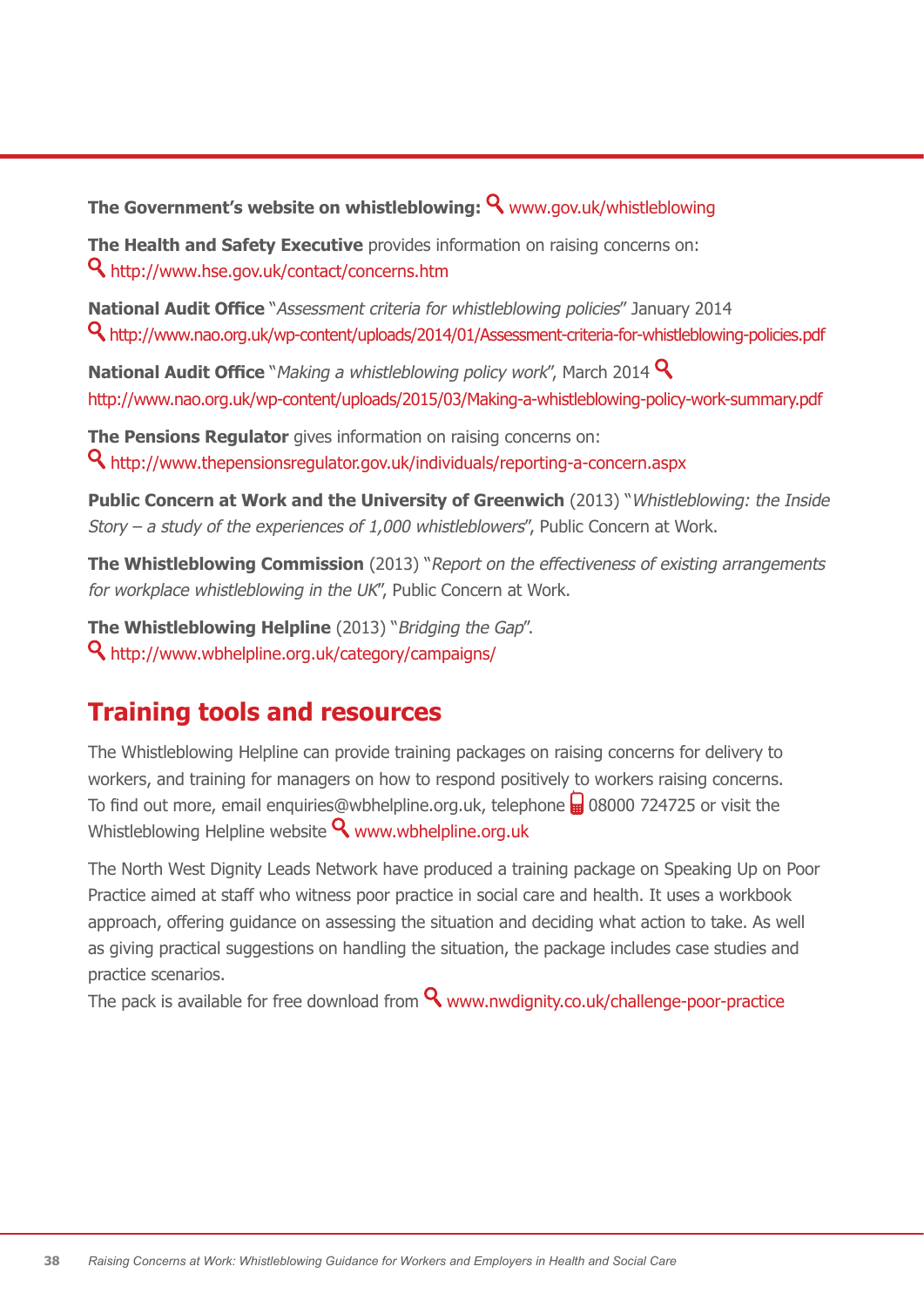# <span id="page-38-2"></span><span id="page-38-1"></span><span id="page-38-0"></span>LIST OF PRESCRIBED PERSONS

### a) The secondary legislation under PIDA lists "prescribed persons". The following are the most relevant to the health and care sectors:

**Care Quality Commission, ■ 03000 616 161 Q [www.cqc.org.uk](http://www.cqc.org.uk)** 

**Monitor,**  $\mathbf{u}$  020 7340 2400 – the regulator for the health sector, making sure the system works effectively for patients  $\mathbf Q$  [www.monitor-nhsft.gov.uk](http://www.monitor-nhsft.gov.uk)

**Nursing and Midwifery Council (NMC)** <http://www.nmc-uk.org/>

**General Chiropractic Council (GCC)** [http://www.gcc-uk.org/page.cfm](http://www.gcc-uk.org/page.cfm )

**General Dental Council (GDC)** <http://www.gdc-uk.org/Pages/default.aspx>

**General Medical Council (GMC)** – regulator for medical doctors throughout the UK in all healthcare sectors  $\Box$  0161 923 6602  $\Box$  www.gmc-uk.org

**Health and Care Professions Council (HCPC)** – regulator for the allied health professions  $\bigoplus$  0845 300 6184 A <http://www.hpc-uk.org/>

**General Optical Council (GOC)** [http://www.optical.org/](http://www.optical.org/ ) 

**General Osteopathic Council (GOsC)** <http://www.osteopathy.org.uk/>

**General Pharmaceutical Council (GPhC)** [http://pharmacyregulation.org/](http://pharmacyregulation.org/ ) 

**Audit Commission for England and Wales** and auditors appointed by the Commission to audit the accounts of local government, and health service, bodies  $\mathsf Q$  <www.audit-commission.gov.uk>

**Charity Commissioners for England and Wales** [www.charitycommission.gov.uk](http://www.charitycommission.gov.uk)

**Comptroller and Auditor General** 

**Children's Commissioner**

**Health and Safety Executive** [www.hse.gov.uk](http://www.hse.gov.uk)

**Information Commissioner**

**Pensions Regulator** [www.thepensionsregulator.gov.uk](http://www.thepensionsregulator.gov.uk)

#### b) Other persons to which a protected disclosure may be made:

These include the Secretary of State for Health and other health and social care Ministers, and legal advisers (provided other criteria and procedural requirements in PIDA are met). With effect from 6 April 2014, members of the House of Commons (M.P.s) have been added to the list of prescribed persons, in respect of any matter listed in the Schedule (which includes health and social care).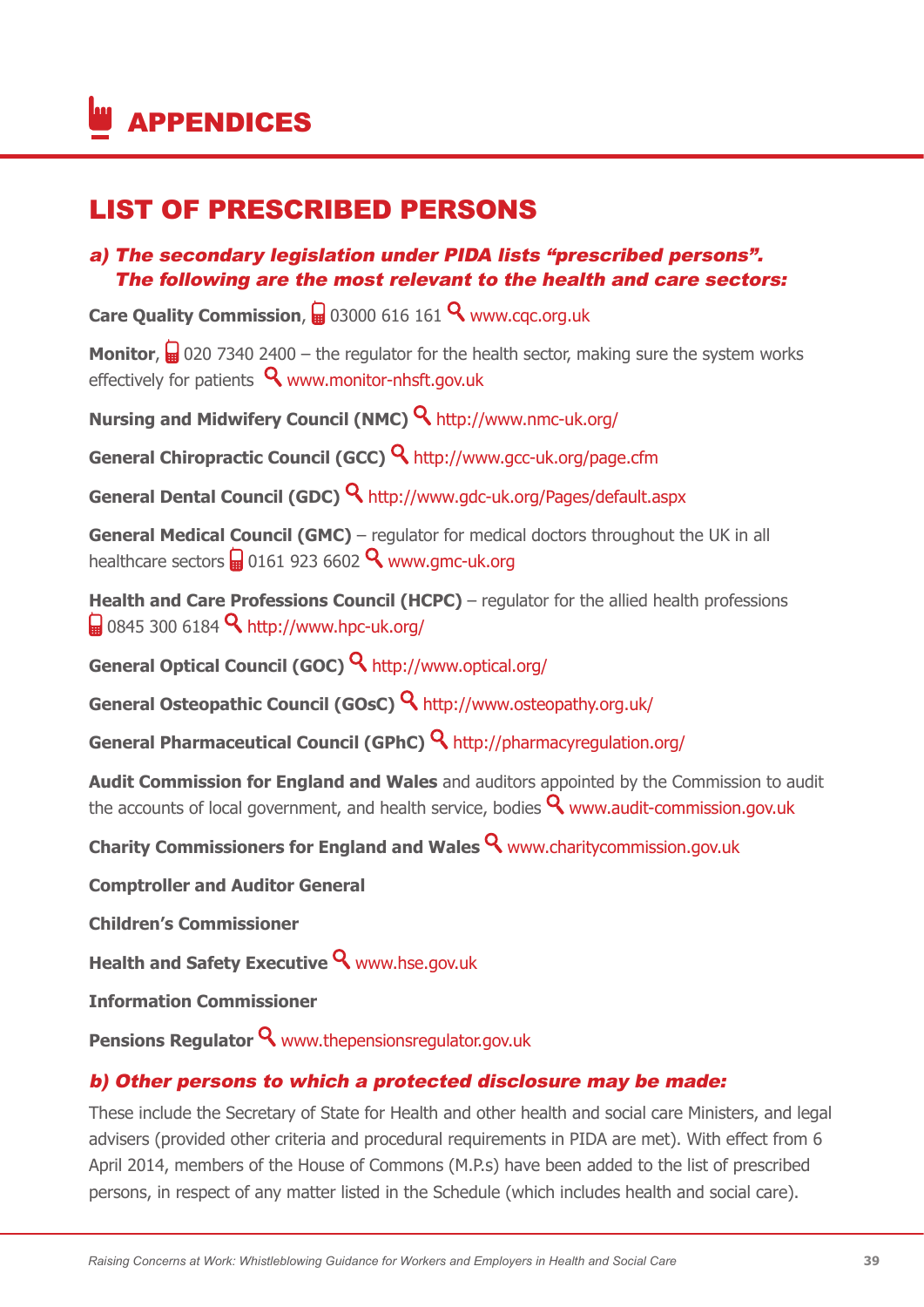### c) Other bodies to which a concern may be raised, but it will not be treated as a protected disclosure within the meaning of PIDA:

**Department of Health (England), a** 020 7210 4850 **Q** [www.dh.gov.uk](http://www.dh.gov.uk)

**Professional Standards Authority for Health and Social Care, a** 020 7389 8030 [www.professionalstandards.org.uk](http://www.professionalstandards.org.uk)

The **NHS Fraud and Corruption Reporting Line** is **a** 0800 028 40 60. All calls will be treated in confidence and investigated by professionally trained staff. Email:  $ciu@nhsprotect.gsi.gov.uk$  [www.reportnhsfraud.nhs.uk](http://www.reportnhsfraud.nhs.uk)

This guidance is intended for workers/employers in England. For Scotland and Wales, other prescribed persons and organisations exist:

#### **Wales:**

**Care and Social Services Inspectorate Wales** – Responsible for social services and care homes  $\Box$  0300 060 3300 Www.cssiw.org.uk

**Health Inspectorate Wales** – Responsible for all NHS-funded care (including independent hospitals)  $\Box$  029 2092 8850  $\Box$  [www.hiw.org.uk](http://www.hiw.org.uk)

### **Department for Health and Social Services (Wales):**

English  $\Box$  0845 010 3300

Welsh  $\Box$  0845 010 4400  $\Box$  [www.wales.gov.uk](http://www.wales.gov.uk)

### **Scotland:**

**Care Inspectorate** 0845 600 9527 [www.careinspectorate.com](http://www.careinspectorate.com)

#### **Healthcare Improvement Scotland**

Edinburgh  $\Box$  0131 623 4300

 $G$ lasgow $\frac{1}{2}$  0141 225 6999

<http://www.healthcareimprovementscotland.org/>

**The Scottish Government**  $\mathbf{a}$  0131 556 8400 or  $\mathbf{a}$  0845 7741 741  $\mathbf{Q}$  [www.scotland.gov.uk](http://www.scotland.gov.uk)

**Scottish Social Services Council** [www.sssc.uk.com](http://www.sssc.uk.com)

**Social Care and Social Work Improvement Scotland Q [www.cne-siar.gov.uk](http://www.cne-siar.gov.uk)**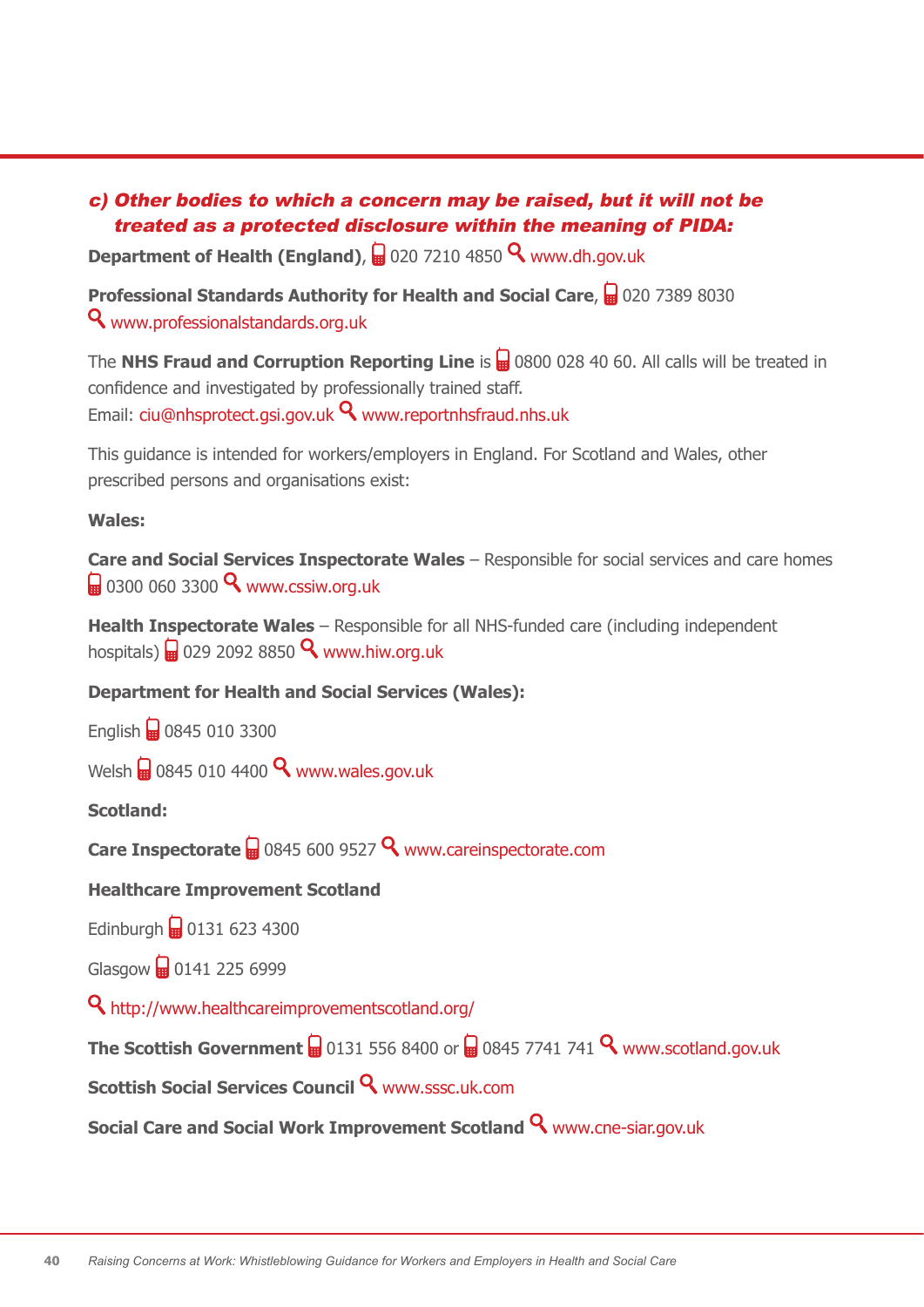# Raising Concerns Disclosure Form STRICTLY CONFIDENTIAL

<span id="page-40-1"></span><span id="page-40-0"></span>This form is to be completed by individuals who want to raise a concern under the Public Interest Disclosure Act 1998. Please send when complete to one of the [employer to insert names/job titles of appropriate managers as per organisation's policy], in an envelope marked Private and Confidential.

# SECTION 1 – DETAILS OF THE PERSON RAISING THE CONCERN

If you wish to remain anonymous, please go straight to section 2. However please note that whilst such concerns will be given due consideration, it will not be possible to progress matters in accordance with this policy (cross refer to the section of your policy which deals with anonymous reporting)

| Which address do you wish any correspondence to be sent to? : |
|---------------------------------------------------------------|
| Home address/Work address (please delete as appropriate)      |
|                                                               |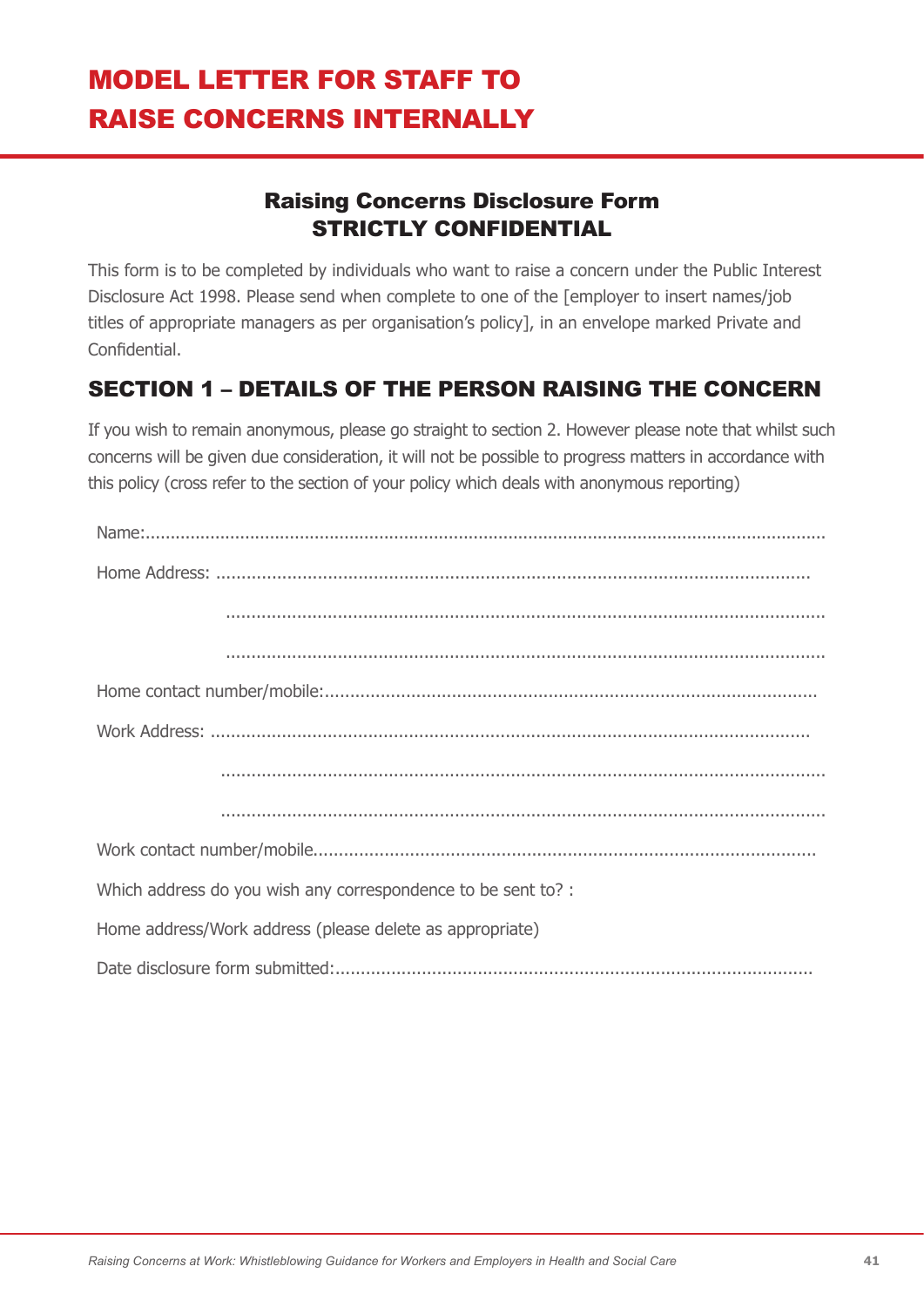## SECTION 2 – DETAILS OF THE DISCLOSURE

What is your concern about? (please tick)

- $\Box$  Patient/service user care
- $\Box$  Patient/service user safety
- $\Box$  Conduct (including malpractice, unethical conduct)
- $\Box$  Criminal offence/legal obligation
- $\square$  Professional/clinical practice or competence

Other (please state)................................................................................................................

Who is involved? Please list witnesses and anyone carrying out the act causing you concern, and the date(s), time and place(s) the act occurred:

..............................................................................................................................................

.............................................................................................................................................

Please describe what has happened/what you think will happen. Please provide as much detail as you can (use additional sheets of paper as needed):

..............................................................................................................................................

..............................................................................................................................................

# SECTION 3 – PERSONAL INVOLVEMENT/PERSONAL INTEREST

Please declare any personal interest you may have in this matter (i.e. does the outcome of this matter have the potential to affect you personally in any way?)

Have you personally been involved in this matter previously? YES / NO

If yes, please outline your involvement:

..............................................................................................................................................

# SECTION 4 – EXPRESSED PREFERENCES

Do you wish your identity to be kept confidential (bearing in mind that, depending on the nature of the investigation or disclosure, it may become necessary to disclose your identity)? YES/NO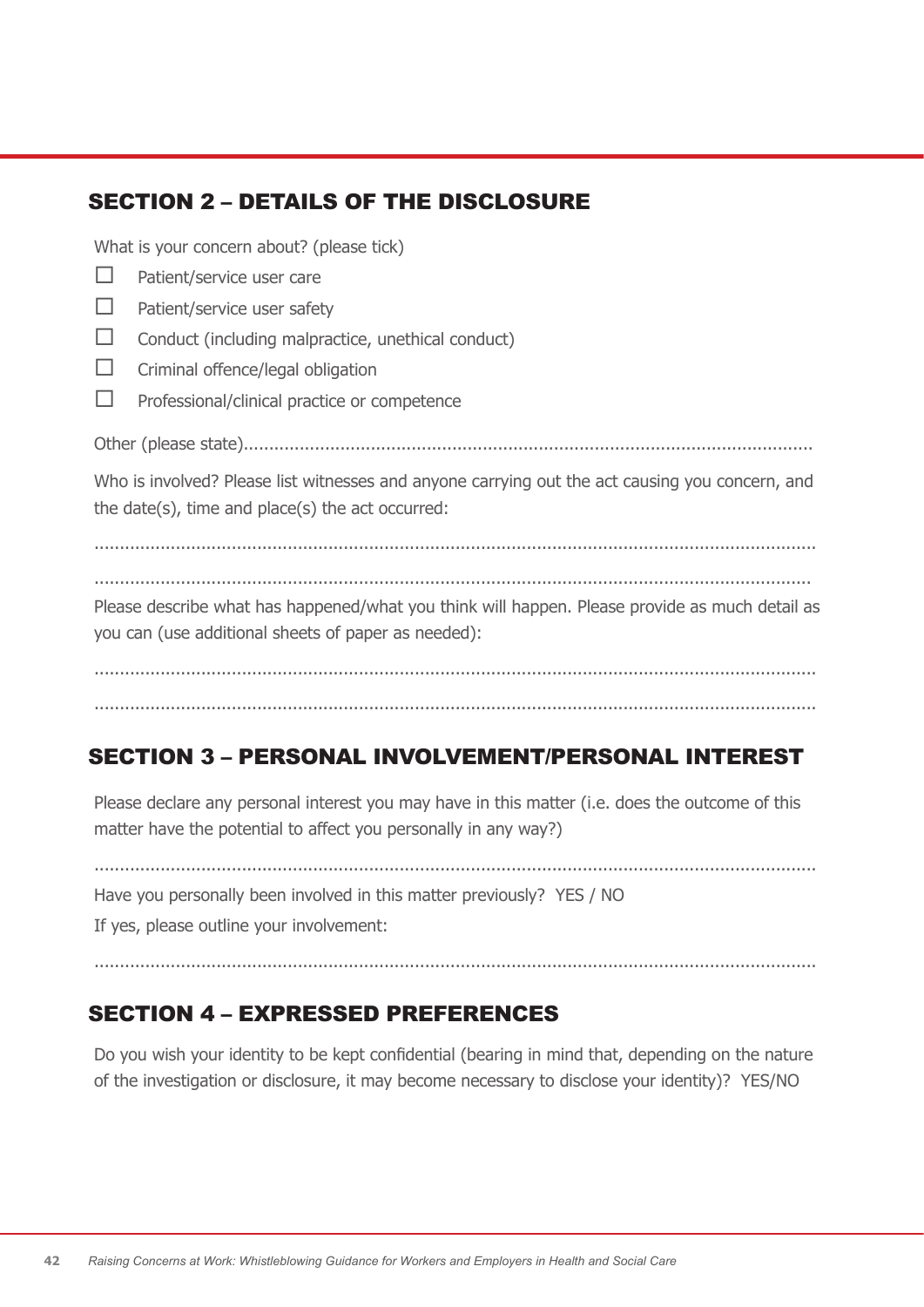<span id="page-42-0"></span>

# $\mathbb{E}$  NOTES